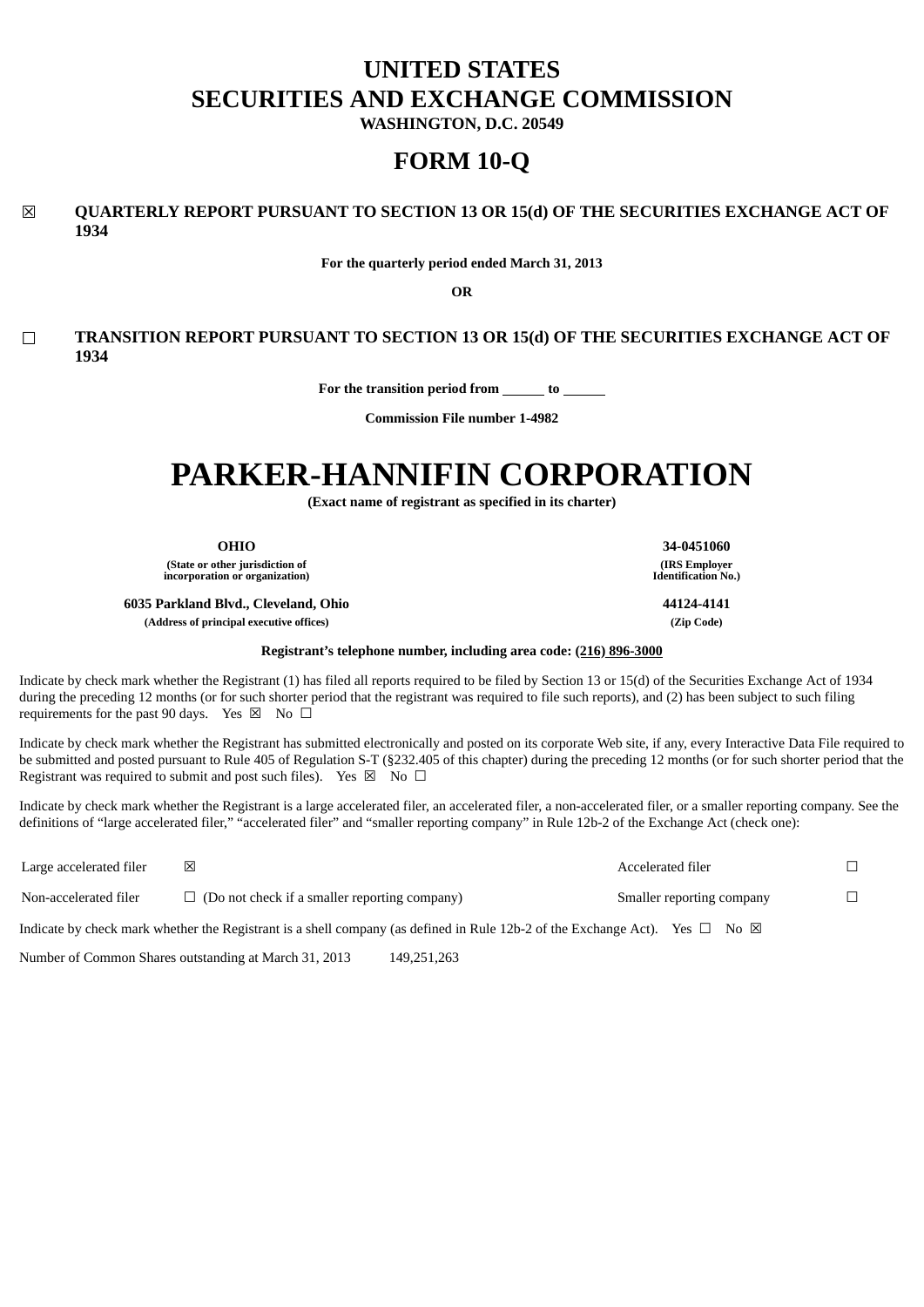## **PART I - FINANCIAL INFORMATION**

#### **ITEM 1. FINANCIAL STATEMENTS**

#### **PARKER-HANNIFIN CORPORATION CONSOLIDATED STATEMENT OF INCOME (Dollars in thousands, except per share amounts) (Unaudited)**

|                                                         | <b>Three Months Ended</b> |           |                |           |                | <b>Nine Months Ended</b> |              |           |  |  |  |
|---------------------------------------------------------|---------------------------|-----------|----------------|-----------|----------------|--------------------------|--------------|-----------|--|--|--|
|                                                         |                           |           | March 31,      |           | March 31,      |                          |              |           |  |  |  |
|                                                         |                           | 2013      |                | 2012      |                | 2013                     |              | 2012      |  |  |  |
| Net sales                                               | \$                        | 3,307,041 | $\mathbb{S}$   | 3,393,563 | \$             | 9,587,471                | $\mathbb{S}$ | 9,734,276 |  |  |  |
| Cost of sales                                           |                           | 2,569,189 |                | 2,590,315 |                | 7,468,608                |              | 7,386,079 |  |  |  |
| Gross profit                                            |                           | 737,852   |                | 803,248   |                | 2,118,863                |              | 2,348,197 |  |  |  |
| Selling, general and administrative expenses            |                           | 379,690   |                | 377,479   |                | 1,141,912                |              | 1,132,635 |  |  |  |
| Interest expense                                        |                           | 23,050    |                | 22,313    |                | 70,775                   |              | 69,303    |  |  |  |
| Other (income) expense, net                             |                           | (3,439)   |                | 2,629     |                | (31,062)                 |              | (5,100)   |  |  |  |
| Income before income taxes                              |                           | 338,551   |                | 400,827   |                | 937,238                  |              | 1,151,359 |  |  |  |
| Income taxes                                            |                           | 81,959    |                | 88,138    |                | 259,584                  |              | 298,169   |  |  |  |
| Net income                                              |                           | 256,592   |                | 312,689   |                | 677,654                  |              | 853,190   |  |  |  |
| Less: Noncontrolling interest in subsidiaries' earnings |                           | 32        |                | 615       |                | 391                      |              | 3,332     |  |  |  |
| Net income attributable to common shareholders          | \$                        | 256,560   | $\mathfrak{S}$ | 312,074   | \$             | 677,263                  | \$           | 849,858   |  |  |  |
| Earnings per share attributable to common shareholders: |                           |           |                |           |                |                          |              |           |  |  |  |
| <b>Basic</b>                                            | \$                        | 1.72      | $\mathbb{S}$   | 2.07      | $\mathfrak{S}$ | 4.54                     | -\$          | 5.61      |  |  |  |
| Diluted                                                 | \$                        | 1.68      | \$             | 2.01      | \$             | 4.46                     | \$           | 5.49      |  |  |  |
| Cash dividends per common share                         | \$                        | 0.43      | \$             | 0.39      | \$             | 1.25                     | \$           | 1.13      |  |  |  |

See accompanying notes to consolidated financial statements.

- 2 -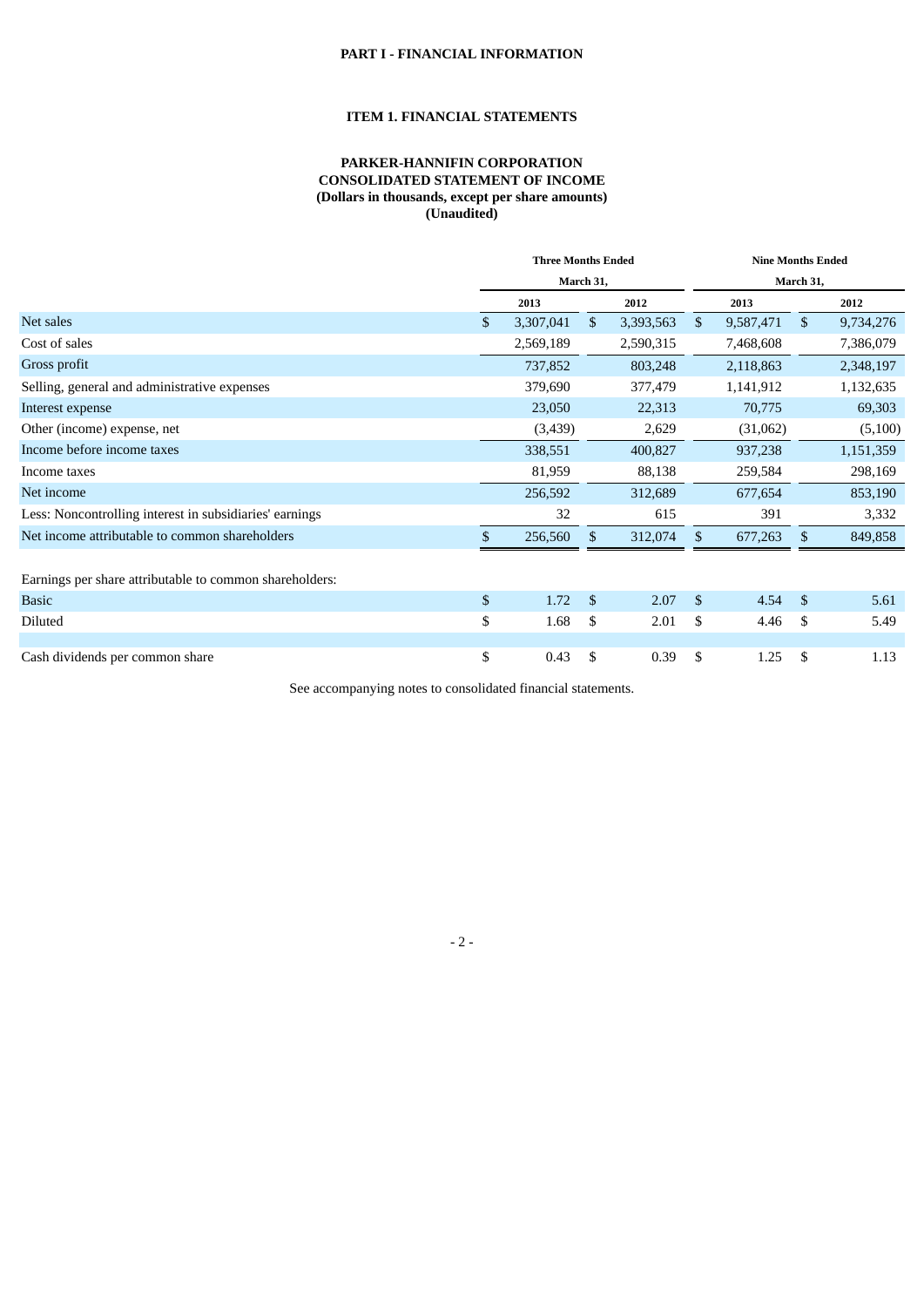#### **PARKER-HANNIFIN CORPORATION CONSOLIDATED STATEMENT OF COMPREHENSIVE INCOME (Dollars in thousands) (Unaudited)**

|                                                                       | <b>Three Months Ended</b> |            |           |           |           | <b>Nine Months Ended</b> |     |            |  |  |  |
|-----------------------------------------------------------------------|---------------------------|------------|-----------|-----------|-----------|--------------------------|-----|------------|--|--|--|
|                                                                       |                           |            | March 31, |           | March 31, |                          |     |            |  |  |  |
|                                                                       |                           | 2013       |           | 2012      |           | 2013                     |     | 2012       |  |  |  |
| Net income                                                            | \$                        | 256,592    | S         | 312,689   | S.        | 677,654                  | -S  | 853,190    |  |  |  |
| Less: Noncontrolling interests in subsidiaries' earnings              |                           | 32         |           | 615       |           | 391                      |     | 3,332      |  |  |  |
| Net income attributable to common shareholders                        |                           | 256,560    |           | 312,074   |           | 677,263                  |     | 849,858    |  |  |  |
|                                                                       |                           |            |           |           |           |                          |     |            |  |  |  |
| Other comprehensive income (loss), net of tax                         |                           |            |           |           |           |                          |     |            |  |  |  |
| Foreign currency translation adjustment                               |                           | (122, 964) |           | 119,941   |           | 36,330                   |     | (230, 326) |  |  |  |
| Retirement benefits plan activity                                     |                           | 34,263     |           | 19,096    |           | 102,103                  |     | 56,392     |  |  |  |
| Realized loss                                                         |                           | 51         |           | 51        |           | 153                      |     | 153        |  |  |  |
| Other comprehensive income (loss)                                     |                           | (88, 650)  |           | 139,088   |           | 138,586                  |     | (173, 781) |  |  |  |
| Less: Other comprehensive income (loss) for noncontrolling interests  |                           | 46         |           | (27, 101) |           | (1, 478)                 |     | (25,609)   |  |  |  |
| Other comprehensive income (loss) attributable to common shareholders |                           | (88, 696)  |           | 166,189   |           | 140,064                  |     | (148, 172) |  |  |  |
| Total comprehensive income attributable to common shareholders        | \$                        | 167,864    |           | 478,263   |           | 817,327                  | \$. | 701,686    |  |  |  |

See accompanying notes to consolidated financial statements.

- 3 -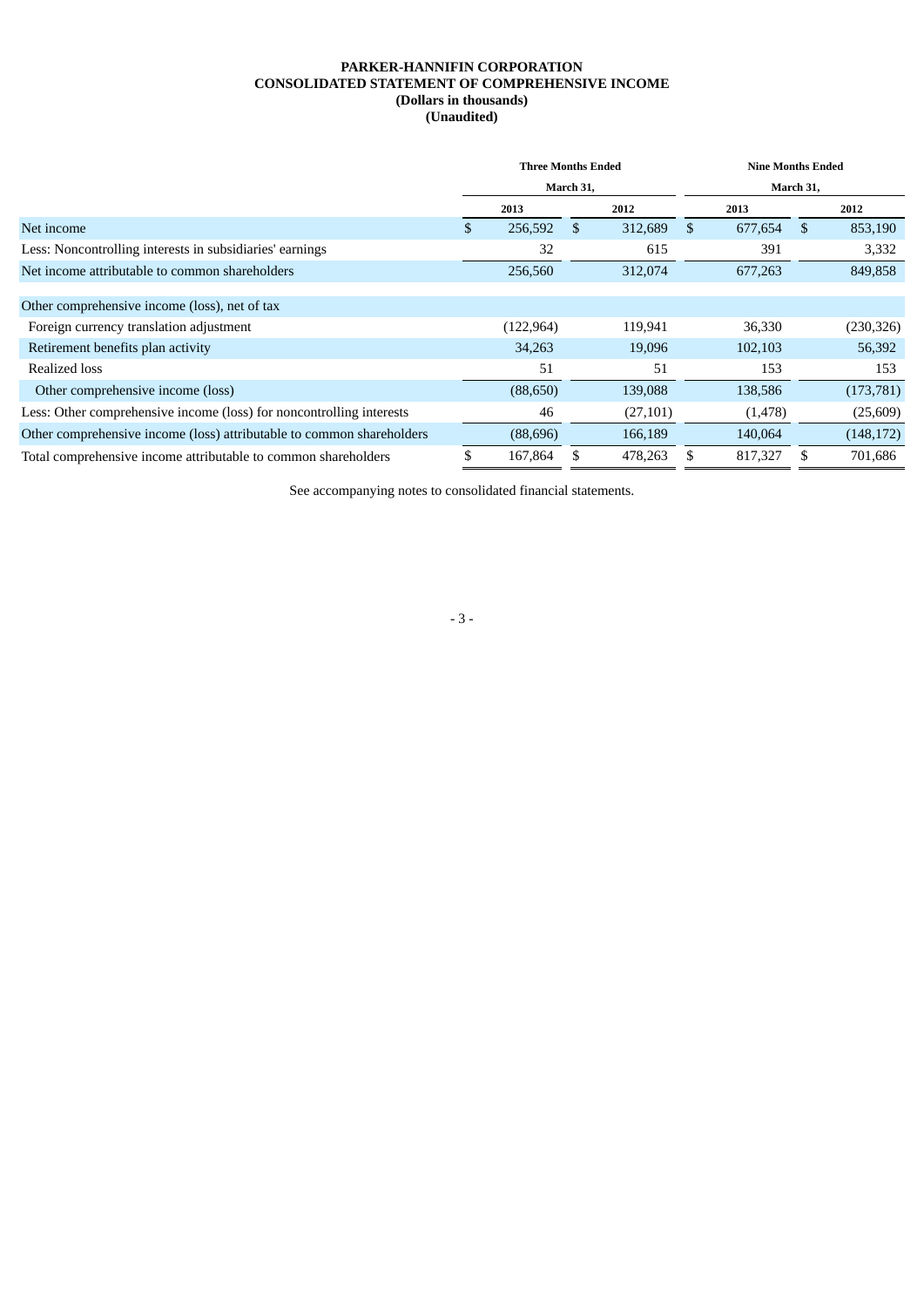## **CONSOLIDATED BALANCE SHEET (Dollars in thousands)**

|                                                                                            |              | (Unaudited)<br>March 31,<br>2013 | <b>June 30,</b><br>2012 |
|--------------------------------------------------------------------------------------------|--------------|----------------------------------|-------------------------|
| <b>ASSETS</b>                                                                              |              |                                  |                         |
| Current assets:                                                                            |              |                                  |                         |
| Cash and cash equivalents                                                                  | \$           | 1,677,319                        | \$<br>838,317           |
| Accounts receivable, net                                                                   |              | 2,017,126                        | 1,992,284               |
| Inventories:                                                                               |              |                                  |                         |
| Finished products                                                                          |              | 559,438                          | 576,291                 |
| Work in process                                                                            |              | 785,168                          | 692,042                 |
| Raw materials                                                                              |              | 128,466                          | 132,399                 |
|                                                                                            |              | 1,473,072                        | 1,400,732               |
| Prepaid expenses                                                                           |              | 136,268                          | 137,429                 |
| Deferred income taxes                                                                      |              | 134,724                          | 129,352                 |
| Total current assets                                                                       |              | 5,438,509                        | 4,498,114               |
| Plant and equipment                                                                        |              | 5,013,020                        | 4,849,229               |
| Less accumulated depreciation                                                              |              | 3,183,305                        | 3,129,261               |
|                                                                                            |              | 1,829,715                        | 1,719,968               |
| Other assets                                                                               |              | 859,731                          | 931,126                 |
| Intangible assets, net                                                                     |              | 1,313,990                        | 1,095,218               |
| Goodwill                                                                                   |              | 3,229,827                        | 2,925,856               |
| <b>Total assets</b>                                                                        | $\mathbb{S}$ | 12,671,772                       | \$<br>11,170,282        |
| <b>LIABILITIES</b>                                                                         |              |                                  |                         |
| <b>Current liabilities:</b>                                                                |              |                                  |                         |
| Notes payable and long-term debt payable within one year                                   | \$           | 1,527,696                        | \$<br>225,589           |
| Accounts payable, trade                                                                    |              | 1,162,125                        | 1,194,684               |
| Accrued payrolls and other compensation                                                    |              | 395,113                          | 463,889                 |
| Accrued domestic and foreign taxes                                                         |              | 120,352                          | 153,809                 |
| Other accrued liabilities                                                                  |              | 443,263                          | 448,042                 |
| Total current liabilities                                                                  |              | 3,648,549                        | 2,486,013               |
| Long-term debt                                                                             |              | 1,496,026                        | 1,503,946               |
| Pensions and other postretirement benefits                                                 |              | 1,693,048                        | 1,909,755               |
| Deferred income taxes                                                                      |              | 127,159                          | 88,091                  |
| Other liabilities                                                                          |              | 294,582                          | 276,747                 |
| <b>Total liabilities</b>                                                                   |              | 7,259,364                        | 6,264,552               |
| <b>EQUITY</b>                                                                              |              |                                  |                         |
| Shareholders' equity:                                                                      |              |                                  |                         |
| Serial preferred stock, \$.50 par value; authorized 3,000,000 shares; none issued          |              |                                  |                         |
| Common stock, \$.50 par value; authorized 600,000,000 shares; issued 181,046,128 shares at |              |                                  |                         |
| March 31 and June 30                                                                       |              | 90,523                           | 90,523                  |
| Additional capital                                                                         |              | 630,245                          | 640,249                 |
| Retained earnings                                                                          |              | 8,229,106                        | 7,787,175               |
| Accumulated other comprehensive (loss)                                                     |              | (1,275,837)                      | (1,415,900)             |
| Treasury shares, at cost; 31,794,865 shares at March 31 and 31,415,530 shares at June 30   |              | (2,264,979)                      | (2,205,532)             |
| Total shareholders' equity                                                                 |              | 5,409,058                        | 4,896,515               |
| Noncontrolling interests                                                                   |              | 3,350                            | 9,215                   |
| Total equity                                                                               |              | 5,412,408                        | 4,905,730               |
| Total liabilities and equity                                                               | \$           | 12,671,772                       | \$<br>11,170,282        |

See accompanying notes to consolidated financial statements.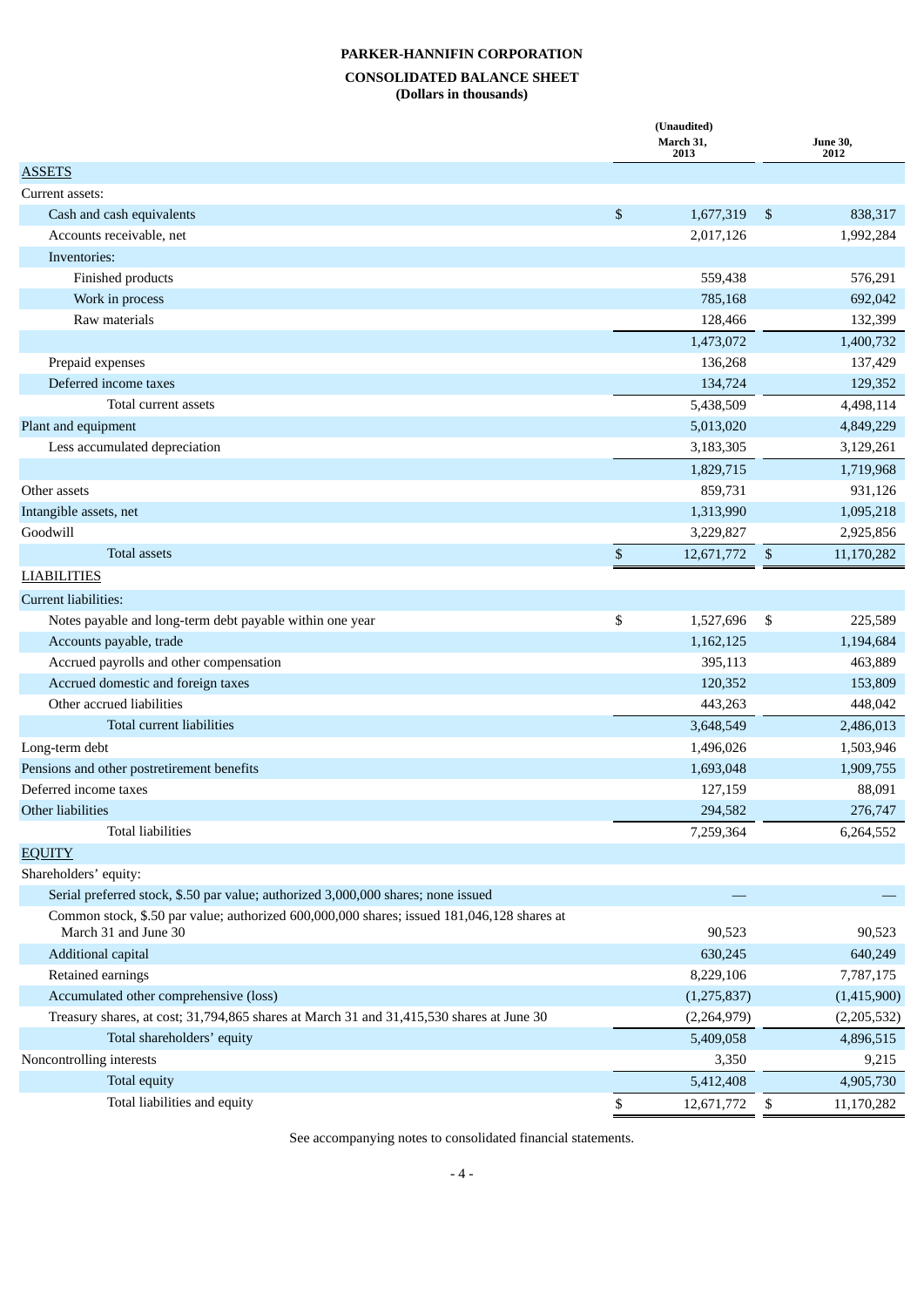#### **CONSOLIDATED STATEMENT OF CASH FLOWS (Dollars in thousands) (Unaudited)**

|                                                                           |               | <b>Nine Months Ended</b><br>March 31, |            |
|---------------------------------------------------------------------------|---------------|---------------------------------------|------------|
|                                                                           |               | 2013                                  | 2012       |
| <b>CASH FLOWS FROM OPERATING ACTIVITIES</b>                               |               |                                       |            |
| Net income                                                                | \$            | 677,654<br>-\$                        | 853,190    |
| Adjustments to reconcile net income to net cash provided by operations:   |               |                                       |            |
| Depreciation                                                              |               | 159,803                               | 159,505    |
| Amortization                                                              |               | 90,771                                | 84,898     |
| Share incentive plan compensation                                         |               | 65,516                                | 64,102     |
| Deferred income taxes                                                     |               | (1,858)                               | (54, 928)  |
| Foreign currency transaction loss                                         |               | 14,381                                | 8,626      |
| Gain on sale of plant and equipment                                       |               | (2,080)                               | (2,921)    |
| Gain on sale of businesses                                                |               | (13, 313)                             |            |
| Changes in assets and liabilities, net of effect of acquisitions:         |               |                                       |            |
| Accounts receivable, net                                                  |               | 39,518                                | (138, 796) |
| Inventories                                                               |               | 10,941                                | (55, 329)  |
| Prepaid expenses                                                          |               | 580                                   | 11,367     |
| Other assets                                                              |               | (27, 457)                             | (26, 360)  |
| Accounts payable, trade                                                   |               | (64,202)                              | 3,054      |
| Accrued payrolls and other compensation                                   |               | (80, 636)                             | (40,216)   |
| Accrued domestic and foreign taxes                                        |               | (40, 725)                             | (33, 478)  |
| Other accrued liabilities                                                 |               | (63, 131)                             | 52,368     |
| Pensions and other postretirement benefits                                |               | (53,905)                              | 89,078     |
| Other liabilities                                                         |               | 6,942                                 | 32,301     |
| Net cash provided by operating activities                                 |               | 718,799                               | 1,006,461  |
| CASH FLOWS FROM INVESTING ACTIVITIES                                      |               |                                       |            |
| Acquisitions (less cash acquired of \$33,932 in 2013 and \$6,802 in 2012) |               | (620, 647)                            | (31,004)   |
| Capital expenditures                                                      |               | (214,061)                             | (154, 097) |
| Proceeds from sale of plant and equipment                                 |               | 24,321                                | 15,560     |
| Proceeds from sale of businesses                                          |               | 72,190                                |            |
| Other                                                                     |               | (9, 375)                              | (16, 381)  |
| Net cash (used in) investing activities                                   |               | (747, 572)                            | (185, 922) |
| CASH FLOWS FROM FINANCING ACTIVITIES                                      |               |                                       |            |
| Proceeds from exercise of stock options                                   |               | 28,928                                | 8,451      |
| Payments for common shares                                                |               | (207, 150)                            | (333, 545) |
| Tax benefit from share incentive plan compensation                        |               | 52,897                                | 12,549     |
| Acquisition of noncontrolling interests                                   |               | (1,072)                               | (147, 441) |
| Proceeds from notes payable, net                                          |               | 1,512,882                             | 48,102     |
| Proceeds from long-term borrowings                                        |               | 3,767                                 | 73,066     |
| Payments for long-term borrowings                                         |               | (329, 970)                            | (73, 405)  |
| Dividends                                                                 |               | (187, 705)                            | (178, 606) |
| Net cash provided by (used in) financing activities                       |               | 872,577                               | (590, 829) |
| Effect of exchange rate changes on cash                                   |               | (4,802)                               | (113, 717) |
| Net increase in cash and cash equivalents                                 |               | 839,002                               | 115,993    |
| Cash and cash equivalents at beginning of year                            |               | 838,317                               | 657,466    |
| Cash and cash equivalents at end of period                                | $\sqrt[6]{3}$ | $\mathbb{S}$<br>1,677,319             | 773,459    |
|                                                                           |               |                                       |            |

See accompanying notes to consolidated financial statements.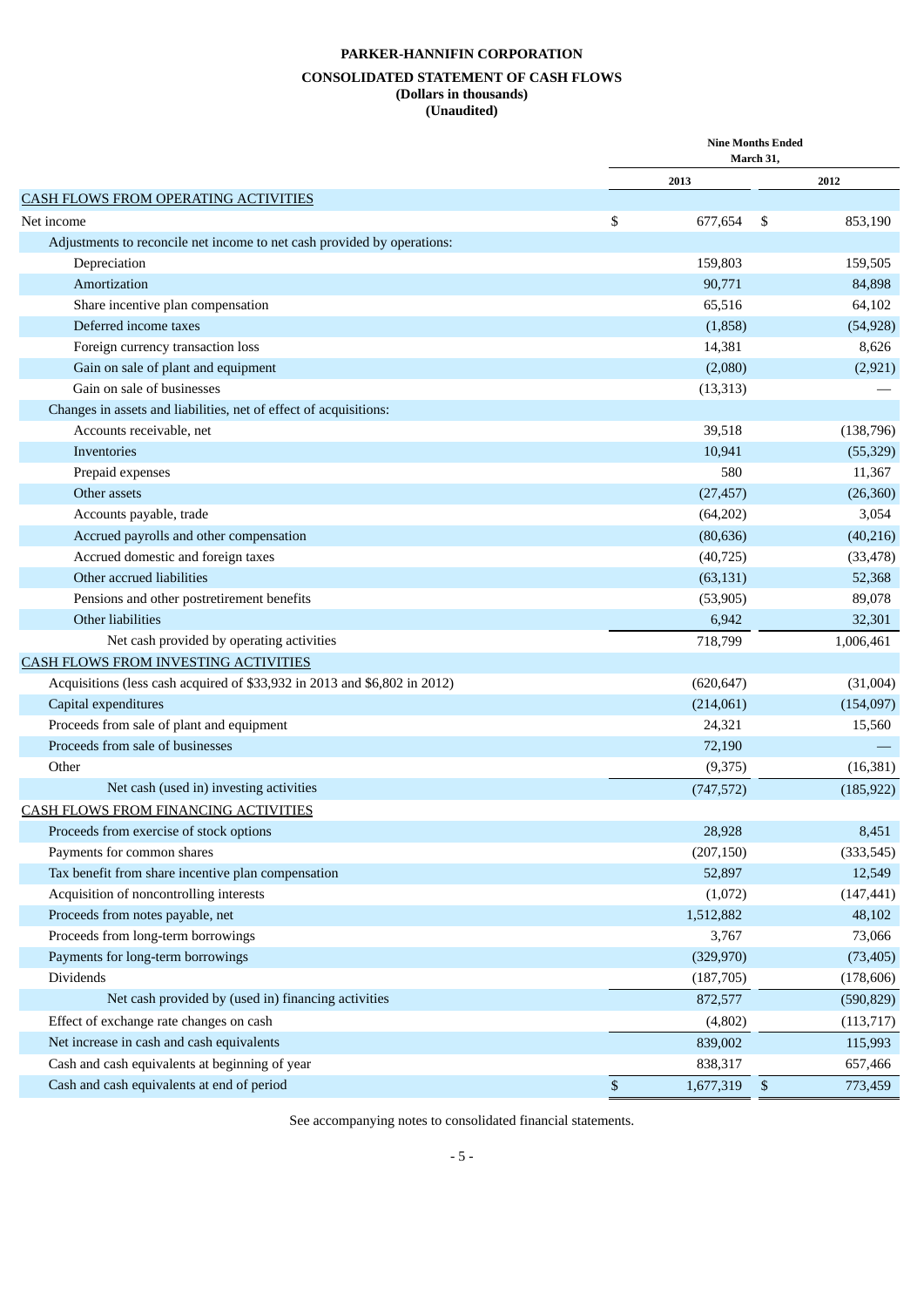#### **BUSINESS SEGMENT INFORMATION (Dollars in thousands) (Unaudited)**

The Company operates in three reportable business segments: Industrial, Aerospace and Climate & Industrial Controls. The Industrial Segment is the largest and includes a significant portion of international operations.

Industrial - This segment produces a broad range of motion-control and fluid systems and components used in all kinds of manufacturing, packaging, processing, transportation, mobile construction, agricultural and military machinery and equipment. Sales are made directly to major original equipment manufacturers (OEMs) and through a broad distribution network to smaller OEMs and the aftermarket.

Aerospace - This segment designs and manufactures products and provides aftermarket support for commercial, business jet, military and general aviation aircraft, missile and spacecraft markets. The Aerospace Segment provides a full range of systems and components for hydraulic, pneumatic and fuel applications.

Climate & Industrial Controls - This segment manufactures motion-control systems and components for use primarily in the refrigeration and air conditioning and transportation industries.

|                                                  | <b>Three Months Ended</b> |           |           |           | <b>Nine Months Ended</b> |           |    |           |
|--------------------------------------------------|---------------------------|-----------|-----------|-----------|--------------------------|-----------|----|-----------|
|                                                  |                           |           | March 31, |           | March 31,                |           |    |           |
|                                                  |                           | 2013      |           | 2012      |                          | 2013      |    | 2012      |
| Net sales                                        |                           |           |           |           |                          |           |    |           |
| Industrial:                                      |                           |           |           |           |                          |           |    |           |
| North America                                    | \$                        | 1,283,649 | \$        | 1,315,357 | $\mathbb{S}$             | 3,747,401 | \$ | 3,703,526 |
| International                                    |                           | 1,241,464 |           | 1,286,751 |                          | 3,587,315 |    | 3,794,678 |
| Aerospace                                        |                           | 578,026   |           | 542,760   |                          | 1,647,765 |    | 1,536,757 |
| Climate & Industrial Controls                    |                           | 203,902   |           | 248,695   |                          | 604,990   |    | 699,315   |
| Total                                            | \$                        | 3,307,041 | \$        | 3,393,563 | \$                       | 9,587,471 | \$ | 9,734,276 |
| Segment operating income                         |                           |           |           |           |                          |           |    |           |
| Industrial:                                      |                           |           |           |           |                          |           |    |           |
| North America                                    | \$                        | 209,048   | \$        | 226,986   | \$                       | 620,154   | \$ | 645,951   |
| <b>International</b>                             |                           | 152,309   |           | 195,065   |                          | 427,514   |    | 569,224   |
| Aerospace                                        |                           | 80.080    |           | 65,925    |                          | 194.150   |    | 204.824   |
| Climate & Industrial Controls                    |                           | 21,324    |           | 23,203    |                          | 51,164    |    | 52,818    |
| Total segment operating income                   |                           | 462,761   |           | 511,179   |                          | 1,292,982 |    | 1,472,817 |
| Corporate general and administrative expenses    |                           | 41,410    |           | 38,377    |                          | 126,578   |    | 142,529   |
| Income before interest expense and other expense |                           | 421,351   |           | 472,802   |                          | 1,166,404 |    | 1,330,288 |
| Interest expense                                 |                           | 23,050    |           | 22,313    |                          | 70,775    |    | 69,303    |
| Other expense                                    |                           | 59,750    |           | 49,662    |                          | 158,391   |    | 109,626   |
| Income before income taxes                       | \$                        | 338,551   | \$        | 400,827   | \$                       | 937,238   | \$ | 1,151,359 |

- 6 -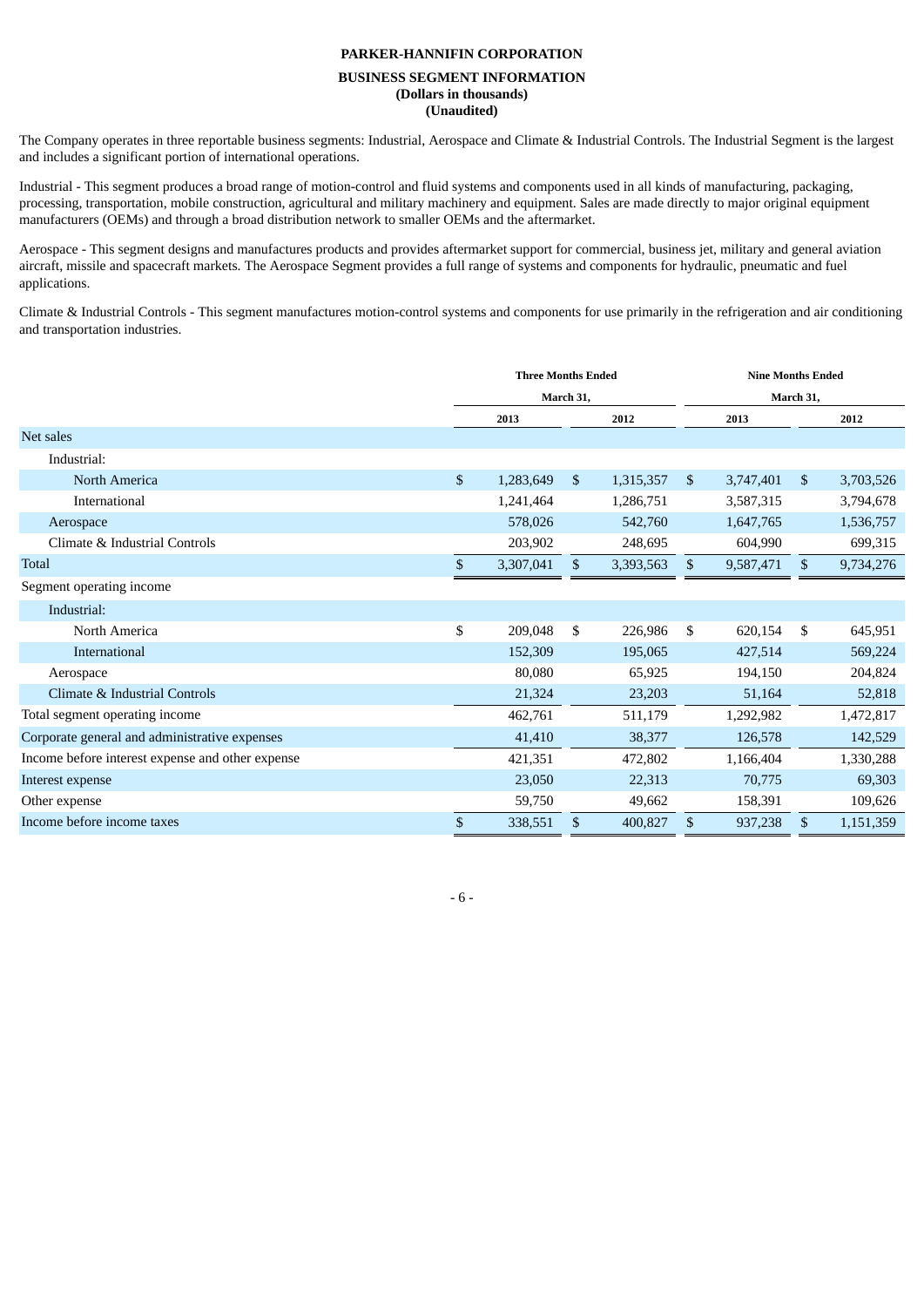## **PARKER-HANNIFIN CORPORATION NOTES TO CONSOLIDATED FINANCIAL STATEMENTS Dollars in thousands, except per share amounts**

#### **1. Management representation**

In the opinion of the management of the Company, the accompanying unaudited consolidated financial statements contain all adjustments (consisting of only normal recurring accruals) necessary to present fairly the financial position as of March 31, 2013, the results of operations for the nine months ended March 31, 2013 and 2012 and cash flows for the nine months then ended. These financial statements should be read in conjunction with the consolidated financial statements and related notes included in the Company's 2012 Annual Report on Form 10-K and previously filed fiscal 2013 Form 10-Q's. Interim period results are not necessarily indicative of the results to be expected for the full fiscal year.

The Company has evaluated subsequent events that have occurred through the date these financial statements were issued. No subsequent events have occurred that required adjustment to or disclosure in these financial statements.

#### **2. New accounting pronouncements**

In February 2013, the Financial Accounting Standards Board (FASB) issued new accounting guidance requiring an entity to provide information about the amounts reclassified out of accumulated other comprehensive income (AOCI) by component. For items reclassified out of AOCI in their entirety, the disclosure of the income statement line where those items are reflected is also required. Cross-reference to disclosures providing additional information is required for other items not reclassified in their entirety. The guidance does not change the current requirements for reporting net income or other comprehensive income. The guidance, which must be presented prospectively, is effective for fiscal years, and interim periods within those years, beginning after December 15, 2012.

#### **3. Product warranty**

In the ordinary course of business, the Company warrants its products against defects in design, materials and workmanship over various time periods. The warranty accrual as of March 31, 2013 and June 30, 2012 is immaterial to the financial position of the Company and the change in the accrual for the current quarter and first nine months of fiscal 2013 is immaterial to the Company's results of operations and cash flows.

- 7 -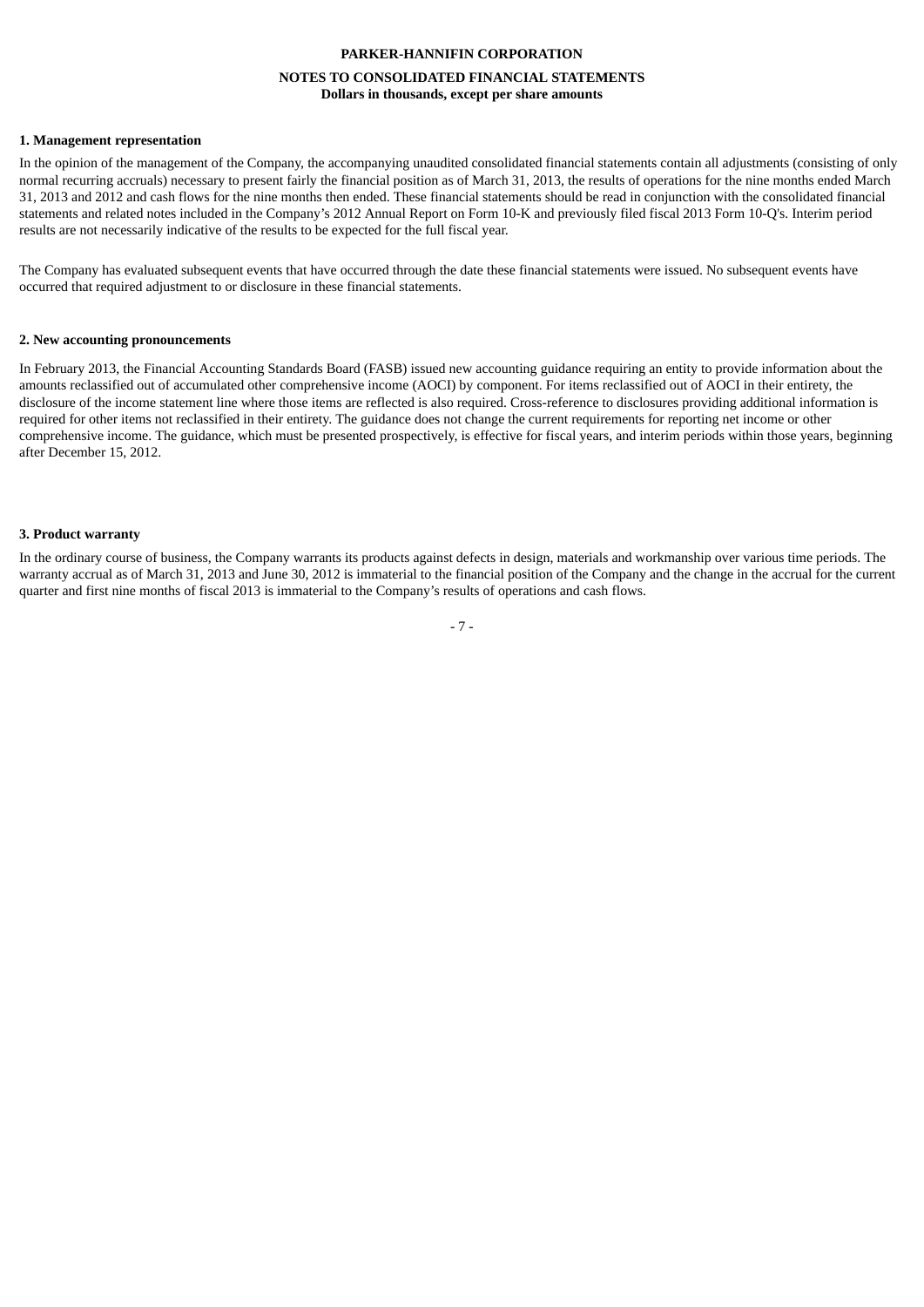#### **4. Earnings per share**

The following table presents a reconciliation of the numerator and denominator of basic and diluted earnings per share for the three and nine months ended March 31, 2013 and 2012.

|                                                                                           |   | <b>Three Months Ended</b> |               |             | <b>Nine Months Ended</b> |             |           |             |  |
|-------------------------------------------------------------------------------------------|---|---------------------------|---------------|-------------|--------------------------|-------------|-----------|-------------|--|
|                                                                                           |   |                           | March 31,     |             |                          |             | March 31, |             |  |
|                                                                                           |   | 2013                      | 2012          |             |                          | 2013        |           | 2012        |  |
| Numerator:                                                                                |   |                           |               |             |                          |             |           |             |  |
| Net income attributable to common shareholders                                            | S | 256,560                   | \$            | 312.074     | \$                       | 677,263     | -S        | 849,858     |  |
| Denominator:                                                                              |   |                           |               |             |                          |             |           |             |  |
| Basic - weighted average common shares                                                    |   | 149,287,628               |               | 151,017,910 |                          | 149,191,583 |           | 151,472,380 |  |
| Increase in weighted average common shares from dilutive<br>effect of equity-based awards |   | 3,072,984                 |               | 3,926,336   |                          | 2,661,939   |           | 3,432,169   |  |
| Diluted - weighted average common shares, assuming exercise<br>of equity-based awards     |   | 152,360,612               |               | 154,944,246 |                          | 151,853,522 |           | 154,904,549 |  |
| Basic earnings per share                                                                  |   | 1.72                      | <sup>\$</sup> | 2.07        | -\$                      | 4.54        | - \$      | 5.61        |  |
| Diluted earnings per share                                                                |   | 1.68                      | S             | 2.01        | S                        | 4.46        |           | 5.49        |  |

For the three months ended March 31, 2013 and 2012, 345,779 and 74,554 common shares subject to equity-based awards, respectively, were excluded from the computation of diluted earnings per share because the effect of their exercise would be anti-dilutive. For the nine months ended March 31, 2013 and 2012, 1,160,648 and 764,508 common shares subject to equity-based awards, respectively, were excluded from the computation of diluted earnings per share because the effect of their exercise would be anti-dilutive.

#### **5. Share repurchase program**

The Company has a program to repurchase its common shares. Under the program, the Company is authorized to repurchase an amount of common shares each fiscal year equal to the greater of 7.5 million shares or five percent of the shares outstanding as of the end of the prior fiscal year. Repurchases are funded primarily from operating cash flows and commercial paper borrowings, and the shares are initially held as treasury stock. During the three-month period ended March 31, 2013, the Company repurchased 529,000 shares at an average price, including commissions, of \$92.90 per share. Fiscal year-to-date, the Company repurchased 2,460,762 shares at an average price, including commissions, of \$83.84 per share.

#### **6. Accounts receivable, net**

The Accounts receivable, net caption in the Consolidated Balance Sheet is comprised of the following components:

|                                 | March 31,<br>2013 |           |    | <b>June 30,</b><br>2012 |
|---------------------------------|-------------------|-----------|----|-------------------------|
| Accounts receivable, trade      |                   | 1,816,475 | \$ | 1,792,961               |
| Allowance for doubtful accounts |                   | (13,089)  |    | (10,518)                |
| Non-trade accounts receivable   |                   | 101,961   |    | 84,872                  |
| Notes receivable                |                   | 111,779   |    | 124,969                 |
| Total                           |                   | 2,017,126 |    | 1,992,284               |

Accounts receivable, trade are initially recorded at their net collectible amount and are generally recorded at the time the revenue from the sales transaction is recorded. Receivables are written off to bad debt primarily when, in the judgment of the Company, the receivable is deemed to be uncollectible due to the insolvency of the debtor.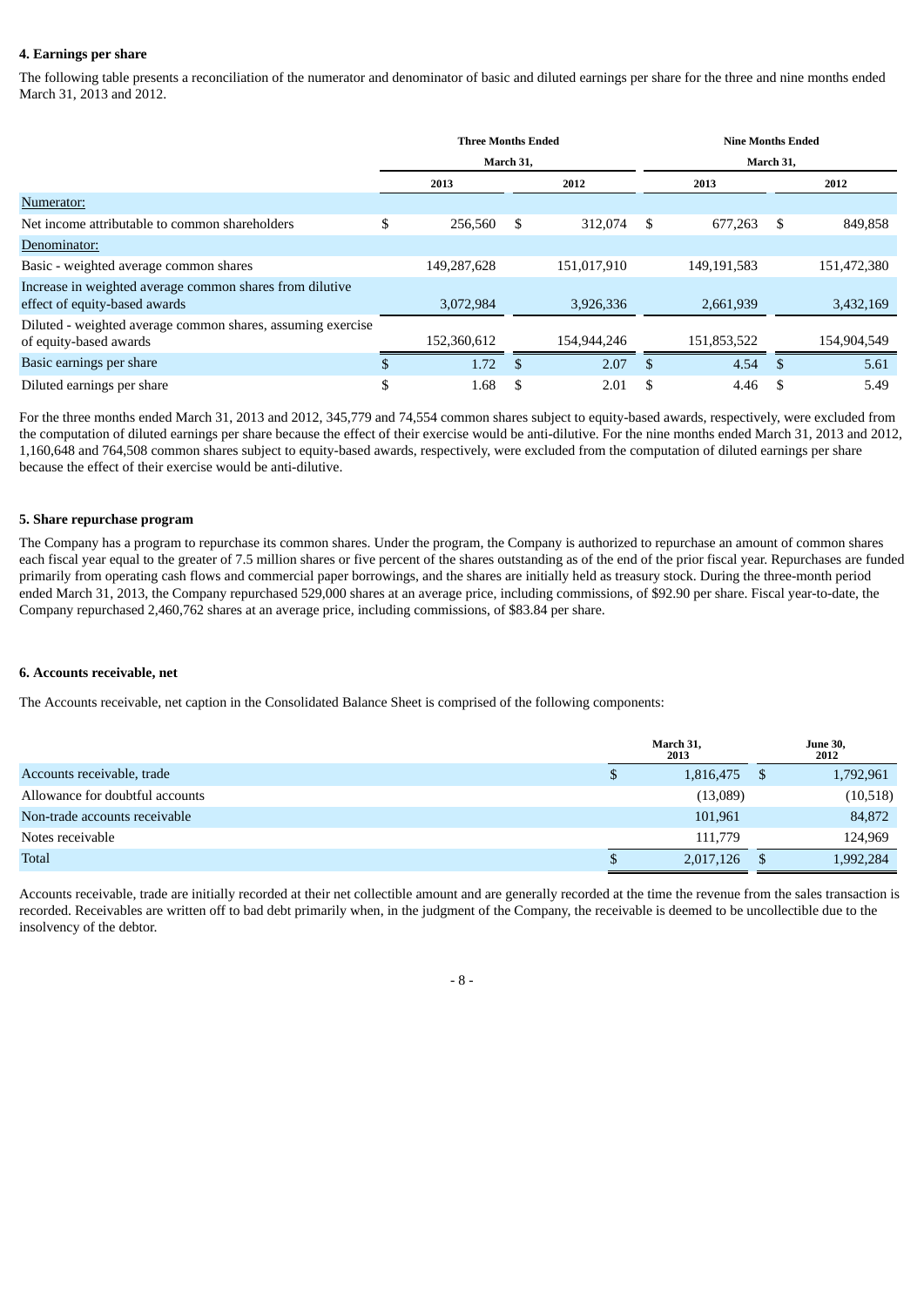#### **7. Business realignment charges**

To structure its businesses in light of current and anticipated customer demand, the Company incurred business realignment charges in fiscal 2013 and fiscal 2012.

Business realignment charges by business segment are as follows:

|                               | <b>Three Months Ended</b> |       |  |       |           |       |      | <b>Nine Months Ended</b> |  |  |
|-------------------------------|---------------------------|-------|--|-------|-----------|-------|------|--------------------------|--|--|
|                               | March 31,                 |       |  |       | March 31, |       |      |                          |  |  |
|                               |                           | 2013  |  | 2012  |           | 2013  | 2012 |                          |  |  |
| Industrial                    | Φ                         | 1,688 |  | 3,133 |           | 6,826 | \$   | 10,031                   |  |  |
| Climate & Industrial Controls |                           | 263   |  | 192   |           | 630   |      | 340                      |  |  |

Work force reductions in connection with such business realignment charges by business segment are as follows:

|                               | <b>Three Months Ended</b> |      |      | <b>Nine Months Ended</b> |  |  |
|-------------------------------|---------------------------|------|------|--------------------------|--|--|
|                               | March 31,                 |      |      | March 31,                |  |  |
|                               | 2013                      | 2012 | 2013 | 2012                     |  |  |
| Industrial                    | 183                       | 152  | 501  | 356                      |  |  |
| Climate & Industrial Controls |                           |      | 31   | 12                       |  |  |

The charges primarily consist of severance costs related to plant closures as well as general work force reductions implemented by various operating units throughout the world. In addition, \$1,918 of severance costs for 98 people have been recognized in connection with the Company's divestiture of its Turkey refrigeration components business and is reflected in the other expense caption in the Business Segment Information for the first nine months of fiscal 2013. The realignment charges for the three and nine months ended March 31, 2012 also include charges related to enhanced retirement benefits. The Company believes the realignment actions will positively impact future results of operations but will not have a material effect on liquidity and sources and uses of capital.

The business realignment charges are presented in the Consolidated Statement of Income as follows:

|                                              | <b>Three Months Ended</b> |  | <b>Nine Months Ended</b> |  |           |      |       |  |  |
|----------------------------------------------|---------------------------|--|--------------------------|--|-----------|------|-------|--|--|
|                                              | March 31,                 |  |                          |  | March 31, |      |       |  |  |
|                                              | 2013                      |  | 2012                     |  | 2013      | 2012 |       |  |  |
| Cost of sales                                | 1,474                     |  | 3,314                    |  | 5,578     | -S   | 9,966 |  |  |
| Selling, general and administrative expenses | 477                       |  | 11                       |  | 1,878     |      | 405   |  |  |
| Other (income) expense, net                  |                           |  |                          |  | 1,918     |      |       |  |  |

As of March 31, 2013, approximately \$6.5 million in severance payments have been made relating to charges incurred during fiscal 2013, with the majority of the remaining payments expected to be made by September 30, 2013. All required severance payments have been made relating to charges incurred in fiscal 2012. Additional charges to be recognized in future periods related to the realignment actions described above are not expected to be material.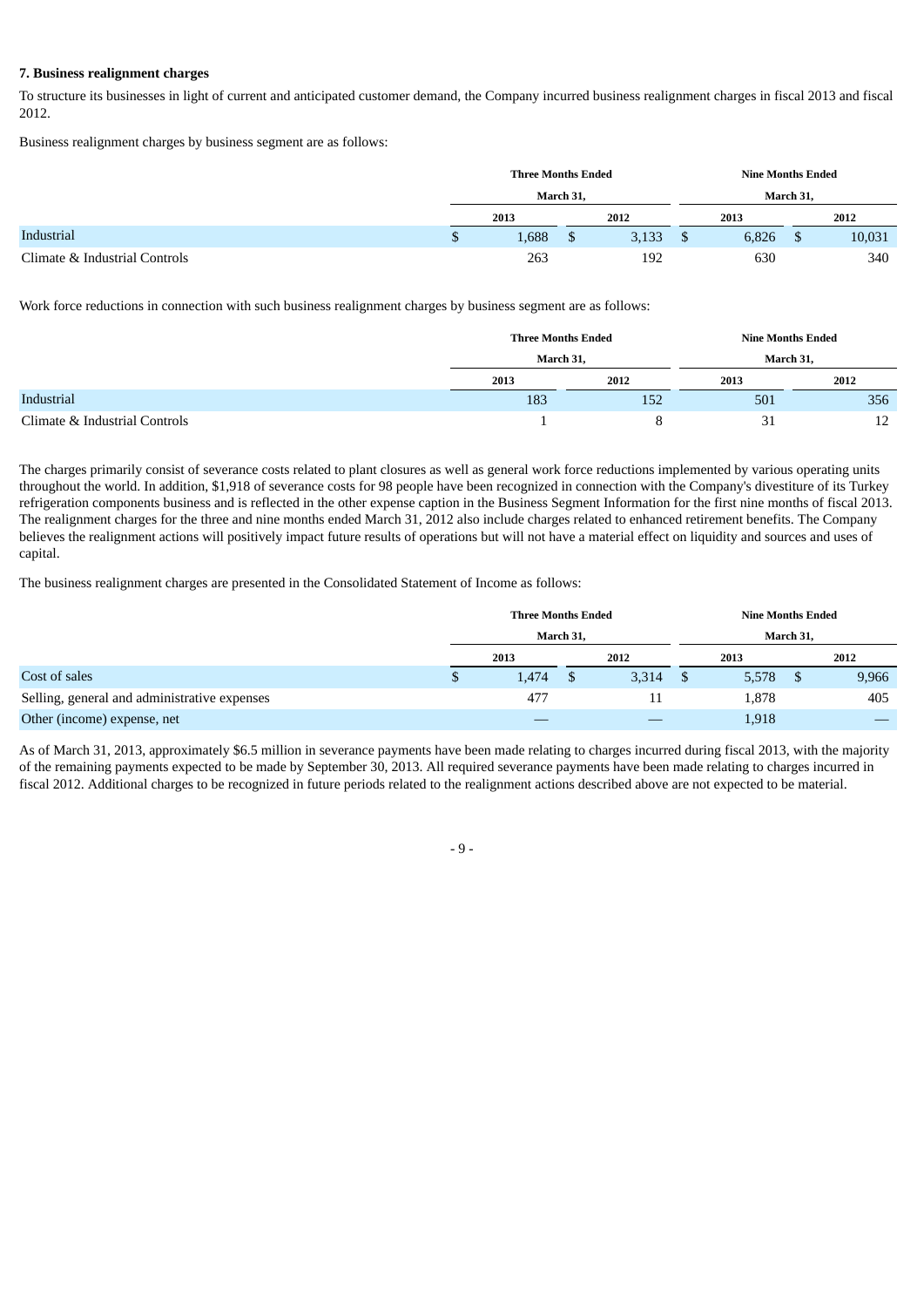## **8. Equity**

As of July 1, 2012, the Company adopted the provisions of FASB Accounting Standards Update No. 2011-05, "Presentation of Comprehensive Income." As a result of this adoption, the Company has presented total comprehensive income in a separate Statement of Comprehensive Income.

Changes in equity for the three months ended March 31, 2013 and 2012 are as follows:

|                                   | Shareholders'<br><b>Equity</b> |           |    | <b>Noncontrolling</b><br>Interests | <b>Total Equity</b> |
|-----------------------------------|--------------------------------|-----------|----|------------------------------------|---------------------|
| Balance at December 31, 2012      | Ф                              | 5,325,717 | -S | 3,272                              | 5,328,989           |
| Net income                        |                                | 256,560   |    | 32                                 | 256,592             |
| Other comprehensive income (loss) |                                | (88, 696) |    | 46                                 | (88, 650)           |
| Dividends paid                    |                                | (64, 377) |    |                                    | (64, 377)           |
| Stock incentive plan activity     |                                | 28,996    |    |                                    | 28,996              |
| Shares purchased at cost          |                                | (49, 142) |    |                                    | (49, 142)           |
| Balance at March 31, 2013         |                                | 5,409,058 | S  | 3,350                              | 5,412,408           |

|                                   |   | Shareholders'<br><b>Equity</b> | Noncontrolling<br><b>Interests</b> |           |    | <b>Total Equity</b> |
|-----------------------------------|---|--------------------------------|------------------------------------|-----------|----|---------------------|
| Balance at December 31, 2011      | S | 5,158,126                      | -S                                 | 97,777    | S  | 5,255,903           |
| Net income                        |   | 312,074                        |                                    | 615       |    | 312,689             |
| Other comprehensive income (loss) |   | 166,189                        |                                    | (27, 101) |    | 139,088             |
| Dividends paid                    |   | (59, 015)                      |                                    | (560)     |    | (59, 575)           |
| Stock incentive plan activity     |   | 28,912                         |                                    |           |    | 28,912              |
| <b>Acquisition activity</b>       |   | (8,694)                        |                                    | (61, 855) |    | (70, 549)           |
| Shares purchased at cost          |   | (20,000)                       |                                    |           |    | (20,000)            |
| Balance at March 31, 2012         |   | 5,577,592                      | S                                  | 8,876     | £. | 5,586,468           |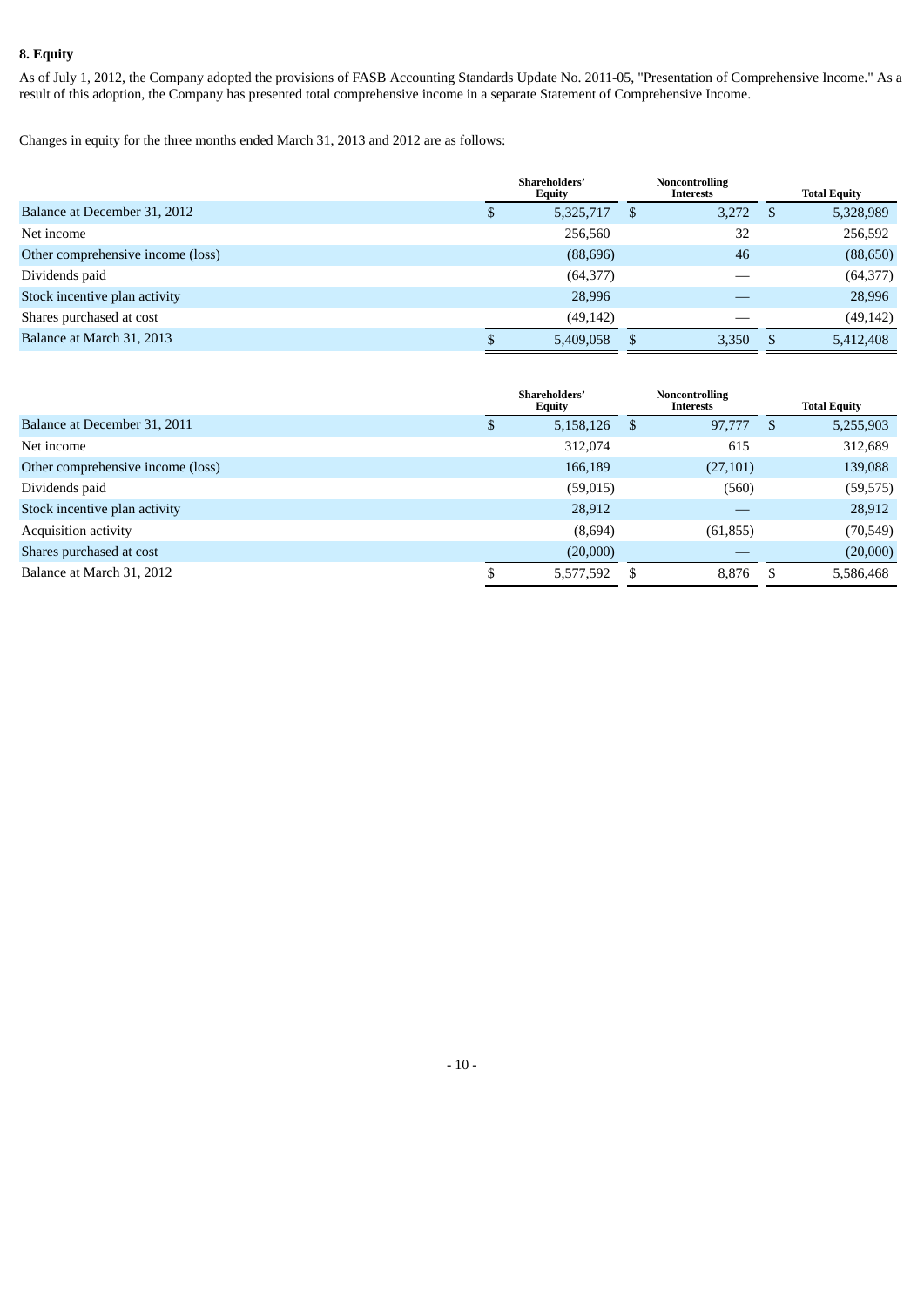## **8. Equity, cont'd**

Changes in equity for the nine months ended March 31, 2013 and 2012 are as follows:

|                                   | Shareholders'<br><b>Equity</b> |            |   | Noncontrolling<br>Interests |     | <b>Total Equity</b> |
|-----------------------------------|--------------------------------|------------|---|-----------------------------|-----|---------------------|
| Balance at June 30, 2012          |                                | 4,896,515  | S | $9,215$ \$                  |     | 4,905,730           |
| Net income                        |                                | 677,263    |   | 391                         |     | 677,654             |
| Other comprehensive income (loss) |                                | 140,064    |   | (1, 478)                    |     | 138,586             |
| Dividends paid                    |                                | (186, 978) |   | (727)                       |     | (187, 705)          |
| Stock incentive plan activity     |                                | 85,282     |   |                             |     | 85,282              |
| <b>Acquisition activity</b>       |                                | 3.231      |   | (4,051)                     |     | (820)               |
| Shares purchased at cost          |                                | (206, 319) |   |                             |     | (206, 319)          |
| Balance at March 31, 2013         |                                | 5,409,058  | S | 3,350                       | \$. | 5,412,408           |

|                                   | Shareholders'<br>Noncontrolling<br><b>Equity</b><br><b>Interests</b> |            |    |           |      | <b>Total Equity</b> |
|-----------------------------------|----------------------------------------------------------------------|------------|----|-----------|------|---------------------|
| Balance at June 30, 2011          | Ф                                                                    | 5,383,854  | -S | 104,482   | - \$ | 5,488,336           |
| Net income                        |                                                                      | 849,858    |    | 3,332     |      | 853,190             |
| Other comprehensive income (loss) |                                                                      | (148, 172) |    | (25, 609) |      | (173, 781)          |
| Dividends paid                    |                                                                      | (171, 106) |    | (7,500)   |      | (178, 606)          |
| Stock incentive plan activity     |                                                                      | 68.744     |    |           |      | 68,744              |
| <b>Acquisition activity</b>       |                                                                      | (73, 614)  |    | (65, 829) |      | (139, 443)          |
| Shares purchased at cost          |                                                                      | (331,972)  |    |           |      | (331, 972)          |
| Balance at March 31, 2012         |                                                                      | 5,577,592  | S  | 8,876     | - \$ | 5,586,468           |

- 11 -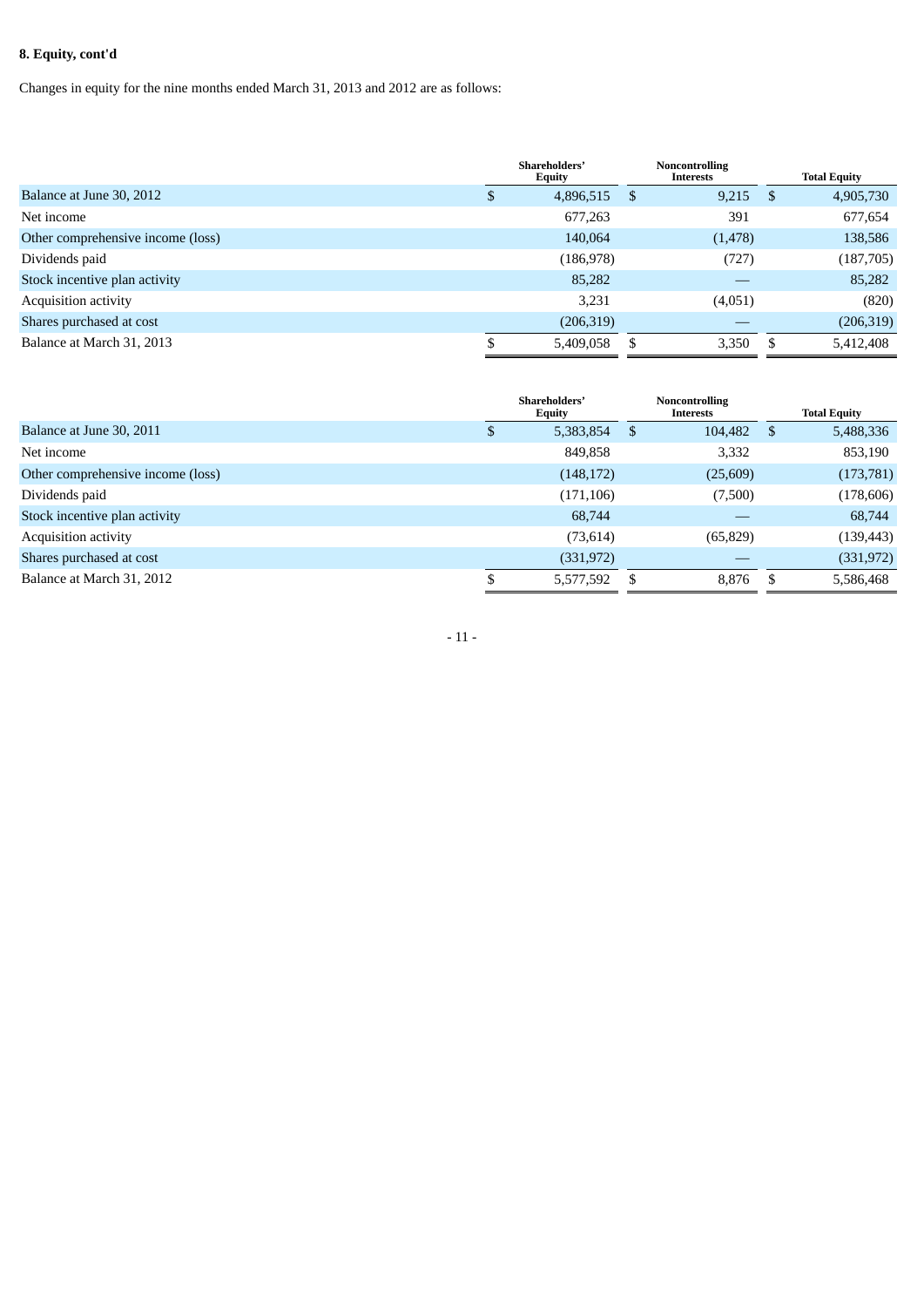#### **9. Goodwill and intangible assets**

The changes in the carrying amount of goodwill for the nine months ended March 31, 2013 are as follows:

|                                        | <b>Industrial</b><br>Segment | Climate &<br><b>Industrial</b><br>Controls<br>Aerospace<br>Segment<br>Segment |        |  |           | Total |           |
|----------------------------------------|------------------------------|-------------------------------------------------------------------------------|--------|--|-----------|-------|-----------|
| Balance at June 30, 2012               | 2,518,121                    |                                                                               | 98,674 |  | 309,061   | S     | 2,925,856 |
| Acquisitions                           | 318,674                      |                                                                               |        |  |           |       | 318,674   |
| <b>Divestitures</b>                    | (61)                         |                                                                               |        |  | (20, 044) |       | (20, 105) |
| Foreign currency translation and other | 3,047                        |                                                                               | (339)  |  | 2,694     |       | 5,402     |
| Balance at March 31, 2013              | 2,839,781                    |                                                                               | 98,335 |  | 291,711   |       | 3,229,827 |

Acquisitions represent the original goodwill allocation, purchase price adjustments, and final adjustments to the purchase price allocation for the acquisitions during the measurement period subsequent to the applicable acquisition dates. The Company's previously reported results of operations and financial position would not be materially different had the goodwill adjustments recorded during the first nine months of fiscal 2013 been reflected in the same reporting period in which the initial purchase price allocations for those acquisitions were made.

Divestitures represent goodwill associated with businesses divested during the first nine months of fiscal 2013 as more fully discussed in Note 13.

Intangible assets are amortized on the straight-line method over their legal or estimated useful lives. The following summarizes the gross carrying value and accumulated amortization for each major category of intangible assets:

| <b>March 31, 2013</b> |                                 |  |                             |  | <b>June 30, 2012</b>            |  |                             |  |
|-----------------------|---------------------------------|--|-----------------------------|--|---------------------------------|--|-----------------------------|--|
|                       | <b>Gross Carrying</b><br>Amount |  | Accumulated<br>Amortization |  | <b>Gross Carrying</b><br>Amount |  | Accumulated<br>Amortization |  |
|                       | 140,610                         |  | 72,831                      |  | 118,034                         |  | 66,303                      |  |
|                       | 386.912                         |  | 143,223                     |  | 321.019                         |  | 129,081                     |  |
|                       | 1,463,491                       |  | 460,969                     |  | 1,247,820                       |  | 396,271                     |  |
|                       | 1,991,013                       |  | 677,023                     |  | 1,686,873                       |  | 591,655                     |  |
|                       |                                 |  |                             |  |                                 |  |                             |  |

Total intangible amortization expense for the nine months ended March 31, 2013 was \$88,431. The estimated amortization expense for the five years ending June 30, 2013 through 2017 is \$117,553, \$119,448, \$114,449, \$109,433, and \$105,646, respectively.

Intangible assets are evaluated for impairment whenever events or circumstances indicate that the undiscounted net cash flows to be generated by their use over their expected useful lives and eventual disposition may be less than their net carrying value. No such events or circumstances occurred during the nine months ended March 31, 2013.

- 12 -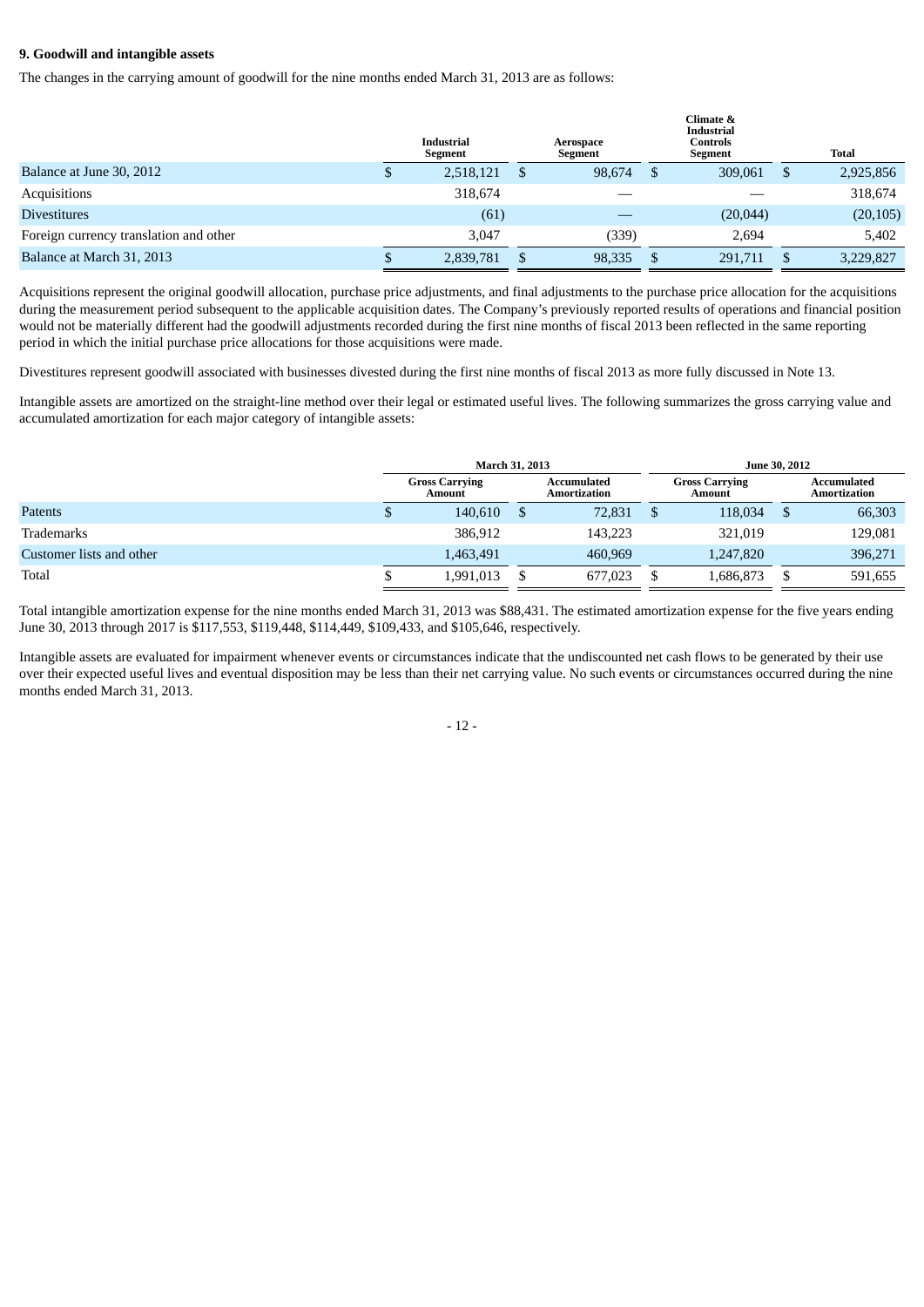#### **10. Retirement benefits**

Net pension benefit cost recognized included the following components:

|                                                | <b>Three Months Ended March 31.</b> |           |      |           |    | Nine Months Ended March 31. |  |            |  |
|------------------------------------------------|-------------------------------------|-----------|------|-----------|----|-----------------------------|--|------------|--|
|                                                |                                     | 2013      |      | 2012      |    | 2013                        |  | 2012       |  |
| Service cost                                   | \$                                  | 24,839    | - \$ | 21,350    | S  | 79,856                      |  | 63,974     |  |
| Interest cost                                  |                                     | 43,329    |      | 45,981    |    | 131,322                     |  | 138,720    |  |
| Expected return on plan assets                 |                                     | (52, 863) |      | (50, 225) |    | (158, 279)                  |  | (150, 495) |  |
| Amortization of prior service cost             |                                     | 3,618     |      | 3,505     |    | 10,846                      |  | 10,512     |  |
| Amortization of net actuarial loss             |                                     | 50,347    |      | 26,706    |    | 150,495                     |  | 79,166     |  |
| Amortization of initial net obligation (asset) |                                     | 6         |      | (15)      |    | 18                          |  | (45)       |  |
| Net pension benefit cost                       |                                     | 69,276    |      | 47,302    | -S | 214,258                     |  | 141,832    |  |

Net postretirement benefit cost recognized included the following components:

|                                         | <b>Three Months Ended March 31.</b> |       |  |       |  | Nine Months Ended March 31. |    |       |  |
|-----------------------------------------|-------------------------------------|-------|--|-------|--|-----------------------------|----|-------|--|
|                                         |                                     | 2013  |  | 2012  |  | 2013                        |    | 2012  |  |
| Service cost                            |                                     | 255   |  | 183   |  | 619                         | J. | 545   |  |
| Interest cost                           |                                     | 380   |  | 838   |  | 2,120                       |    | 2,600 |  |
| Net amortization and deferral and other |                                     | 726   |  | 92    |  | 959                         |    | 350   |  |
| Net postretirement benefit cost         |                                     | L.361 |  | 1.113 |  | 3.698                       | ъ  | 3,495 |  |

#### **11. Income taxes**

As of March 31, 2013, the Company had gross unrecognized tax benefits of \$109,292. The total amount of gross unrecognized tax benefits that, if recognized, would affect the effective tax rate was \$64,136. If recognized, a significant portion of the gross unrecognized tax benefits would be offset against an asset currently recorded in the Consolidated Balance Sheet. The accrued interest related to the gross unrecognized tax benefits, excluded from the amounts above, was \$2,560.

The Company and its subsidiaries file income tax returns in the United States and in various foreign jurisdictions. In the normal course of business, the Company is subject to examination by taxing authorities throughout the world. The Company is no longer subject to examinations of its federal income tax returns by the United States Internal Revenue Service for fiscal years through 2010. All significant state, local and foreign tax returns have been examined for fiscal years through 2003. The Company does not anticipate that the total amount of gross unrecognized tax benefits will significantly change due to the settlement of examinations and the expiration of statute of limitations within the next twelve months.

- 13 -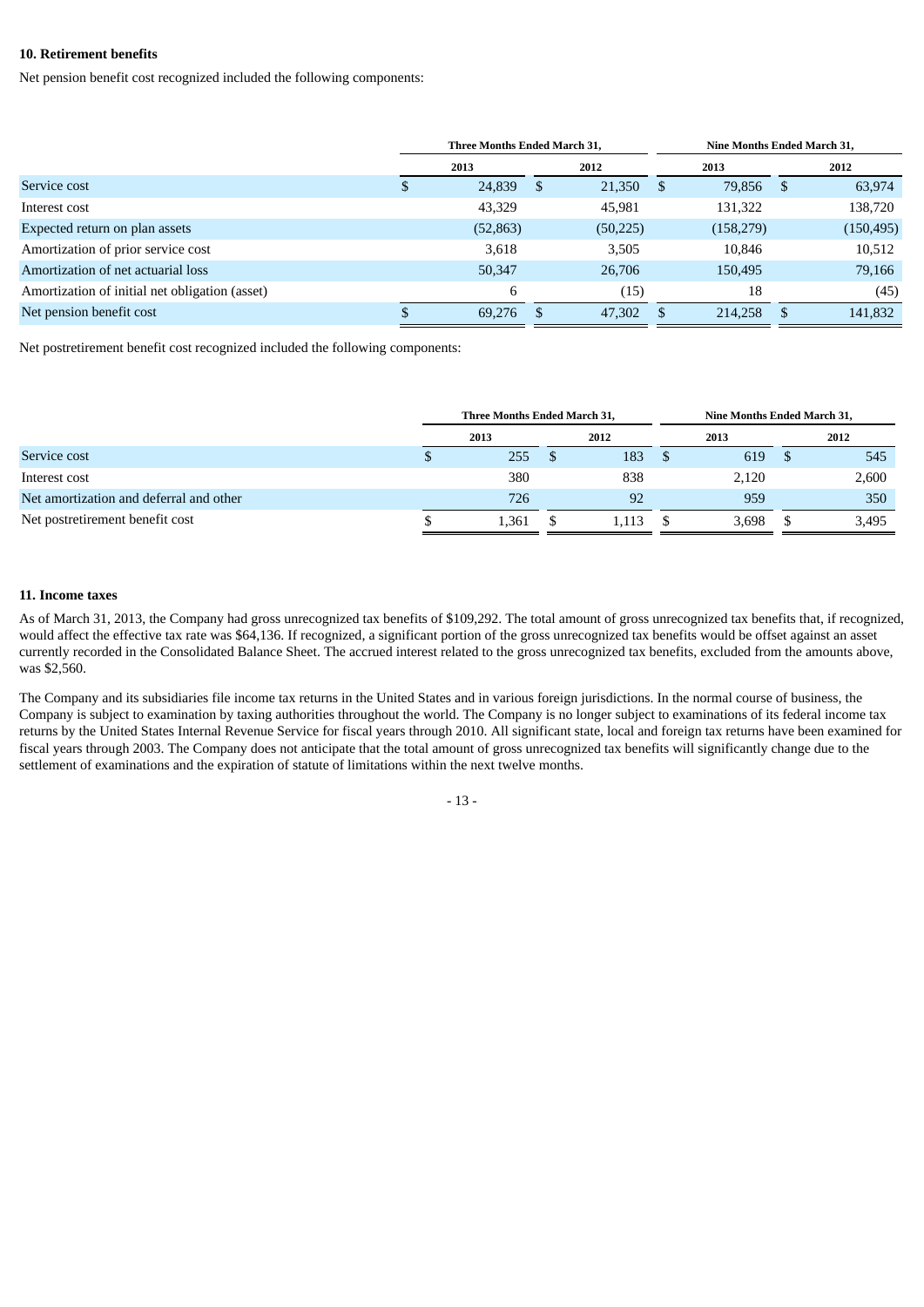#### **12. Financial instruments and fair value measurement**

The Company's financial instruments consist primarily of cash and cash equivalents, long-term investments, and accounts receivable as well as obligations under accounts payable, trade, notes payable and long-term debt. Due to their short-term nature, the carrying values for cash and cash equivalents, accounts receivable, accounts payable, trade and notes payable approximate fair value. The carrying value of long-term debt (excluding capital leases) and estimated fair value of long-term debt (excluding capital leases) are as follows:

|                                                                   | March 31.<br>2013 | <b>June 30,</b><br>2012 |
|-------------------------------------------------------------------|-------------------|-------------------------|
| Carrying value of long-term debt (excluding capital leases)       | 1.498.550         | I,728,983               |
| Estimated fair value of long-term debt (excluding capital leases) | 1.766.208         | 2.005.887               |

The fair value of long-term debt was estimated using a discounted cash flow analysis based on the Company's current incremental borrowing rate for similar types of borrowing arrangements.

The Company utilizes derivative and non-derivative financial instruments, including forward exchange contracts, costless collar contracts, cross-currency swap contracts and certain foreign denominated debt designated as net investment hedges, to manage foreign currency transaction and translation risk. The derivative financial instrument contracts are with major investment grade financial institutions and the Company does not anticipate any material nonperformance by any of the counterparties. The Company does not hold or issue derivative financial instruments for trading purposes.

The Company's Euro bonds and Japanese Yen credit facility have each been designated as a hedge of the Company's net investment in certain foreign subsidiaries. The translation of the Euro bonds and Japanese Yen credit facility into U.S. dollars is recorded in accumulated other comprehensive income (loss) and remains there until the underlying net investment is sold or substantially liquidated.

Derivative financial instruments are recognized on the Consolidated Balance Sheet as either assets or liabilities and are measured at fair value. Derivatives consist of forward exchange, costless collar and cross-currency swap contracts the fair value of which is calculated using market observable inputs including both spot and forward prices for the same underlying currencies. The fair value of the cross-currency swap contracts is calculated using a present value cash flow model that has been adjusted to reflect the credit risk of either the Company or the counterparty.

The following summarizes the location and fair value of derivative financial instruments reported in the Consolidated Balance Sheet as of March 31, 2013 and June 30, 2012:

|                               | <b>Balance Sheet Caption</b> | March 31,<br>2013 | <b>June 30,</b><br>2012 |
|-------------------------------|------------------------------|-------------------|-------------------------|
| Net investment hedges         |                              |                   |                         |
| Cross-currency swap contracts | Other liabilities \$         | 11.813            | 2,008<br>- \$           |
| Cash flow hedges              |                              |                   |                         |
| Costless collar contracts     | Accounts receivable          | 1.232             | 2,466                   |
| Forward exchange contracts    | Accounts receivable          |                   | 1,887                   |
| Costless collar contracts     | Other accrued liabilities    | 3.728             | 552                     |
| Forward exchange contracts    | Other accrued liabilities    | 8,272             |                         |

 $-14-$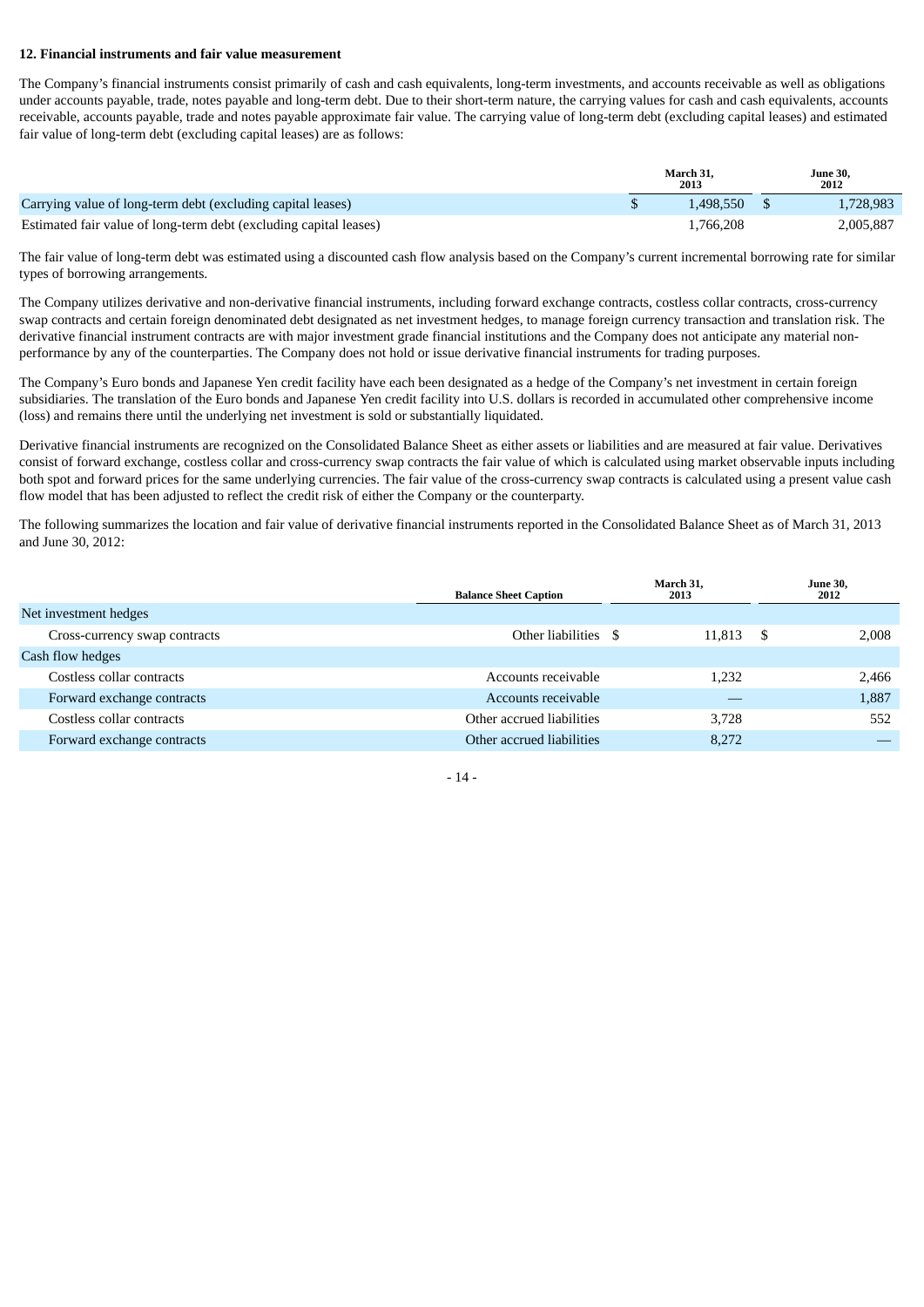#### **12. Financial instruments and fair value measurement, cont'd**

The fair values at March 31, 2013 and June 30, 2012 are classified within level 2 of the fair value hierarchy. There are no other financial assets or financial liabilities that are marked to market on a recurring basis. Fair values are transferred between levels of the fair value hierarchy when facts and circumstances indicate that a change in the method of estimating the fair value of a financial asset or financial liability is warranted.

Gains or losses on derivatives that are not hedges are adjusted to fair value through the cost of sales caption in the Consolidated Statement of Income. Gains or losses on derivatives that are hedges are adjusted to fair value through accumulated other comprehensive income (loss) in the Consolidated Balance Sheet until the hedged item is recognized in earnings.

The cross-currency swap contracts have been designated as hedging instruments. The costless collar contracts and forward exchange contracts have not been designated as hedging instruments and are considered to be economic hedges of forecasted transactions.

Gains (losses) on derivative financial instruments that were recorded in the Consolidated Statement of Income are as follows:

|                            |   | <b>Three Months Ended</b><br><b>Nine Months Ended</b><br>March 31,<br>March 31, |  |         |  |           |         |  |  |
|----------------------------|---|---------------------------------------------------------------------------------|--|---------|--|-----------|---------|--|--|
|                            |   | 2013                                                                            |  | 2012    |  | 2013      | 2012    |  |  |
| Forward exchange contracts | Ф | (5, 724)                                                                        |  | 11,031  |  | (10, 288) | (3,557) |  |  |
| Costless collar contracts  |   | (5,047)                                                                         |  | (1,252) |  | (1,875)   | 4,598   |  |  |

Gains (losses) on derivative and non-derivative financial instruments that were recorded in accumulated other comprehensive income (loss) in the Consolidated Balance Sheet are as follows:

|                               | <b>Three Months Ended</b> | March 31, |          | <b>Nine Months Ended</b> | March 31, |        |  |  |
|-------------------------------|---------------------------|-----------|----------|--------------------------|-----------|--------|--|--|
|                               | 2013                      |           | 2012     | 2013                     |           | 2012   |  |  |
| Cross-currency swap contracts | 6,106                     |           | (6, 633) | (6,057)                  |           | 10,682 |  |  |
| Foreign denominated debt      | 8,021                     |           | (1,268)  | 5,165                    |           | 15,397 |  |  |

There was no ineffectiveness of the cross-currency swap contracts or foreign denominated debt, nor was any portion of these financial instruments excluded from the effectiveness testing, during the nine months ended March 31, 2013 and 2012.

#### **13. Acquisitions and divestitures**

**Acquisitions** - During the first nine months of fiscal 2013, the Company completed eight acquisitions whose aggregate sales for their most recent fiscal year prior to acquisition were \$484 million. Total purchase price for the eight acquisitions was approximately \$621 million in cash and \$114 million in assumed debt.

**Divestitures** - During the first nine months of fiscal 2013, the Company divested the automotive businesses of its Mobile Climate Systems division and its Turkey refrigeration components business. Both of these businesses were part of the Climate & Industrial Controls Segment and had combined revenues of approximately \$158 million for their most recent fiscal year. The Company recorded a net pre-tax gain in the first nine months of fiscal 2013 of approximately \$17 million related to the divestitures. The gain is reflected in the other (income) expense, net caption in the Consolidated Statement of Income.

- 15 -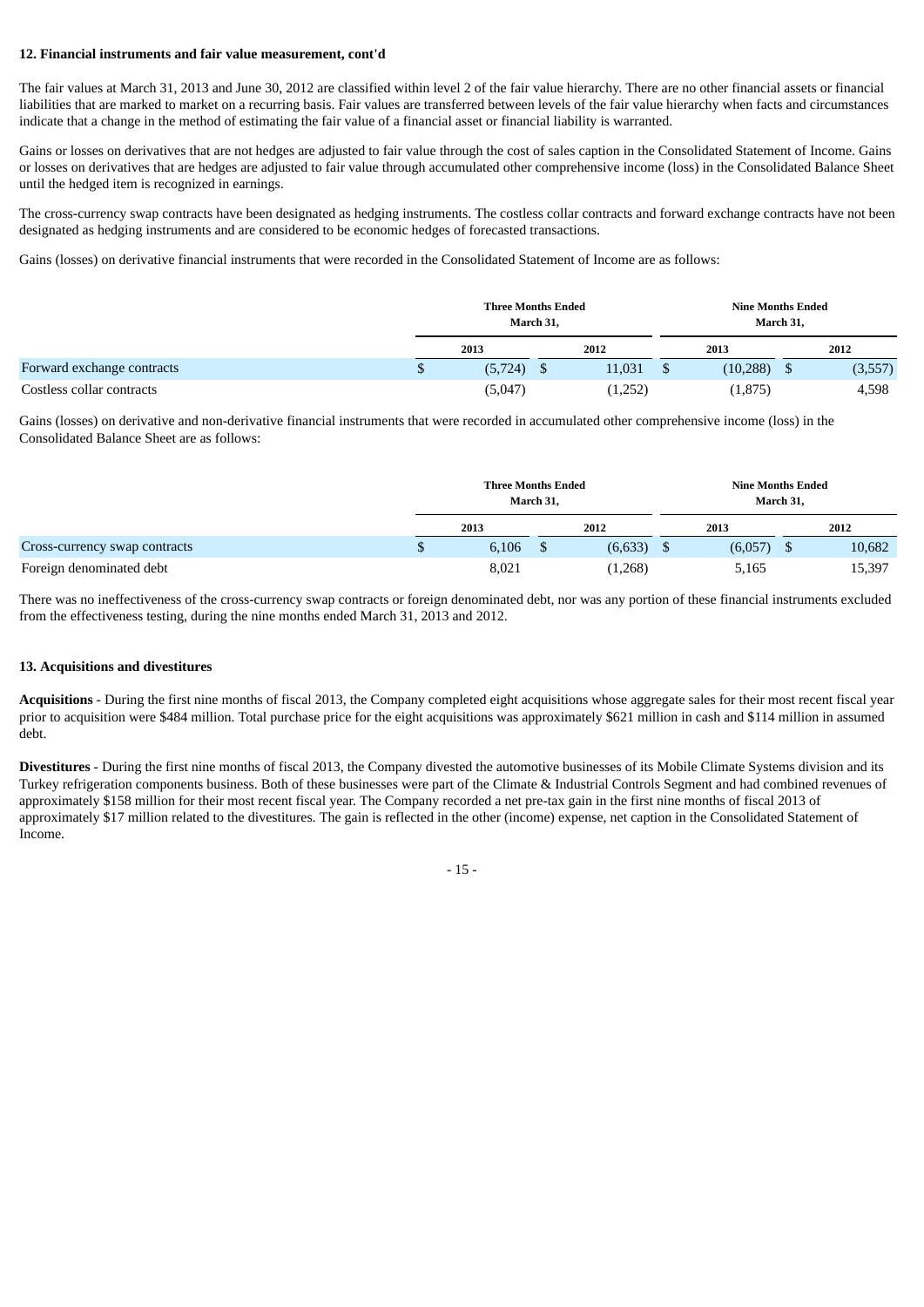#### **FORM 10-Q ITEM 2. MANAGEMENT'S DISCUSSION AND ANALYSIS OF FINANCIAL CONDITION AND RESULTS OF OPERATIONS**

#### **FOR THE THREE AND NINE MONTHS ENDED MARCH 31, 2013 AND COMPARABLE PERIODS ENDED MARCH 31, 2012**

#### **OVERVIEW**

The Company is a leading worldwide diversified manufacturer of motion and control technologies and systems, providing precision engineered solutions for a wide variety of mobile, industrial and aerospace markets.

The Company's order rates provide a near-term perspective of the Company's outlook particularly when viewed in the context of prior and future order rates. The Company publishes its order rates on a quarterly basis. The lead time between the time an order is received and revenue is realized generally ranges from one day to 12 weeks for mobile and industrial orders and from one day to 18 months for aerospace orders. The Company believes the leading economic indicators of these markets that have a strong correlation to the Company's future order rates are as follows:

- Purchasing Managers Index (PMI) on manufacturing activity specific to regions around the world with respect to most mobile and industrial markets;
- Global aircraft miles flown and global revenue passenger miles for commercial aerospace markets and Department of Defense spending for military aerospace markets; and
- Housing starts with respect to the North American residential air conditioning market and certain mobile construction markets.

A PMI above 50 indicates that the manufacturing activity specific to a region of the world in the mobile and industrial markets is expanding. A PMI below 50 indicates the opposite. Recent PMI levels for some regions around the world were as follows:

|                      | March 31, 2013 | December 31, 2012 | June 30, 2012 |
|----------------------|----------------|-------------------|---------------|
| <b>United States</b> | 51.3           | 50.7              | 49.7          |
| Eurozone countries   | 46.8           | 46.1              | 45.1          |
| China                | 51.6           | 51.5              | 48.2          |

Global aircraft miles flown have increased approximately two percent from the comparable fiscal 2012 level and global revenue passenger miles have increased approximately three percent from the comparable fiscal 2012 level. The Company anticipates that U.S. Department of Defense spending with regard to appropriations and operations and maintenance for the U.S. Government's fiscal year 2013 will be slightly up from the comparable fiscal 2012 level.

Housing starts in March 2013 were approximately 47 percent higher than housing starts in March 2012 and were approximately 9 percent higher than housing starts in December 2012.

The Company remains focused on maintaining its financial strength by adjusting its cost structure to reflect changing demand levels, maintaining a strong balance sheet and managing its cash. The Company has been able to borrow funds at affordable interest rates and had a debt to debt-shareholders' equity ratio of 35.9 percent at March 31, 2013 compared to 27.5 percent at December 31, 2012 and 26.1 percent at June 30, 2012. Net of cash and cash equivalents, the debt to debt-shareholders' equity ratio was 19.9 percent at March 31, 2013 compared to 22.2 percent at December 31, 2012 and 15.4 percent at June 30, 2012.

The Company believes many opportunities for profitable growth are available. The Company intends to focus primarily on business opportunities in the areas of energy, water, agriculture, environment, defense, life sciences, infrastructure and transportation.

 $-16-$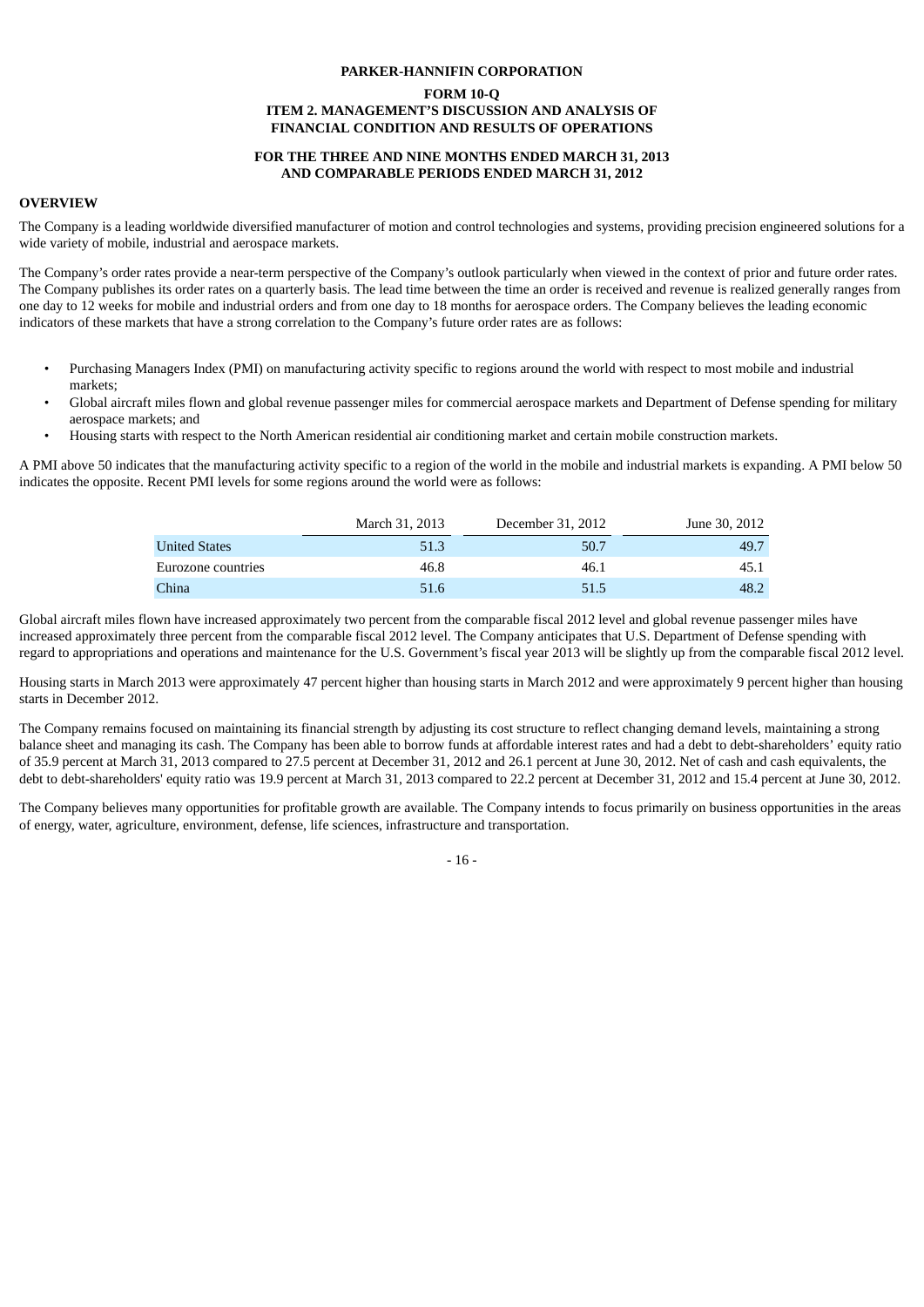The Company believes it can meet its strategic objectives by:

- Serving the customer;
- Successfully executing its Win Strategy initiatives relating to premier customer service, financial performance and profitable growth;
- Maintaining its decentralized division and sales company structure;
- Fostering an entrepreneurial culture;
- Engineering innovative systems and products to provide superior customer value through improved service, efficiency and productivity;
- Delivering products, systems and services that have demonstrable savings to customers and are priced by the value they deliver;
- Acquiring strategic businesses;
- Organizing around targeted regions, technologies and markets;
- Driving efficiency by implementing lean enterprise principles; and
- Creating a culture of empowerment through its values, inclusion and diversity, accountability and teamwork.

During the first nine months of fiscal 2013, the Company completed eight acquisitions whose aggregate sales for their most recent fiscal year prior to acquisition were \$484 million. Acquisitions will continue to be considered from time to time to the extent there is a strong strategic fit, while at the same time, maintaining the Company's strong financial position. During the first nine months of fiscal 2013, the Company divested the automotive businesses of the Mobile Climate Systems division and the Turkey refrigeration components business. Both of the divested businesses were part of the Climate & Industrial Controls Segment. The Company recognized a net pre-tax gain of \$17 million related to the divestitures. The Company will continue to assess its existing businesses and initiate efforts to divest businesses that are not considered to be a good long-term strategic fit for the Company. Future business divestitures could have a negative effect on the Company's results of operations.

The discussion below is structured to separately discuss the Consolidated Statement of Income, Results by Business Segment, Consolidated Balance Sheet and Consolidated Statement of Cash Flows.

#### **CONSOLIDATED STATEMENT OF INCOME**

|                                                                     |     | <b>Three Months Ended</b> | March 31, |         | <b>Nine Months Ended</b><br>March 31, |         |               |         |  |
|---------------------------------------------------------------------|-----|---------------------------|-----------|---------|---------------------------------------|---------|---------------|---------|--|
| (dollars in millions)                                               |     | 2013                      |           | 2012    |                                       | 2013    |               | 2012    |  |
| Net sales                                                           | \$. | 3.307.0                   | \$.       | 3,393.6 | <sup>\$</sup>                         | 9.587.5 | \$            | 9,734.3 |  |
| Gross profit                                                        | S   | 737.9                     | \$        | 803.2   | -S                                    | 2,118.9 | S             | 2,348.2 |  |
| Gross profit margin                                                 |     | 22.3%                     |           | 23.7%   |                                       | 22.1%   |               | 24.1%   |  |
| Selling, general and administrative expenses                        | \$  | 379.7                     | -S        | 377.5   | -\$                                   | 1,141.9 | S             | 1,132.6 |  |
| Selling, general and administrative expenses, as a percent of sales |     | 11.5%                     |           | 11.1%   |                                       | 11.9%   |               | 11.6%   |  |
| Interest expense                                                    | \$  | 23.1                      | \$        | 22.3    | -S                                    | 70.8    | \$            | 69.3    |  |
| Other (income) expense, net                                         | \$  | (3.4)                     | - \$      | 2.6     | \$                                    | (31.1)  | -\$           | (5.1)   |  |
| Effective tax rate                                                  |     | 24.2%                     |           | 22.0%   |                                       | 27.7%   |               | 25.9%   |  |
| Net income                                                          | \$  | 256.6                     | - \$      | 312.7   | -\$                                   | 677.7   | <sup>\$</sup> | 853.2   |  |
| Net income, as a percent of sales                                   |     | 7.8%                      |           | 9.2%    |                                       | 7.1%    |               | 8.8%    |  |

- 17 -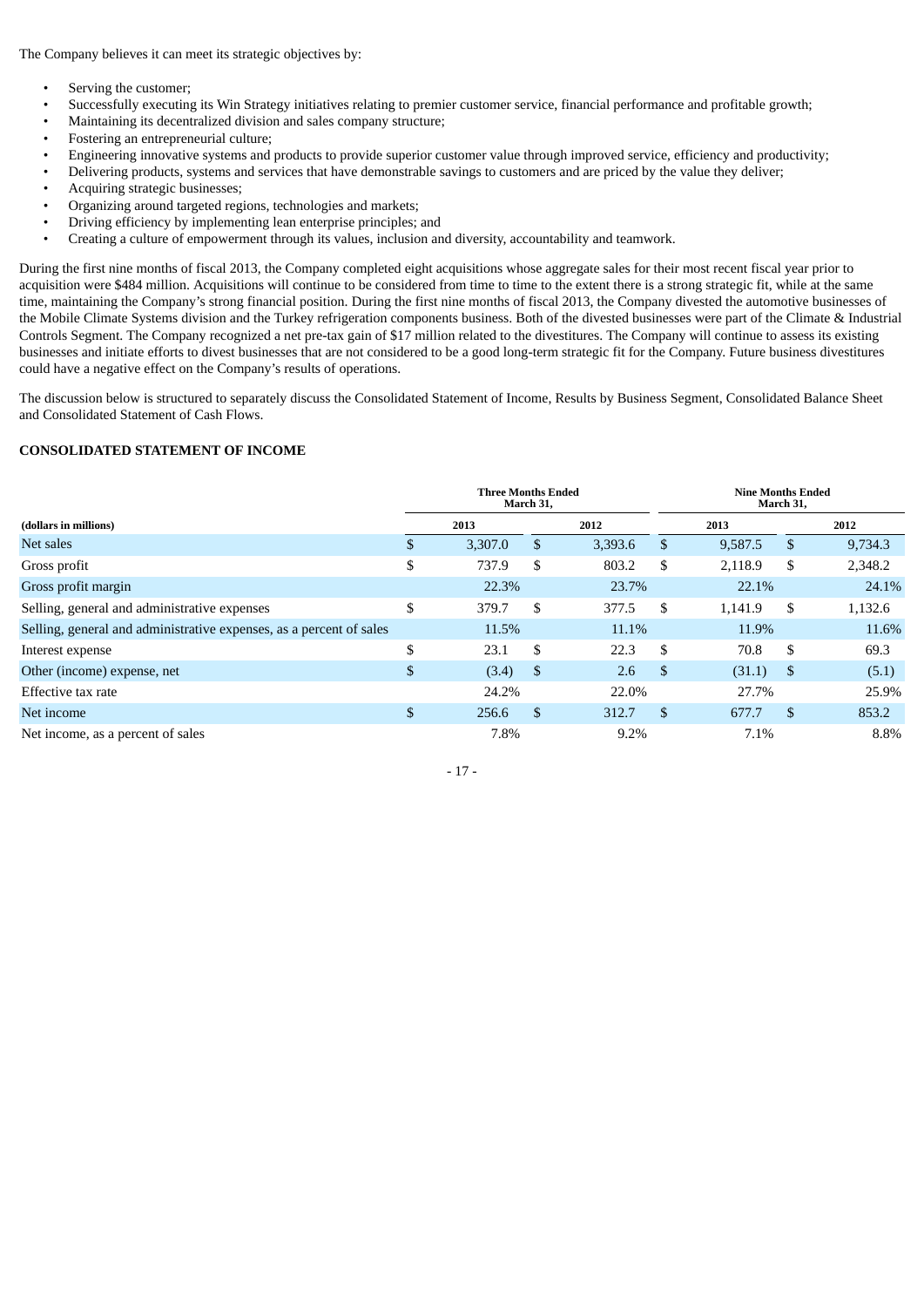**Net sales** for the current-year quarter and first nine months of fiscal 2013 decreased from the comparable prior-year periods primarily due to lower volume experienced in the Industrial International businesses and the Climate & Industrial Controls Segment offsetting slightly higher volume experienced in the Aerospace Segment. Net sales for the first nine months of fiscal 2013 benefited from slightly higher sales in the North American Industrial businesses. Acquisitions made in the last 12 months contributed approximately \$134 million and \$343 million in sales in the current-year quarter and first nine months of fiscal 2013, respectively. The effect of currency rate changes decreased net sales by approximately \$23 million in the current-year quarter and \$133 million for the first nine months of fiscal 2013.

**Gross profit margin** declined in the current-year quarter and first nine months of fiscal 2013 primarily due to higher defined benefit costs in all Segments, operating inefficiencies in the Industrial Segment and higher engineering development costs in the Aerospace Segment. Gross profit margin for the first nine months of fiscal 2013 was also adversely impacted by an unfavorable product mix in the Aerospace Segment.

**Selling, general and administrative expenses** increased slightly for the current-year quarter primarily due to an increase in intangible asset amortization expense and acquisition-related expenses as well as higher net expenses associated with the Company's incentive and deferred compensation programs. Selling, general and administrative expenses for the first nine months of fiscal 2013 were higher primarily due to an increase in intangible asset amortization expense partially offset by lower net expenses associated with the Company's incentive and deferred compensations programs.

**Interest expense** for the current-year quarter and first nine months of fiscal 2013 increased primarily due to higher weighted-average borrowings and higher interest rates on commercial paper borrowings.

**Other (income) expense, net** for the first nine months of fiscal 2013 includes a net gain of approximately \$17 million related to the divestiture of the automotive businesses of the Mobile Climate Systems division and the Turkey refrigeration components business.

**Effective tax rate** for the current-year quarter and first nine months of fiscal 2013 was higher than the comparable prior-year rates primarily due to an unfavorable geographical mix of earnings and the settlement of tax audits in the prior-year periods. The effective tax rate for the first nine months of fiscal 2013 was also adversely impacted by the tax effects of business divestitures. The unfavorable impact of these items was partially offset by the enactment of the American Taxpayer Relief Act on January 2, 2013. The Company expects the effective tax rate for fiscal 2013 will be approximately 28 percent.

#### **RESULTS BY BUSINESS SEGMENT**

#### *Industrial Segment*

|                                            | <b>Three Months Ended</b><br>March 31, |         |    |         |    | <b>Nine Months Ended</b><br>March 31, |               |
|--------------------------------------------|----------------------------------------|---------|----|---------|----|---------------------------------------|---------------|
| (dollars in millions)                      |                                        | 2013    |    | 2012    |    | 2013                                  | 2012          |
| Net sales                                  |                                        |         |    |         |    |                                       |               |
| North America                              | \$                                     | 1,283.6 | \$ | 1,315.4 | \$ | 3,747.4                               | \$<br>3,703.5 |
| <b>International</b>                       |                                        | 1,241.5 |    | 1,286.8 |    | 3,587.3                               | 3,794.7       |
| Operating income                           |                                        |         |    |         |    |                                       |               |
| North America                              |                                        | 209.0   |    | 227.0   |    | 620.2                                 | 646.0         |
| International                              | \$                                     | 152.3   | \$ | 195.1   | \$ | 427.5                                 | \$<br>569.2   |
| Operating margin                           |                                        |         |    |         |    |                                       |               |
| North America                              |                                        | 16.3%   |    | 17.3%   |    | 16.5%                                 | 17.4%         |
| International                              |                                        | 12.3%   |    | 15.2%   |    | 11.9%                                 | 15.0%         |
| <b>Backlog</b><br>$\overline{\phantom{0}}$ | \$                                     | 1,714.4 | \$ | 1,887.8 | \$ | 1,714.4                               | \$<br>1,887.8 |

- 18 -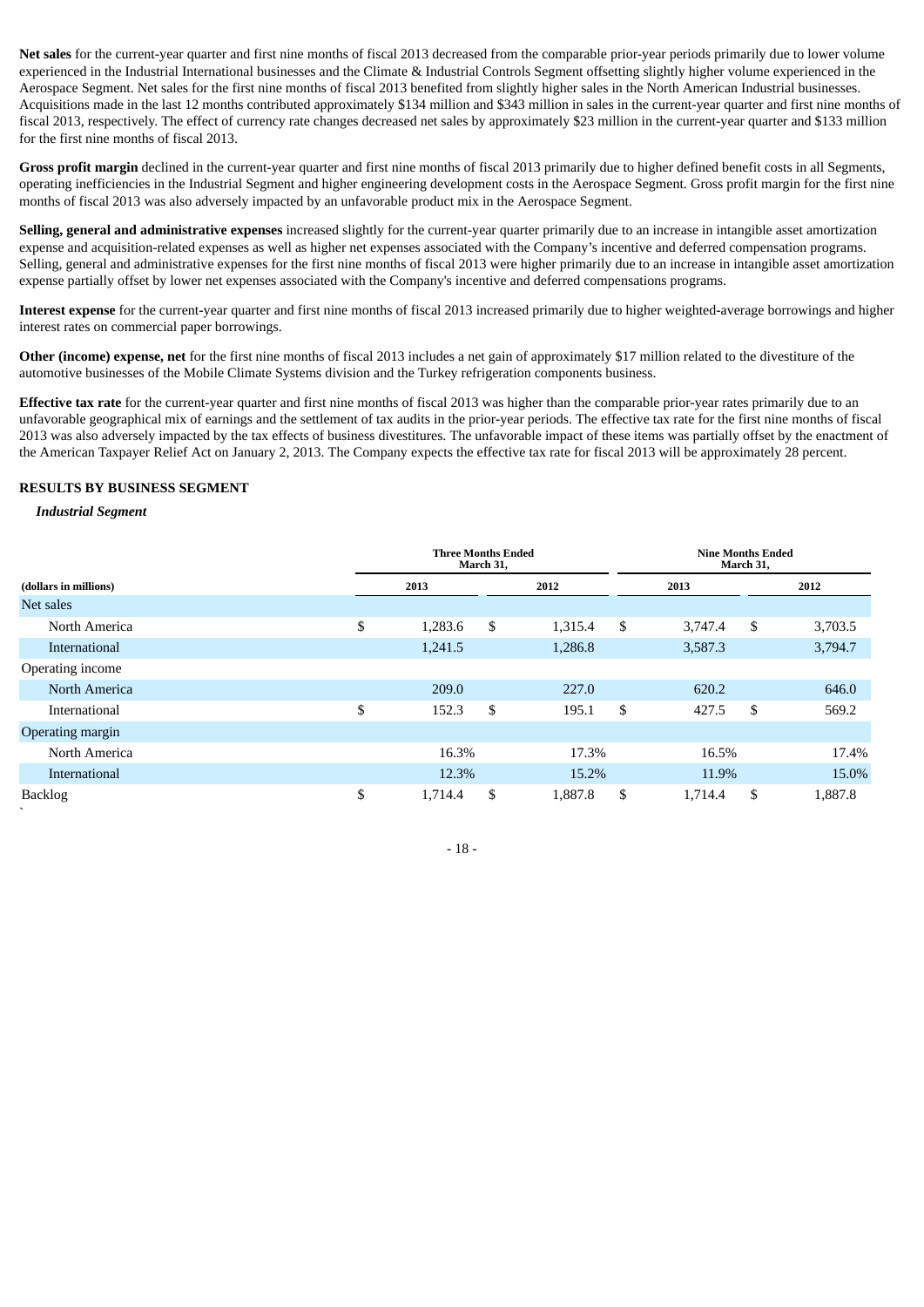The Industrial Segment operations experienced the following percentage changes in net sales in the current-year period compared to the comparable prioryear period:

|                                                              | Period ending March 31, |                    |
|--------------------------------------------------------------|-------------------------|--------------------|
|                                                              | <b>Three Months</b>     | <b>Nine Months</b> |
| Industrial North America – as reported                       | $(2.4)\%$               | 1.2%               |
| Acquisitions                                                 | 5.5%                    | 4.6%               |
| Currency                                                     | (0.1)%                  | $-$ %              |
| Industrial North America – without acquisitions and currency | (7.8)%                  | $(3.4)\%$          |
|                                                              |                         |                    |
| Industrial International – as reported                       | $(3.5)\%$               | $(5.5)\%$          |
| <b>Acquisitions</b>                                          | 4.8%                    | 4.6 %              |
| Currency                                                     | (1.7)%                  | $(3.4)\%$          |
| Industrial International – without acquisitions and currency | (6.6)%                  | (6.7)%             |
|                                                              |                         |                    |
| Total Industrial Segment – as reported                       | $(3.0)\%$               | $(2.2)\%$          |
| Acquisitions                                                 | 5.1%                    | 4.6%               |
| Currency                                                     | (0.9)%                  | $(1.7)\%$          |
| Total Industrial Segment – without acquisitions and currency | (7.2)%                  | (5.1)%             |

The above presentation reconciles the percentage changes in net sales of the Industrial Segment operations reported in accordance with U.S. GAAP to percentage changes in net sales adjusted to remove the effects of acquisitions made within the prior four fiscal quarters as well as the effects of currency exchange rates. The effects of acquisitions and currency exchange rates are removed to allow investors and the Company to meaningfully evaluate the percentage changes in net sales on a comparable basis from period to period.

Excluding the effects of acquisitions and changes in currency exchange rates, the decrease in Industrial North American sales for the current-year quarter and first nine months of fiscal 2013 is primarily the result of lower demand from distributors as well as from end-users in most markets with the largest sales decline occurring in the construction equipment, oil and gas, mining, automotive and machine tool markets. The decrease in Industrial International sales for the current-year quarter and first nine months of fiscal 2013 is primarily attributable to lower volume across most markets in all regions with the largest decrease equally distributed between Europe and the Asia Pacific region.

The decrease in operating margins in the Industrial North American businesses is primarily due to an unfavorable product mix and operating inefficiencies resulting from the decrease in sales volume partially offset by the favorable effect of lower raw material prices. The decrease in operating margins in the Industrial International businesses is primarily due to the lower sales volume, resulting in operating inefficiencies, as well as the impact of integration costs related to current-year acquisitions.

- 19 -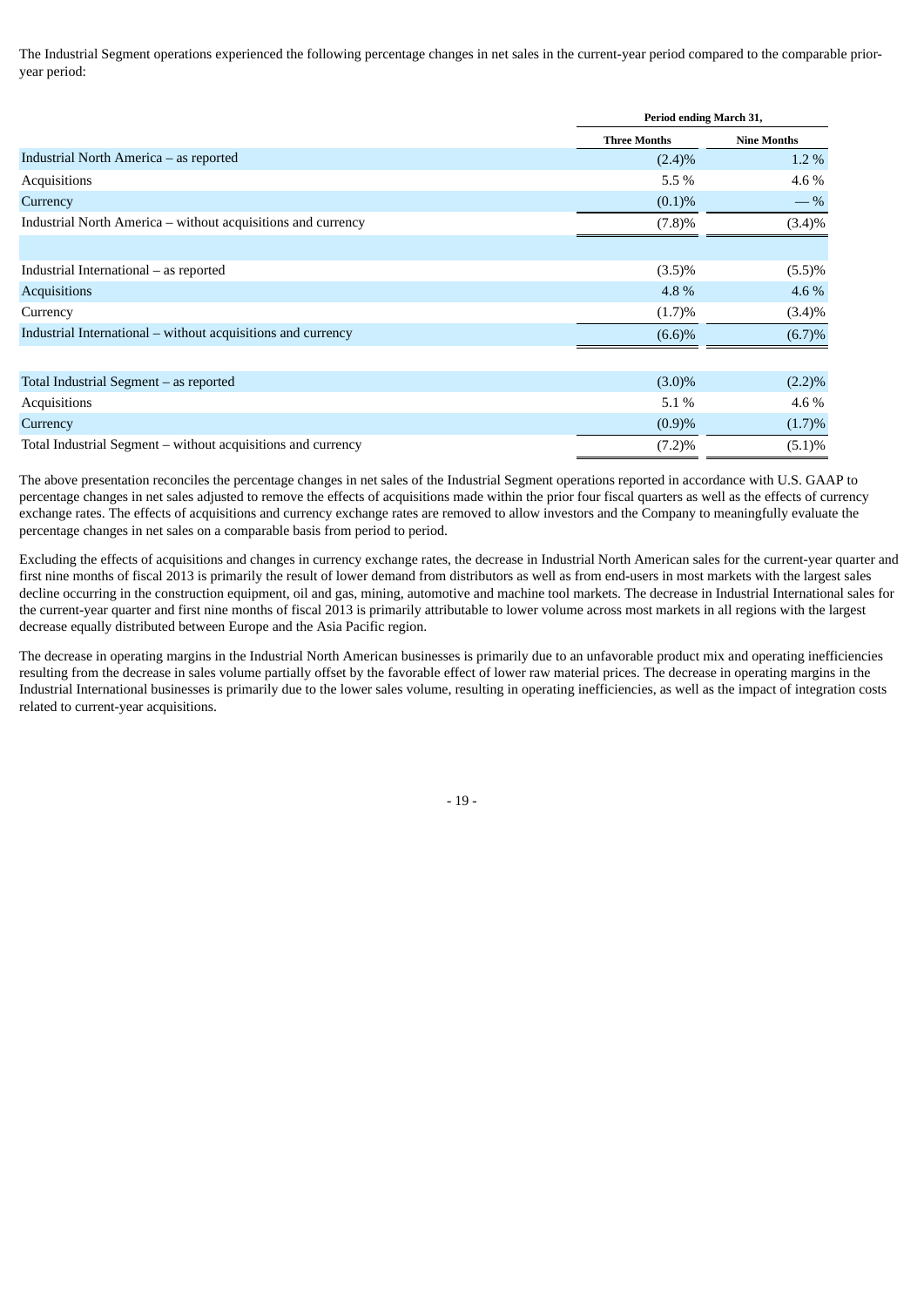The following business realignment expenses are included in Industrial North America and Industrial International operating income:

|                          | <b>Three Months Ended</b><br>March 31. |  | <b>Nine Months Ended</b><br>March 31. |  |        |  |      |
|--------------------------|----------------------------------------|--|---------------------------------------|--|--------|--|------|
| (dollars in millions)    | 2013                                   |  | 2012                                  |  | 2013   |  | 2012 |
| Industrial North America | 0.7                                    |  | 2.0                                   |  |        |  | 3.0  |
| Industrial International | 1.0                                    |  |                                       |  | $-5.7$ |  | 7.0  |

The business realignment charges consist primarily of severance costs resulting from plant closures as well as general reductions in work force. The Industrial North America business realignment charges for the prior-year quarter also include expenses associated with enhanced retirement benefits. The Company does not anticipate that cost savings realized from the work force reductions taken during the first nine months of fiscal 2013 will have a material impact on future operating margins. The Company expects to continue to take the actions necessary to structure appropriately the operations of the Industrial Segment. Such actions may include the necessity to record additional business realignment charges in the remainder of fiscal 2013, the timing and amount of which has not been finalized.

The decrease in backlog from the prior-year quarter is primarily due to lower order rates in virtually all of the Industrial North American and Industrial International businesses with the decline in backlog split evenly between Industrial North America and Industrial International. The decrease in backlog from the June 30, 2012 amount of \$1,813.7 million is primarily attributable to lower order rates in the Industrial North American businesses. The Company anticipates Industrial North American sales for fiscal 2013 will range from a decrease of 0.1 percent to an increase of 1.9 percent from the fiscal 2012 level and Industrial International sales for fiscal 2013 will decrease between 4.3 percent and 1.5 percent from the fiscal 2012 level. Industrial North American operating margins in fiscal 2013 are expected to range from 16.8 percent to 17.0 percent and Industrial International operating margins are expected to range from 12.4 percent to 12.8 percent. The lower expected sales and operating margin levels in 2013 are primarily due to anticipated weakness in the Industrial Segment markets for the remainder of fiscal 2013.

#### *Aerospace Segment*

|                       |   | <b>Three Months Ended</b> | March 31, |         |               | <b>Nine Months Ended</b><br>March 31, |         |  |
|-----------------------|---|---------------------------|-----------|---------|---------------|---------------------------------------|---------|--|
| (dollars in millions) |   | 2013                      |           | 2012    | 2013          |                                       | 2012    |  |
| Net sales             | w | 578.0                     |           | 542.8   | \$<br>1,647.8 | \$                                    | 1,536.8 |  |
| Operating income      | ω | 80.1                      |           | 65.9    | 194.2         | \$                                    | 204.8   |  |
| Operating margin      |   | 13.9%                     |           | 12.1%   | 11.8%         |                                       | 13.3%   |  |
| <b>Backlog</b>        |   | 1,944.7                   |           | 1,925.7 | 1,944.7       | S                                     | 1,925.7 |  |

The increase in net sales in the Aerospace Segment for the current-year quarter is primarily due to higher volume in both the commercial and military original equipment manufacturer (OEM) and aftermarket businesses. The increase in net sales for the first nine months of fiscal 2013 is primarily due to higher volume in both the commercial and military OEM businesses as well as the military aftermarket business partially offset by lower volume in the commercial aftermarket business. The higher margins in the current-year quarter were primarily due to the higher sales volume and a favorable product mix. The lower margins for the first nine months of fiscal 2013 were primarily due to higher engineering development costs more than offsetting the benefit of the higher sales volume and the current-year quarter favorable product mix.

The increase in backlog from the prior-year quarter is primarily due to higher order rates in the commercial aftermarket business more than offsetting a decline in order rates in both the commercial and military OEM businesses and the military aftermarket business. The increase in backlog from the June 30, 2012 amount of \$1,862.0 million is primarily due to higher order rates in the military OEM and commercial aftermarket businesses partially offset by a decline in order rates in the commercial OEM and military aftermarket businesses. For fiscal 2013, sales are expected to increase between 7.1 percent and 9.1 percent from the fiscal 2012 level and operating margins are expected to range from 12.3 percent to 12.5 percent. A higher concentration of commercial OEM volume in future product mix and higher than expected new product development costs could result in lower margins.

 $-20 -$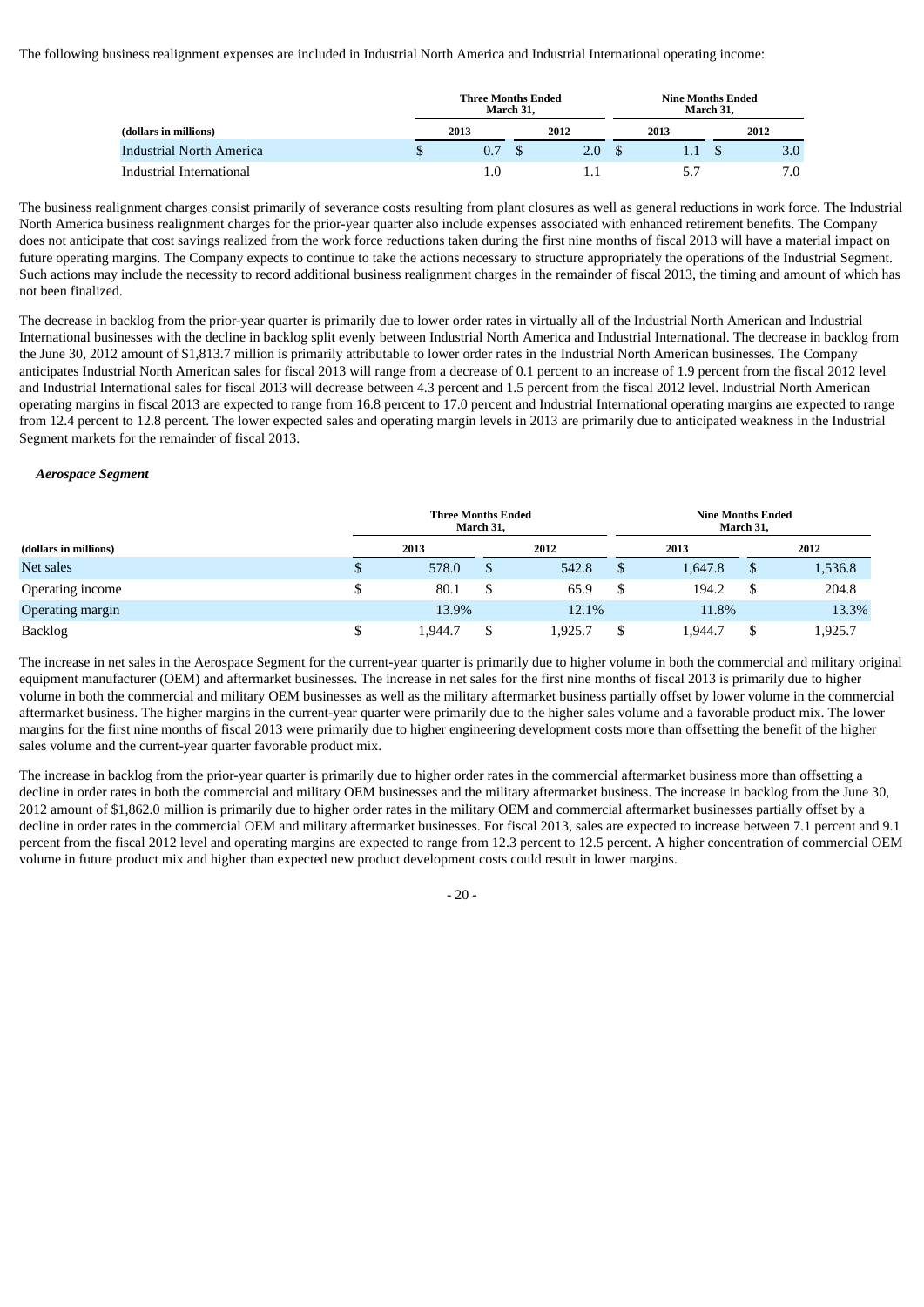#### *Climate & Industrial Controls Segment*

|                       | <b>Three Months Ended</b><br>March 31, |       |    |       | <b>Nine Months Ended</b><br>March 31, |       |  |       |  |
|-----------------------|----------------------------------------|-------|----|-------|---------------------------------------|-------|--|-------|--|
| (dollars in millions) |                                        | 2013  |    | 2012  |                                       | 2013  |  | 2012  |  |
| Net sales             | D                                      | 203.9 | \$ | 248.7 | S                                     | 605.0 |  | 699.3 |  |
| Operating income      | Φ                                      | 21.3  |    | 23.2  | S                                     | 51.2  |  | 52.8  |  |
| Operating margin      |                                        | 10.5% |    | 9.3%  |                                       | 8.5%  |  | 7.6%  |  |
| <b>Backlog</b>        | ╜                                      | 126.5 |    | 178.0 | \$                                    | 126.5 |  | 178.0 |  |

The Climate & Industrial Controls (CIC) Segment operations experienced the following percentage changes in net sales in the current-year period compared to the comparable prior-year period:

|                                    | Period ending March 31, |                    |  |  |  |
|------------------------------------|-------------------------|--------------------|--|--|--|
|                                    | <b>Three Months</b>     | <b>Nine Months</b> |  |  |  |
| $CIC$ Segment $-$ as reported      | $(18.0)\%$              | $(13.5)\%$         |  |  |  |
| Currency                           | (0.3)%                  | $(0.6)\%$          |  |  |  |
| $CIC$ Segment $-$ without currency | $(17.7)\%$              | (12.9)%            |  |  |  |

The above presentation reconciles the percentage changes in net sales of the CIC Segment operations reported in accordance with U.S. GAAP to percentage changes in net sales adjusted to remove the effects of currency exchange rates. The effects of currency exchange rates are removed to allow investors and the Company to meaningfully evaluate the percentage changes in net sales on a comparable basis from period to period.

Excluding the effects of changes in currency exchange rates, the decrease in net sales in the CIC Segment for the current-year quarter and first nine months of fiscal 2013 is primarily due to the absence of sales from businesses divested in fiscal 2013 as well as lower volume in the commercial refrigeration and air conditioning markets. Operating margins in the current-year quarter and first nine months of fiscal 2013 were higher than the prior-year comparable periods primarily due to spending control efforts and lower raw material prices more than offsetting the impact of the decrease in sales volume. Business realignment charges recorded by the CIC Segment in fiscal 2013 and fiscal 2012 were not significant. The Company may take further actions to structure appropriately the operations of the CIC Segment. Such actions may include the necessity to record business realignment charges in the remainder of fiscal 2013, the timing and amount of which has not been finalized.

In fiscal 2013, the Company completed the divestiture of the automotive businesses of the Mobile Climate Systems division and its Turkey refrigeration components business. For fiscal 2013, sales are expected to decrease between 14.8 percent and 12.4 percent from the fiscal 2012 level and operating margins are expected to range from 9.6 percent to 10.0 percent. The expected fiscal 2013 sales and operating margins take into consideration the absence of sales and operating margins of each of the divested businesses for the remainder of fiscal 2013.

### *Corporate general and administrative expenses*

Corporate general and administrative expenses were \$41.4 million in the current-year quarter compared to \$38.4 million in the prior-year quarter and were \$126.6 million for the first nine months of fiscal 2013 compared to \$142.5 million for the first nine months of fiscal 2012. As a percent of sales, corporate general and administrative expenses for the current-year quarter was 1.3 percent compared to 1.1 percent in the prior-year quarter and decreased to 1.3 percent for the first nine months of fiscal 2013 compared to 1.5 percent for the first nine months of fiscal 2012. Net expense associated with the Company's incentive and deferred compensation programs is the primary driver for the fluctuation in corporate general and administrative expenses between periods.

 $-21 -$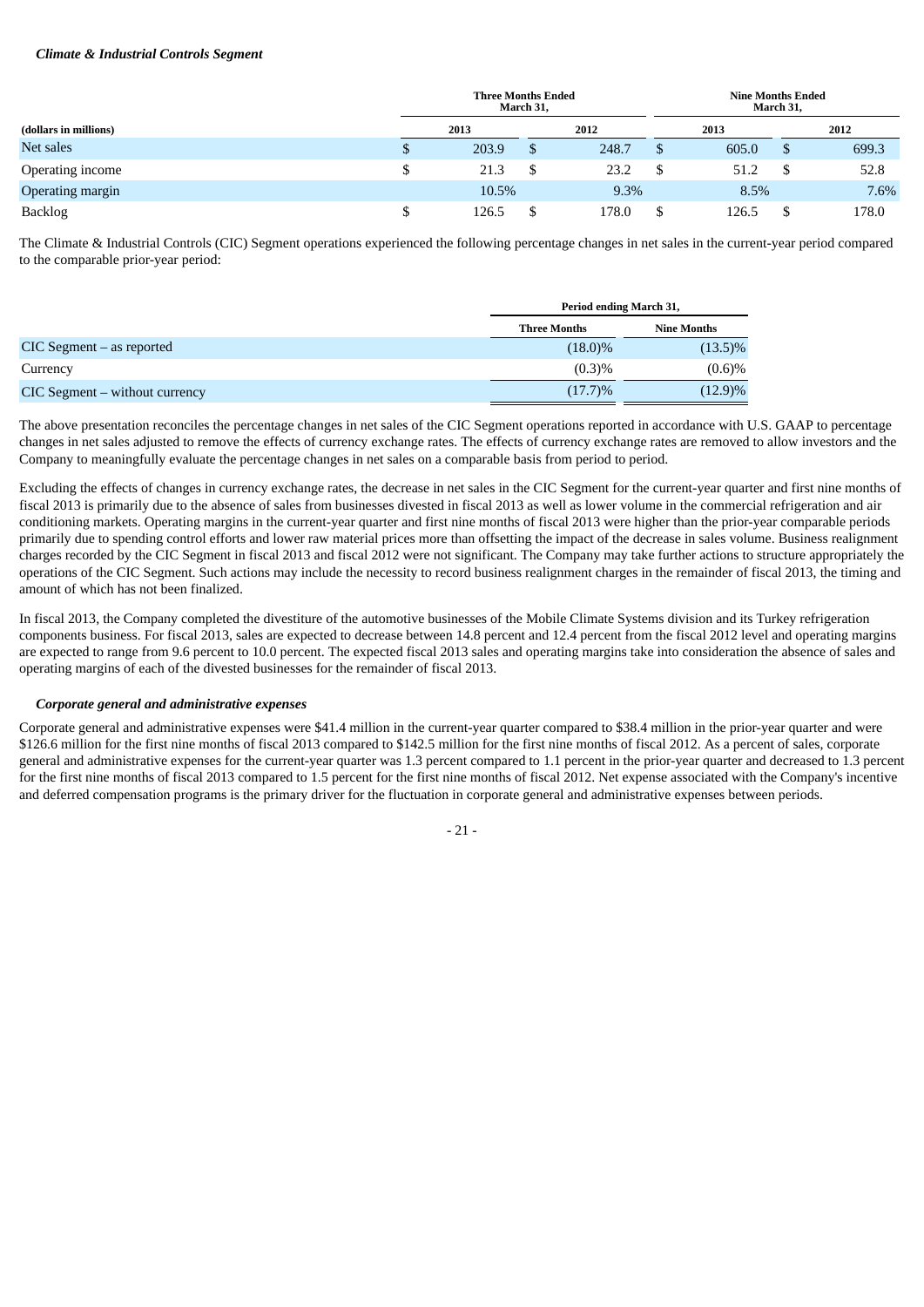*Other expense* (in the Results By Business Segment) included the following:

| (dollars in millions)                       | <b>Three Months Ended</b><br>March 31, |  |       | <b>Nine Months Ended</b><br>March 31, |        |  |       |
|---------------------------------------------|----------------------------------------|--|-------|---------------------------------------|--------|--|-------|
| Expense (income)                            | 2013                                   |  | 2012  |                                       | 2013   |  | 2012  |
| Foreign currency transaction                | 10.2                                   |  | 8.4   |                                       | 21.0   |  | 4.3   |
| Stock-based compensation                    | 9.3                                    |  | 9.5   |                                       | 40.8   |  | 37.3  |
| <b>Pensions</b>                             | 35.0                                   |  | 17.8  |                                       | 104.8  |  | 53.7  |
| Divestitures and asset sales and writedowns | (0.7)                                  |  | (1.6) |                                       | (17.2) |  | (2.9) |
| Other items, net                            | 6.0                                    |  | 15.6  |                                       | 9.0    |  | 17.2  |
|                                             | 59.8                                   |  | 49.7  |                                       | 158.4  |  | 109.6 |

The increase in pension expense in the current-year quarter and first nine months of fiscal 2013 primarily resulted from a higher amount of actuarial losses, primarily related to domestic defined benefit plans, recognized in the current-year quarter and first nine months of fiscal 2013. Divestitures and asset sales and writedowns for the first nine months of fiscal 2013 includes a net gain of approximately \$17 million related to the divestiture of the automotive businesses of the Mobile Climate Systems division and the Turkey refrigeration components business.

### **CONSOLIDATED BALANCE SHEET**

| (dollars in millions)                                    |    | March 31,<br>2013 |          | <b>June 30,</b><br>2012 |
|----------------------------------------------------------|----|-------------------|----------|-------------------------|
| Cash and cash equivalents                                | Œ  | 1,677.3           | <b>S</b> | 838.3                   |
| Accounts receivable, net                                 |    | 2,017.1           |          | 1,992.3                 |
| Inventories                                              |    | 1,473.1           |          | 1,400.7                 |
| Accrued payrolls and other compensation                  |    | 395.1             |          | 463.9                   |
| Notes payable and long-term debt payable within one year |    | 1,527.7           |          | 225.6                   |
| Shareholders' equity                                     |    | 5,409.1           |          | 4,896.5                 |
| Working capital                                          | \$ | 1,790.0           | - S      | 2,012.1                 |
| Current ratio                                            |    | 1.49              |          | 1.81                    |

Cash and cash equivalents include \$1,541 million and \$629 million held by the Company's foreign subsidiaries at March 31, 2013 and June 30, 2012, respectively. Generally, cash and cash equivalents held by foreign subsidiaries are not readily available for use in the United States without adverse tax consequences. The Company's principal sources of liquidity are its cash flows provided by operating activities, commercial paper borrowings or borrowings directly from its line of credit. The Company does not believe the level of its non-U.S. cash position will have an adverse effect on working capital needs, planned growth, repayment of maturing debt, benefit plan funding, dividend payments or share repurchases.

Accounts receivable, net is primarily receivables due from customers for sales of product (\$1,803 million at March 31, 2013 and \$1,782 million at June 30, 2012). Days sales outstanding relating to trade accounts receivable was 49 days at March 31, 2013 and 48 days at June 30, 2012. The Company believes that its receivables are collectible and appropriate allowances for doubtful accounts have been recorded.

Inventories increased \$72 million (which includes an increase of \$4 million from the effect of foreign currency translation)primarily due to acquisitions as well as an increase in inventory levels in the Aerospace Segment partially offset by a decrease in inventory levels in the Industrial Segment. Days' supply of inventory was 67 days at March 31, 2013, 63 days at June 30, 2012 and 64 days at March 31, 2012. Day's supply of inventory amounts at June 30, 2012 and March 31, 2012 have been revised from amounts previously presented to conform to the current calculation methodology.

- 22 -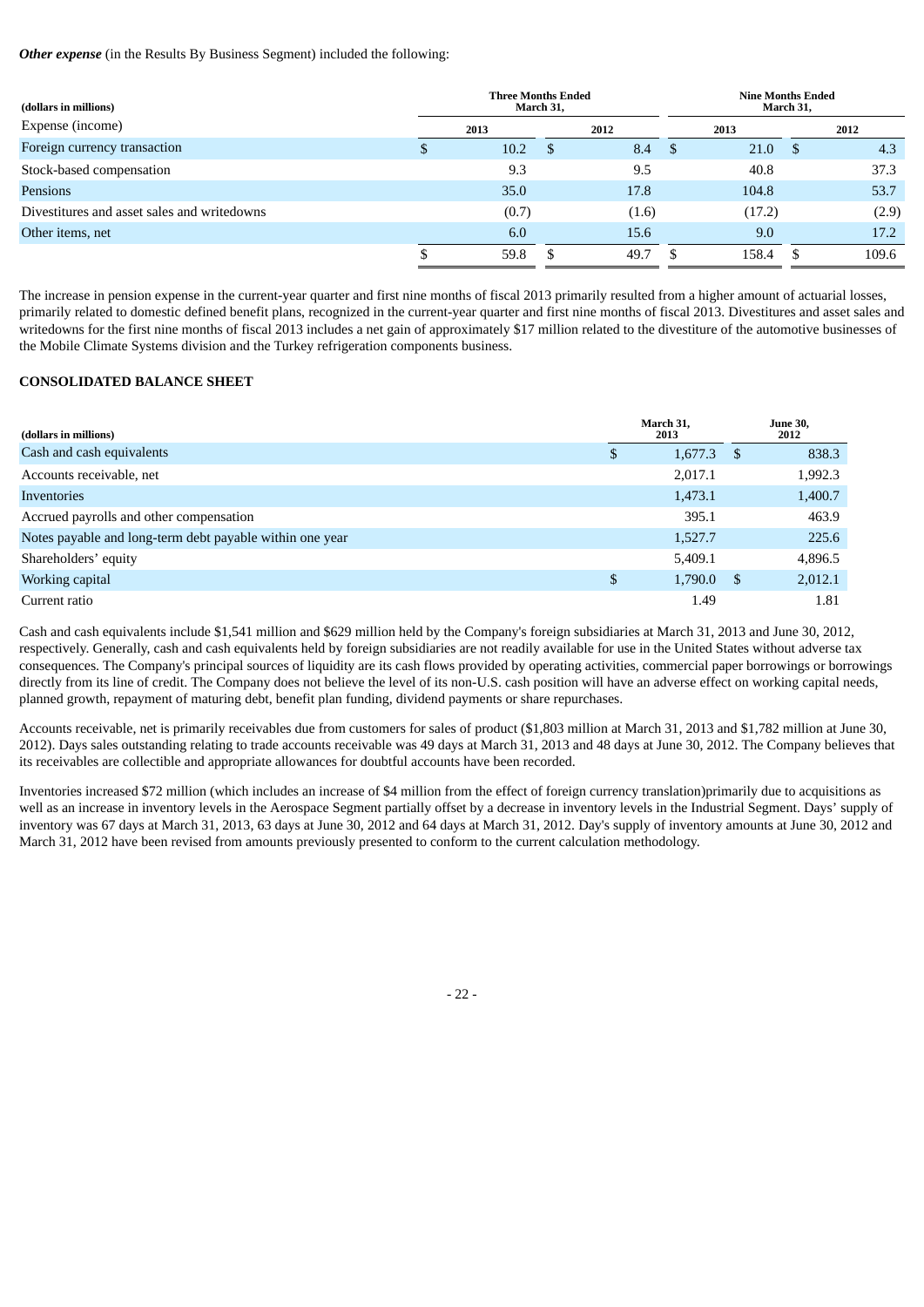Accrued payrolls and other compensation decreased primarily due to the payment of incentive compensation during fiscal 2013 that had been accrued as of June 30, 2012.

Notes payable and long-term debt payable within one year increased primarily due to a higher amount of commercial paper borrowing outstanding at the end of the current-year quarter. The Company from time to time will utilize short-term intercompany loans to repay commercial paper borrowings. At times, the short-term intercompany loans are outstanding at the end of a fiscal quarter.

Shareholders' equity activity during the first nine months of fiscal 2013 included a decrease of approximately \$206 million related to share repurchases and an increase of approximately \$38 million related to foreign currency translation adjustments.

#### **CONSOLIDATED STATEMENT OF CASH FLOWS**

|                                           | Nine months ended<br>March 31, |      |         |
|-------------------------------------------|--------------------------------|------|---------|
| (dollars in millions)                     | 2013                           |      | 2012    |
| Cash provided by (used in):               |                                |      |         |
| Operating activities                      | \$<br>718.8                    | - \$ | 1,006.4 |
| Investing activities                      | (747.6)                        |      | (185.9) |
| <b>Financing activities</b>               | 872.6                          |      | (590.8) |
| Effect of exchange rates                  | (4.8)                          |      | (113.7) |
| Net increase in cash and cash equivalents | 839.0                          |      | 116.0   |

**Cash flows from operating activities** decreased compared to the first nine months of fiscal 2012 primarily due to a decrease in net income as well as \$226 million of voluntary cash contributions made to the Company's domestic qualified defined benefit pension plan during the first nine months of fiscal 2013. The Company continues to focus on managing its inventory and other working capital requirements.

**Cash flows used in investing activities** increased in fiscal 2013 primarily due to an increase in acquisition activity as well as an increase in capital expenditures partially offset by the net proceeds from businesses divested in fiscal 2013.

**Cash flows used in financing activities** in fiscal 2013 included the repurchase of 2.5 million common shares for \$206 million as compared to the repurchase of 4.9 million common shares for \$332 million in the prior year. Cash flow activities in the current year include a higher level of borrowings than the prior year due to the increase in acquisition activity. In both the current and prior year, the Company purchased the outstanding shares not previously owned by the Company in majority-owned subsidiaries.

The Company's goal is to maintain no less than an "A" rating on senior debt to ensure availability and reasonable cost of external funds. As a means of achieving this objective, the Company has established a financial goal of maintaining a ratio of debt to debt-shareholders' equity of no more than 37 percent.

| (dollars in millions)<br>Debt to Debt-Shareholders' Equity Ratio | March 31,<br>2013 | <b>June 30,</b><br>2012 |       |  |
|------------------------------------------------------------------|-------------------|-------------------------|-------|--|
| <b>Debt</b>                                                      | 3.024             |                         | 1,730 |  |
| Debt & Shareholders' equity                                      | 8.433             |                         | 6,626 |  |
| Ratio                                                            | 35.9%             |                         | 26.1% |  |

At March 31, 2013, the Company had a line of credit totaling \$2,000 million through a multi-currency revolving credit agreement with a group of banks, of which \$475 million was available. The credit agreement expires in October 2017; however, the Company has the right to request a one-year extension of the expiration date on an annual basis, which request may result in changes to the current terms and conditions of the credit agreement. Advances from the credit agreement can be used for general corporate purposes, including acquisitions, and for the refinancing of existing indebtedness. The credit agreement requires the payment of an annual facility fee, the amount of which would increase in the event the Company's credit ratings are lowered. Although a lowering of the Company's credit ratings would likely increase the cost of future debt, it would not limit the Company's ability to use the credit agreement nor would it accelerate the repayment of any outstanding borrowings.

- 23 -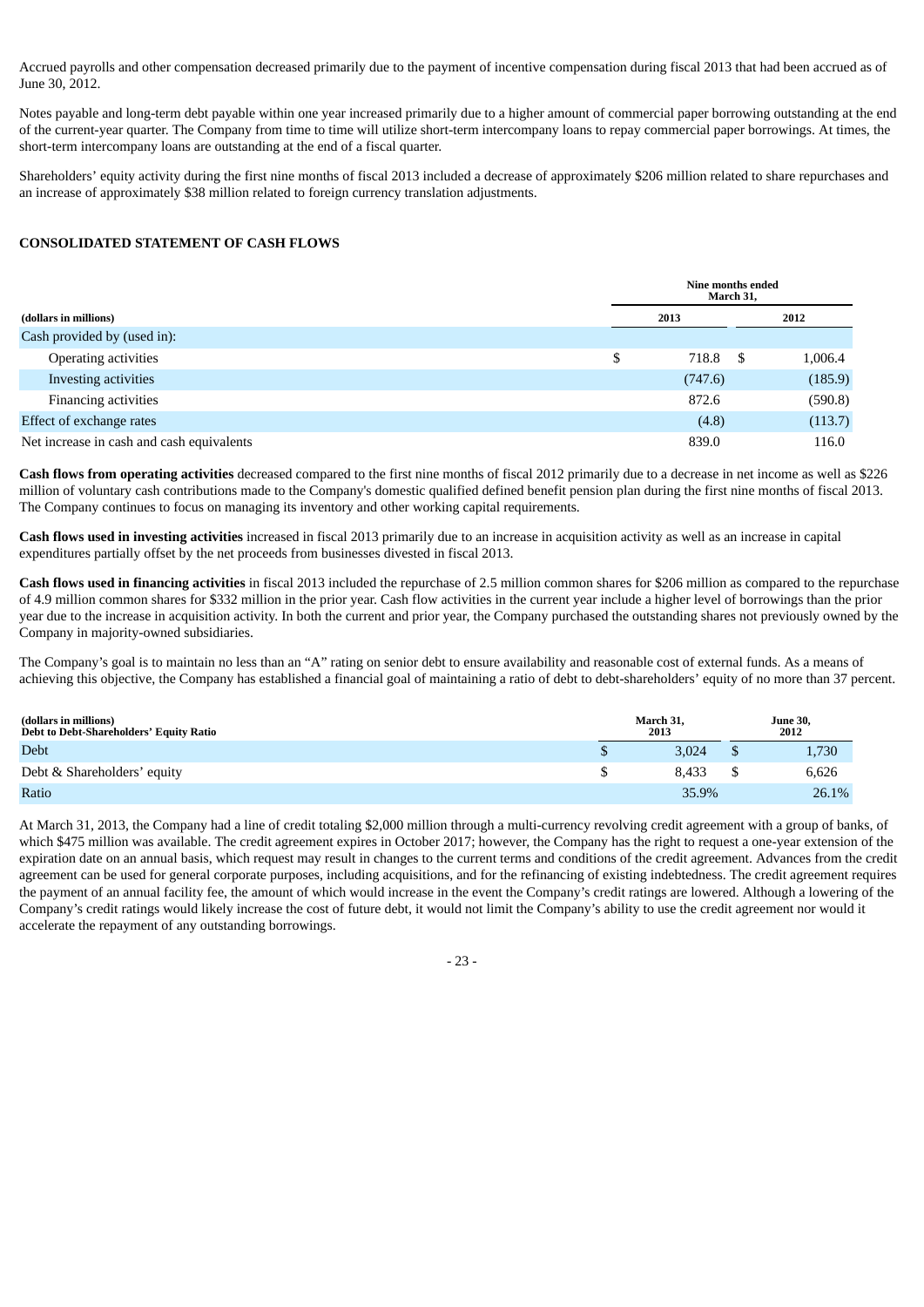The Company is currently authorized to sell up to \$1,850 million of short-term commercial paper notes. As of March 31, 2013, \$1,525 million of commercial paper notes were outstanding and the largest amount of commercial paper notes outstanding during the third quarter of fiscal 2013 was \$1,561 million.

The Company's credit agreements and indentures governing certain debt agreements contain various covenants, the violation of which would limit or preclude the use of the credit agreements for future borrowings, or might accelerate the maturity of the related outstanding borrowings covered by the indentures. Based on the Company's rating level at March 31, 2013, the most restrictive financial covenant provides that the ratio of secured debt to net tangible assets be less than 10 percent. However, the Company currently does not have secured debt in its debt portfolio. The Company is in compliance with all covenants and expects to remain in compliance during the term of the credit agreements and indentures.

#### **CRITICAL ACCOUNTING POLICIES**

**Impairment of Goodwill and Long-Lived Assets** - Goodwill is tested for impairment at the reporting unit level on an annual basis and between annual tests whenever events or circumstances indicate that the carrying value of a reporting unit may exceed its fair value. For the Company, a reporting unit is one level below the operating segment level. Determining whether an impairment has occurred requires the valuation of the respective reporting unit, which the Company has consistently estimated using a discounted cash flow model. The Company believes that the use of a discounted cash flow model results in the most accurate calculation of a reporting unit's fair value because the market value for a reporting unit is not readily available. The discounted cash flow analysis requires several assumptions, including future sales growth and operating margin levels, as well as assumptions regarding future industry specific market conditions. Each reporting unit regularly prepares discrete operating forecasts and uses these forecasts as the basis for the assumptions used in the discounted cash flow analysis. The Company has consistently used a discount rate commensurate with its cost of capital, adjusted for inherent business risks and has consistently used a terminal growth factor of 2.5 percent. The Company also reconciles the estimated aggregate fair value of its reporting units as derived from the discounted cash flow analysis to the Company's overall market capitalization.

The result of the Company's fiscal 2013 annual goodwill impairment test performed as of December 31, 2012 indicated that no goodwill impairment existed. However, the Worldwide Energy Products reporting unit had an estimated fair value that the Company has determined was not significantly in excess of its carrying value. Worldwide Energy Products has a goodwill balance as of March 31, 2013 of \$186.4 million and is part of the Industrial Segment. The sales growth assumption had the most significant influence on the estimation of its fair value.

The sales growth assumption for Worldwide Energy Products was based on future business already secured or highly likely to be secured with existing customers based on current quoting activity and forecasted market demand for the oil and gas industry as well as sales initiatives to expand the use of the reporting unit's products in the oil and gas industry. The key uncertainty in the sales growth assumption used in the estimation of the fair value of this reporting unit is the growth of the oil and gas market and the ability to expand the use of the reporting unit's products in the oil and gas industry.

The Company continually monitors its reporting units for impairment indicators and updates assumptions used in the most recent calculation of the fair value of a reporting unit as appropriate. The Company is unaware of any current market trends that are contrary to the assumptions made in the estimation of the fair value of any of its reporting units. If actual experience is not consistent with the assumptions made in the estimation of the fair value of the reporting units, especially assumptions regarding penetration into new markets and the recovery of the current economic environment, it is possible that the estimated fair value of certain reporting units could fall below their carrying value resulting in the necessity to conduct additional goodwill impairment tests.

Long-lived assets held for use, which primarily includes finite-lived intangible assets and property, plant and equipment, are evaluated for impairment whenever events or circumstances indicate that the undiscounted net cash flows to be generated by their use over their expected useful lives and eventual disposition are less than their net carrying value. The long-term nature of these assets requires the estimation of their cash inflows and outflows several years into the future and only takes into consideration technological advances known at the time of the impairment test. During the first nine months of fiscal 2013, there were no events or circumstances that indicated that the net carrying value of the Company's long-lived assets held for use was not recoverable.

- 24 -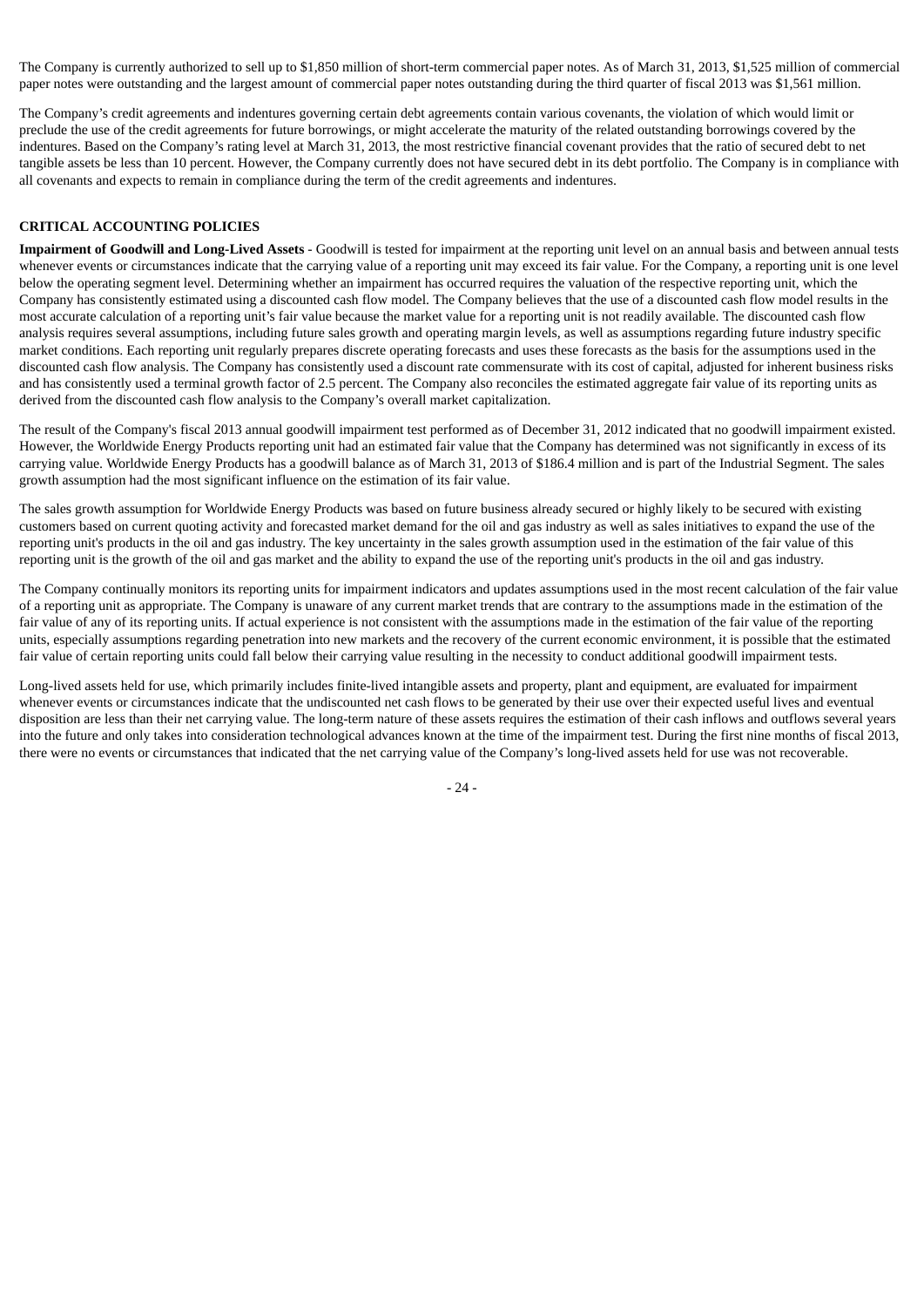#### **RECENTLY ISSUED ACCOUNTING PRONOUNCEMENTS**

Refer to Note 2 to the Consolidated Financial Statements for discussion of recently issued accounting pronouncements.

#### **FORWARD-LOOKING STATEMENTS**

Forward-looking statements contained in this and other written and oral reports are made based on known events and circumstances at the time of release, and as such, are subject in the future to unforeseen uncertainties and risks. All statements regarding future performance, earnings projections, events or developments are forward-looking statements. It is possible that the future performance and earnings projections of the Company, including its individual segments, may differ materially from current expectations, depending on economic conditions within its mobile, industrial and aerospace markets, and the Company's ability to maintain and achieve anticipated benefits associated with announced realignment activities, strategic initiatives to improve operating margins, actions taken to combat the effects of the current economic environment, and growth, innovation and global diversification initiatives. A change in the economic conditions in individual markets may have a particularly volatile effect on segment performance.

Among other factors which may affect future performance are:

- changes in business relationships with and purchases by or from major customers, suppliers or distributors, including delays or cancellations in shipments, disputes regarding contract terms or significant changes in financial condition, changes in contract cost and revenue estimates for new development programs, and changes in product mix;
- ability to identify acceptable strategic acquisition targets;
- uncertainties surrounding timing, successful completion or integration of acquisitions;
- ability to realize anticipated cost savings from business realignment activities;
- threats associated with and efforts to combat terrorism;
- uncertainties surrounding the ultimate resolution of outstanding legal proceedings, including the outcome of any appeals;
- competitive market conditions and resulting effects on sales and pricing;
- increases in raw material costs that cannot be recovered in product pricing;
- the Company's ability to manage costs related to insurance and employee retirement and health care benefits; and
- global economic factors, including manufacturing activity, air travel trends, currency exchange rates, difficulties entering new markets and general economic conditions such as inflation, deflation, interest rates and credit availability.

The Company makes these statements as of the date of this disclosure, and undertakes no obligation to update them unless otherwise required by law.

- 25 -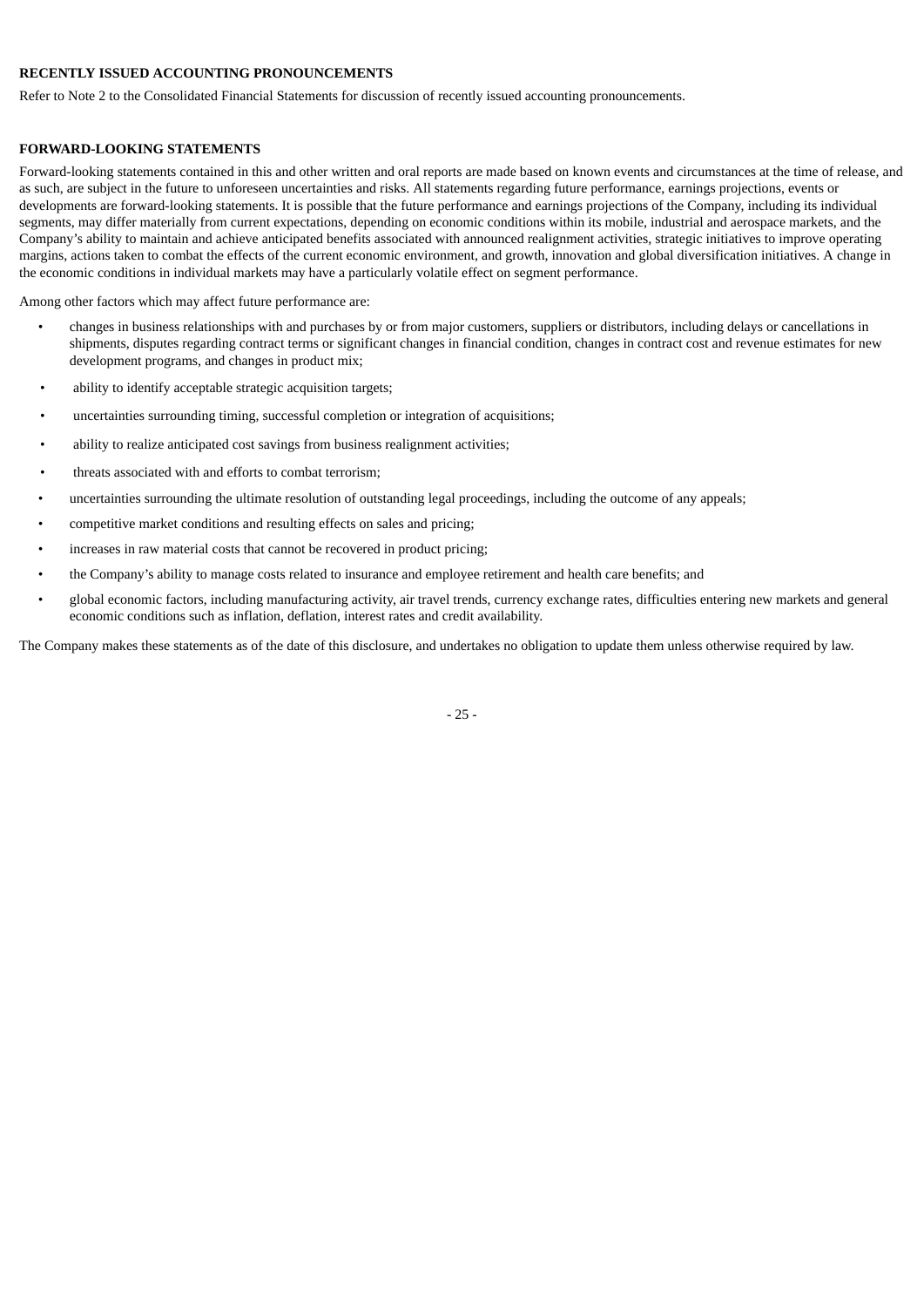#### **ITEM 3. QUANTITATIVE AND QUALITATIVE DISCLOSURES ABOUT MARKET RISK**

The Company manages foreign currency transaction and translation risk by utilizing derivative and non-derivative financial instruments, including forward exchange contracts, costless collar contracts and cross-currency swap contracts and certain foreign denominated debt designated as net investment hedges. The derivative financial instrument contracts are with major investment grade financial institutions and the Company does not anticipate any material nonperformance by any of the counterparties. The Company does not hold or issue derivative financial instruments for trading purposes.

Derivative financial instruments are recognized on the Consolidated Balance Sheet as either assets or liabilities and are measured at fair value. Further information on the fair value of these contracts is provided in Note 12 to the Consolidated Financial Statements. Gains or losses on derivatives that are not hedges are adjusted to fair value through the Consolidated Statement of Income. Gains or losses on derivatives that are hedges are adjusted to fair value through accumulated other comprehensive income (loss) in the Consolidated Balance Sheet until the hedged item is recognized in earnings. The translation of the foreign denominated debt that has been designated as a net investment hedge is recorded in accumulated other comprehensive income (loss) and remains there until the underlying net investment is sold or substantially liquidated.

The Company's debt portfolio contains variable rate debt, inherently exposing the Company to interest rate risk. The Company's objective is to maintain a 60/40 mix between fixed rate and variable rate debt thereby limiting its exposure to changes in near-term interest rates.

#### **ITEM 4. CONTROLS AND PROCEDURES**

The Company carried out an evaluation, under the supervision and with the participation of the Company's management, including the Company's principal executive officer and principal financial officer, of the effectiveness of the Company's disclosure controls and procedures as of March 31, 2013. Based on this evaluation, the Company's principal executive officer and principal financial officer concluded that, as of March 31, 2013, the Company's disclosure controls and procedures were effective.

There was no change in the Company's internal control over financial reporting during the quarter ended March 31, 2013 that materially affected, or is reasonably likely to materially affect, the Company's internal control over financial reporting.

- 26 -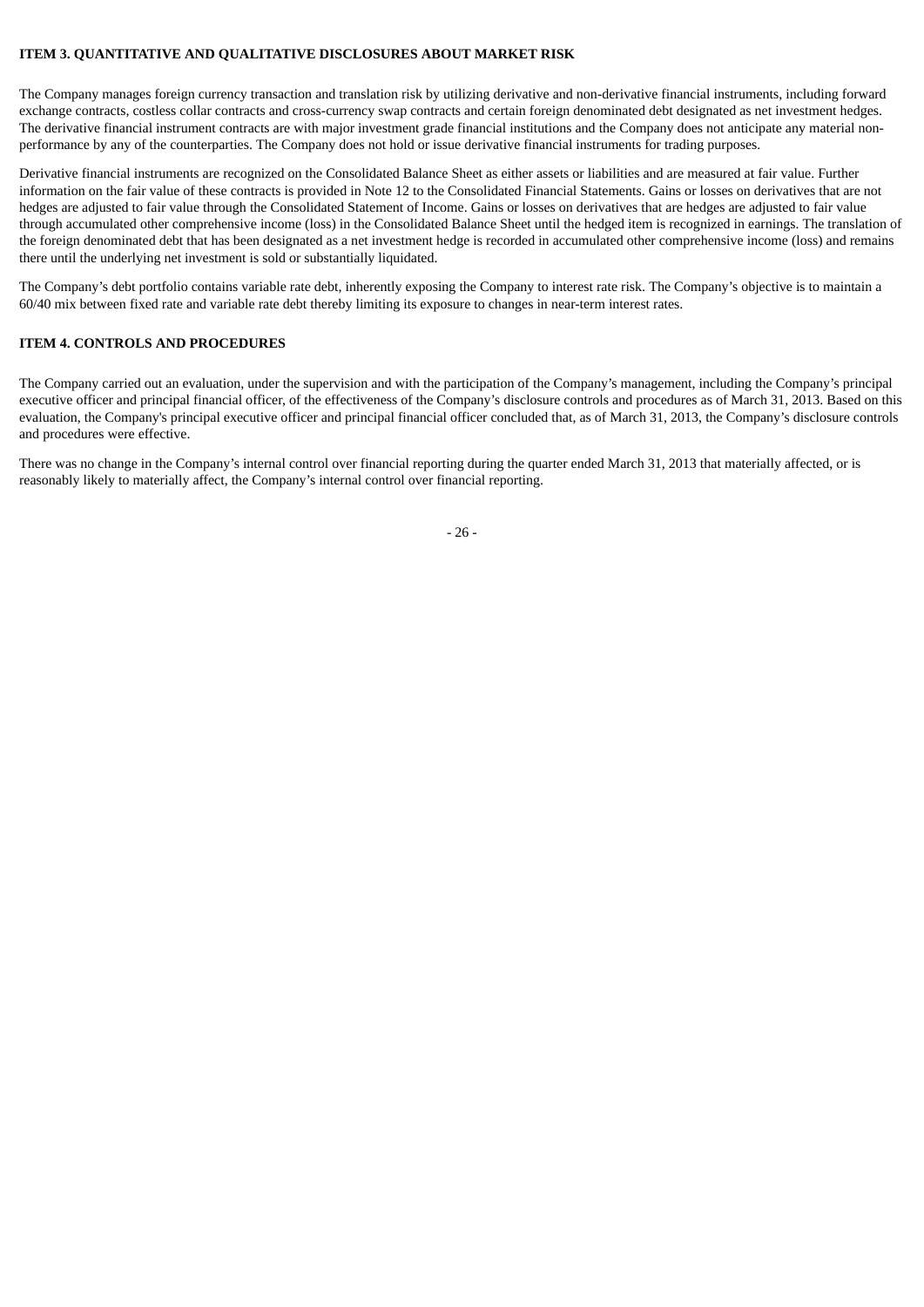#### **PART II - OTHER INFORMATION**

ITEM 1. Legal Proceedings. Parker ITR S.r.l. (Parker ITR), a subsidiary acquired on January 31, 2002, has been the subject of a number of lawsuits and regulatory investigations. The lawsuits and investigations relate to allegations that for a period of up to 21 years, the Parker ITR business unit that manufactures and sells marine hose, typically used in oil transfer, conspired with competitors in unreasonable restraint of trade to artificially raise, fix, maintain or stabilize prices, rig bids and allocate markets and customers for marine oil and gas hose in the United States and in other jurisdictions. Parker ITR and the Company have cooperated with all of the regulatory authorities investigating the activities of the Parker ITR business unit that manufactures and sells marine hose and continue to cooperate with the investigations that remain ongoing. Several of the investigations and all of the lawsuits have concluded. The following investigations remain pending.

Brazilian competition authorities commenced their investigations on November 14, 2007. Parker ITR filed a procedural defense in January 2008. The Brazilian authorities appear to be investigating the period from 1999 through May 2007. In June 2011, the Brazilian competition authorities issued a report and Parker ITR filed a response to that report. The potential outcome of the investigation in Brazil is uncertain and will depend on the resolution of numerous issues not known at this stage of the investigation.

On May 15, 2007, the European Commission issued its initial Request for Information to the Company and Parker ITR. On January 28, 2009, the European Commission announced the results of its investigation of the alleged cartel activities. As part of its decision, the European Commission found that Parker ITR infringed Article 81 of the European Commission treaty from April 1986 to May 2, 2007 and fined Parker ITR 25.61 million euros. The European Commission also determined that the Company was jointly and severally responsible for 8.32 million euros of the total fine which related to the period from January 2002, when the Company acquired Parker ITR, to May 2, 2007, when the cartel activities ceased. Parker ITR and the Company filed an appeal to the Court of First Instance of the European Communities on April 10, 2009.

- 27 -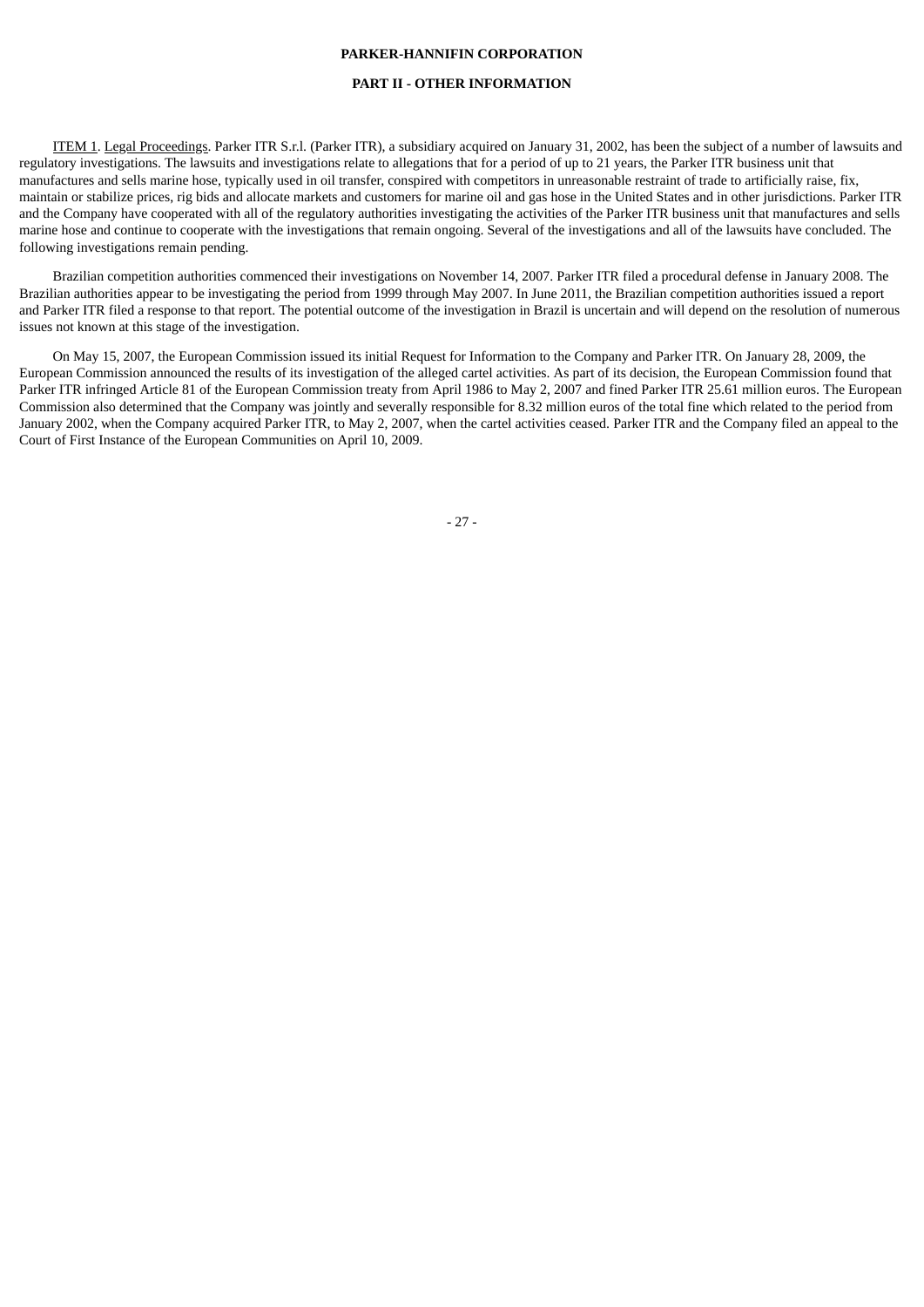#### ITEM 2. Unregistered Sales of Equity Securities and Use of Proceeds.

- (a) *Unregistered Sales of Equity Securities.* Not applicable.
- (b) *Use of Proceeds.* Not applicable.
- (c) *Issuer Purchases of Equity Securities.*

| (a) Total<br>Number of<br><b>Shares</b><br>Purchased |          | (b) Average<br><b>Price Paid</b><br><b>Per Share</b> | (c) Total Number of<br><b>Shares Purchased</b><br>as Part of Publicly<br><b>Announced Plans</b><br>or Programs (1) | (d) Maximum Number<br>(or Approximate Dollar<br><b>Value) of Shares that</b><br><b>May Yet Be Purchased</b><br>Under the Plans or<br>Programs |  |  |  |
|------------------------------------------------------|----------|------------------------------------------------------|--------------------------------------------------------------------------------------------------------------------|-----------------------------------------------------------------------------------------------------------------------------------------------|--|--|--|
| 196,300                                              | \$       | 89.45                                                | 196,300<br>(2)                                                                                                     | 14,946,100                                                                                                                                    |  |  |  |
| 167,792                                              | $(3)$ \$ | 94.47                                                | 167,600                                                                                                            | 14,778,500                                                                                                                                    |  |  |  |
| 165.100                                              | \$       | 95.33                                                | 165,100                                                                                                            | 14,613,400                                                                                                                                    |  |  |  |
| 529,192                                              | \$       | 92.88                                                | 529,000                                                                                                            | 14,613,400                                                                                                                                    |  |  |  |
|                                                      |          |                                                      |                                                                                                                    |                                                                                                                                               |  |  |  |

- (1) On August 16, 1990, the Company publicly announced that its Board of Directors authorized the repurchase by the Company of up to 3 million shares of its common stock. From time to time thereafter, the Board of Directors has adjusted the overall maximum number of shares authorized for repurchase under this program and imposed an additional limitation on the number of shares authorized for repurchase in any single fiscal year. On January 24, 2013, the Board of Directors approved an increase in the overall maximum number of shares authorized for repurchase under this program so that, beginning on such date, the aggregate number of shares authorized for repurchase was 15 million shares. Such authorization is limited, in any single fiscal year, to the greater of 7.5 million shares or five percent of the shares outstanding as of the end of the prior fiscal year. There is no expiration date for this program.
- (2) This amount consists of 142,400 shares repurchased from January 1 through 23 under the prior authorization and 53,900 shares repurchased from January 24 through 31 under the new authorization.
- (3) Includes 192 shares surrendered to the Company by an executive officer to satisfy tax withholding obligations on restricted stock issued under the Company's Long Term Incentive Awards.

### - 28 -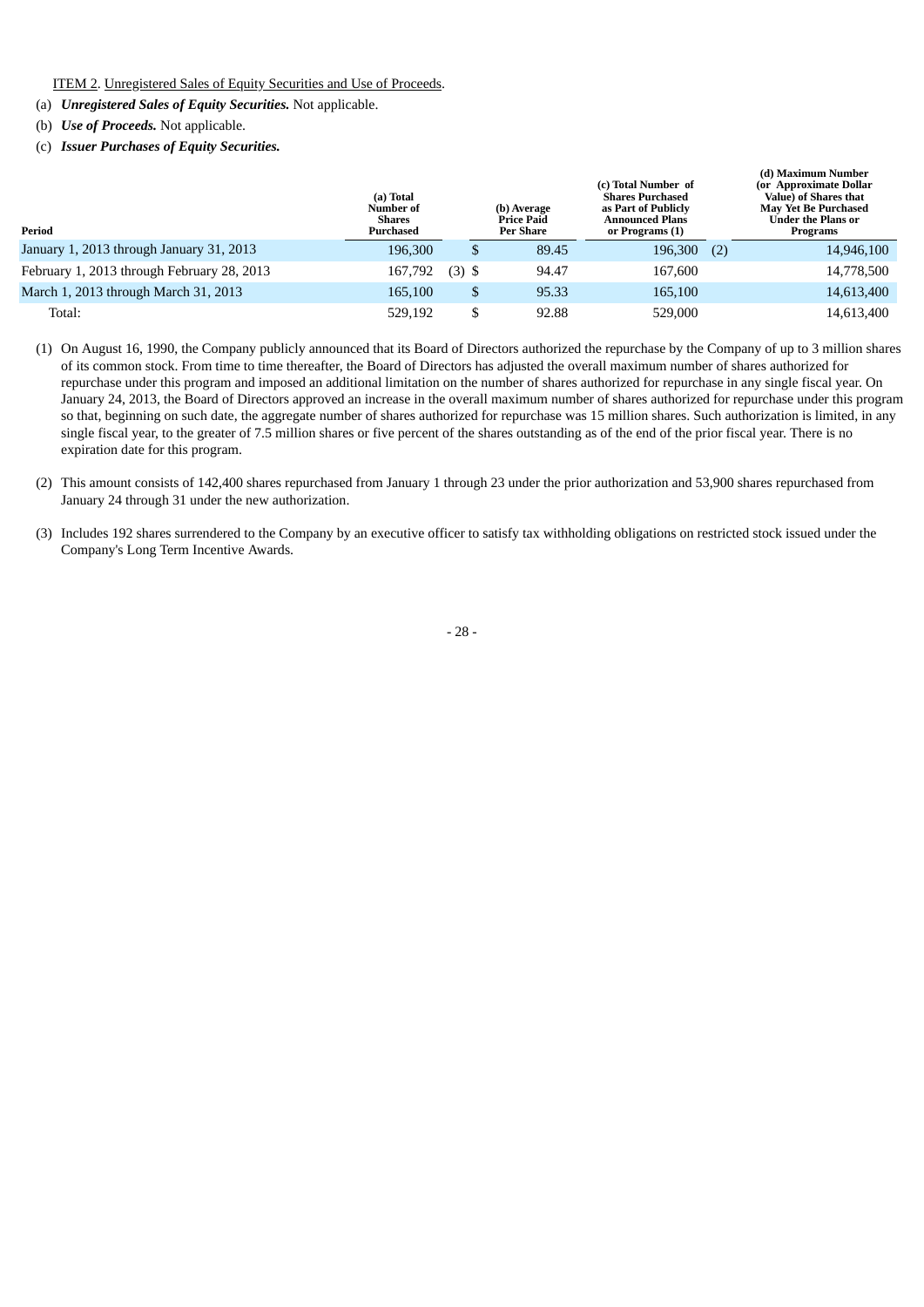## ITEM 6. Exhibits.

The following documents are furnished as exhibits and are numbered pursuant to Item 601 of Regulation S-K:

| <b>Exhibit</b><br>No. | <b>Description of Exhibit</b>                                                                                                                          |
|-----------------------|--------------------------------------------------------------------------------------------------------------------------------------------------------|
| 10(a)                 | Parker-Hannifin Corporation Long-Term Incentive Performance Plan Under the Performance Bonus Plan.*                                                    |
| 12                    | Computation of Ratio of Earnings to Fixed Charges as of March 31, 2013.*                                                                               |
| 31(a)                 | Certification of the Principal Executive Officer Pursuant to 17 CFR 240.13a-14(a), as Adopted Pursuant to §302 of the Sarbanes-<br>Oxley Act of 2002.* |
| 31(b)                 | Certification of the Principal Financial Officer Pursuant to 17 CFR 240.13a-14(a), as Adopted Pursuant to §302 of the Sarbanes-<br>Oxley Act of 2002.* |
| 32                    | Certification Pursuant to 18 U.S.C. Section 1350, as Adopted Pursuant to §906 of the Sarbanes-Oxley Act of 2002. *                                     |
| 101.INS               | XBRL Instance Document.*                                                                                                                               |
| 101.SCH               | XBRL Taxonomy Extension Schema Document.*                                                                                                              |
| 101.CAL               | XBRL Taxonomy Extension Calculation Linkbase Document.*                                                                                                |
| 101.DEF               | XBRL Taxonomy Extension Definition Linkbase Document. *                                                                                                |
| 101.LAB               | XBRL Taxonomy Extension Label Linkbase Document.*                                                                                                      |
| 101.PRE               | XBRL Taxonomy Extension Presentation Linkbase Document.*                                                                                               |
|                       |                                                                                                                                                        |

\* Submitted electronically herewith.

Attached as Exhibit 101 to this report are the following formatted in XBRL (Extensible Business Reporting Language): (i) Consolidated Statement of Income for the three months ended March 31, 2013 and 2012, (ii) Consolidated Statement of Income for the nine months ended March 31, 2013 and 2012, (iii) Consolidated Statement of Comprehensive Income for the three months ended March 31, 2013 and 2012, (iv) Consolidated Statement of Comprehensive Income for the nine months ended March 31, 2013 and 2012, (v) Consolidated Balance Sheet at March 31, 2013 and June 30, 2012, (vi) Consolidated Statement of Cash Flows for the nine months ended March 31, 2013 and 2012 and (vii) Notes to Consolidated Financial Statements for the nine months ended March 31, 2013.

- 29 -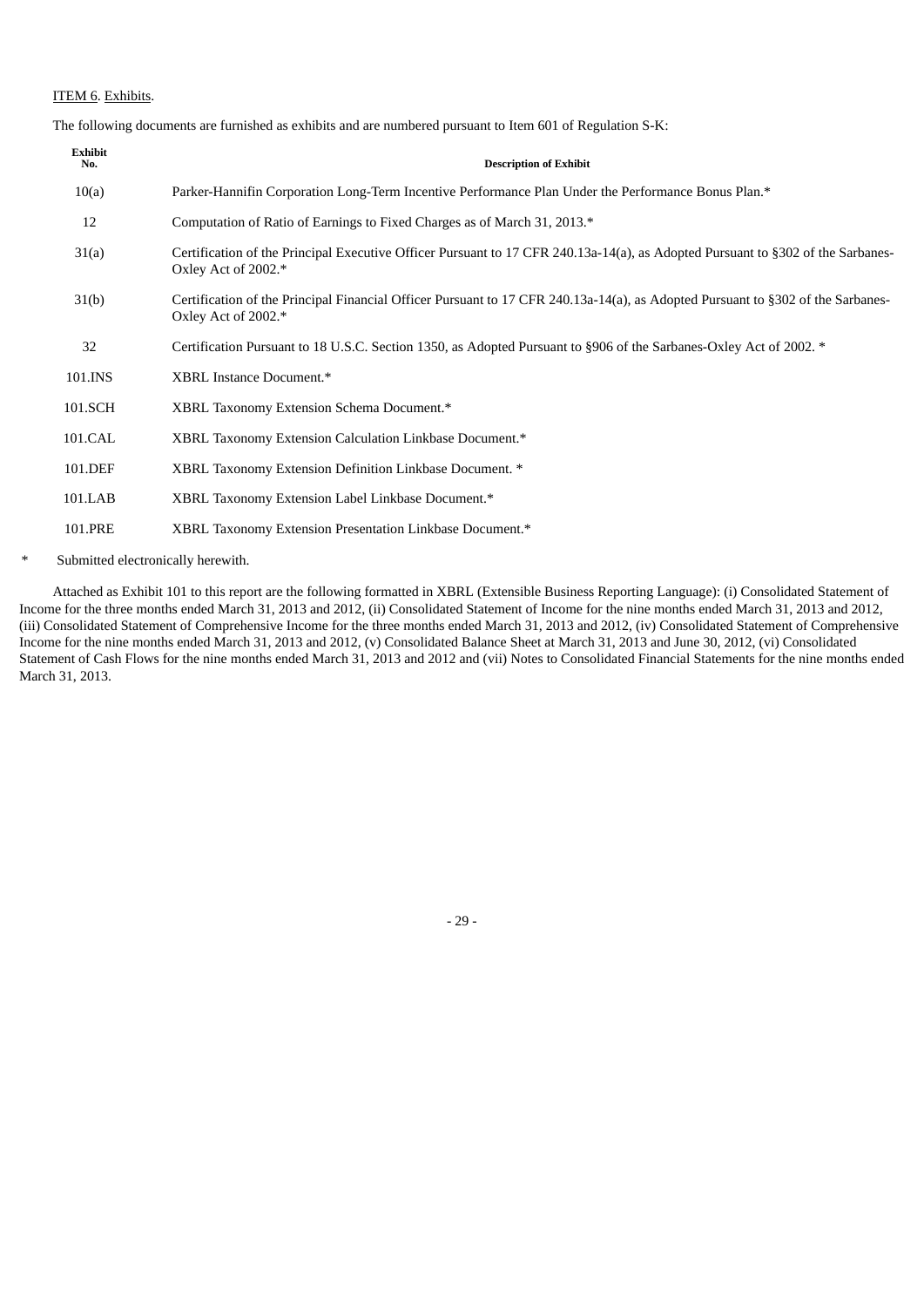#### **SIGNATURE**

Pursuant to the requirements of the Securities Exchange Act of 1934, the Registrant has duly caused this report to be signed on its behalf by the undersigned thereunto duly authorized.

## PARKER-HANNIFIN CORPORATION

(Registrant)

/s/ Jon. P. Marten

Jon P. Marten

Executive Vice President - Finance & Administration and Chief Financial Officer

Date: May 7, 2013

- 30 -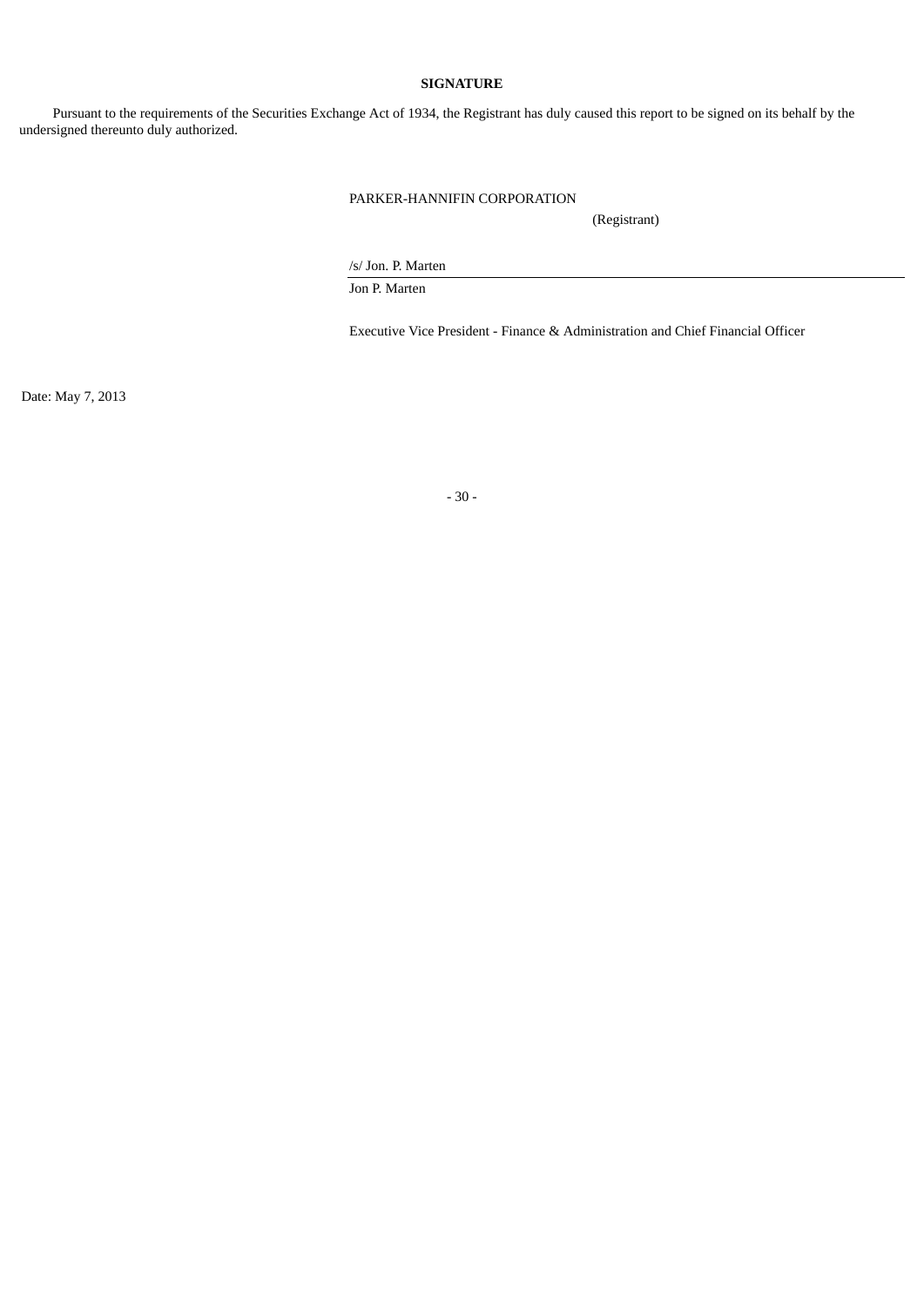#### EXHIBIT INDEX

| <b>Exhibit</b><br>No. | <b>Description of Exhibit</b>                                                                                                                         |
|-----------------------|-------------------------------------------------------------------------------------------------------------------------------------------------------|
| 10(a)                 | Parker-Hannifin Corporation Long-Term Incentive Performance Plan Under the Performance Bonus Plan.*                                                   |
| 12                    | Computation of Ratio of Earnings to Fixed Charges as of March 31, 2013.*                                                                              |
| 31(a)                 | Certification of the Principal Executive Officer Pursuant to 17 CFR 240.13a-14(a), as Adopted Pursuant to §302 of the<br>Sarbanes-Oxley Act of 2002.* |
| 31(b)                 | Certification of the Principal Financial Officer Pursuant to 17 CFR 240.13a-14(a), as Adopted Pursuant to §302 of the<br>Sarbanes-Oxley Act of 2002.* |
| 32                    | Certification Pursuant to 18 U.S.C. Section 1350, as Adopted Pursuant to §906 of the Sarbanes-Oxley Act of 2002. *                                    |
| 101.INS               | XBRL Instance Document.*                                                                                                                              |
| 101.SCH               | XBRL Taxonomy Extension Schema Document.*                                                                                                             |
| 101.CAL               | XBRL Taxonomy Extension Calculation Linkbase Document.*                                                                                               |
| 101.DEF               | XBRL Taxonomy Extension Definition Linkbase Document. *                                                                                               |
| 101.LAB               | XBRL Taxonomy Extension Label Linkbase Document.*                                                                                                     |
| 101.PRE               | XBRL Taxonomy Extension Presentation Linkbase Document.*                                                                                              |

\* Submitted electronically herewith.

Attached as Exhibit 101 to this report are the following formatted in XBRL (Extensible Business Reporting Language): (i) Consolidated Statement of Income for the three months ended March 31, 2013 and 2012, (ii) Consolidated Statement of Income for the nine months ended March 31, 2013 and 2012, (iii) Consolidated Statement of Comprehensive Income for the three months ended March 31, 2013 and 2012, (iv) Consolidated Statement of Comprehensive Income for the nine months ended March 31, 2013 and 2012, (v) Consolidated Balance Sheet at March 31, 2013 and June 30, 2012, (vi) Consolidated Statement of Cash Flows for the nine months ended March 31, 2013 and 2012 and (vii) Notes to Consolidated Financial Statements for the nine months ended March 31, 2013.

- 31 -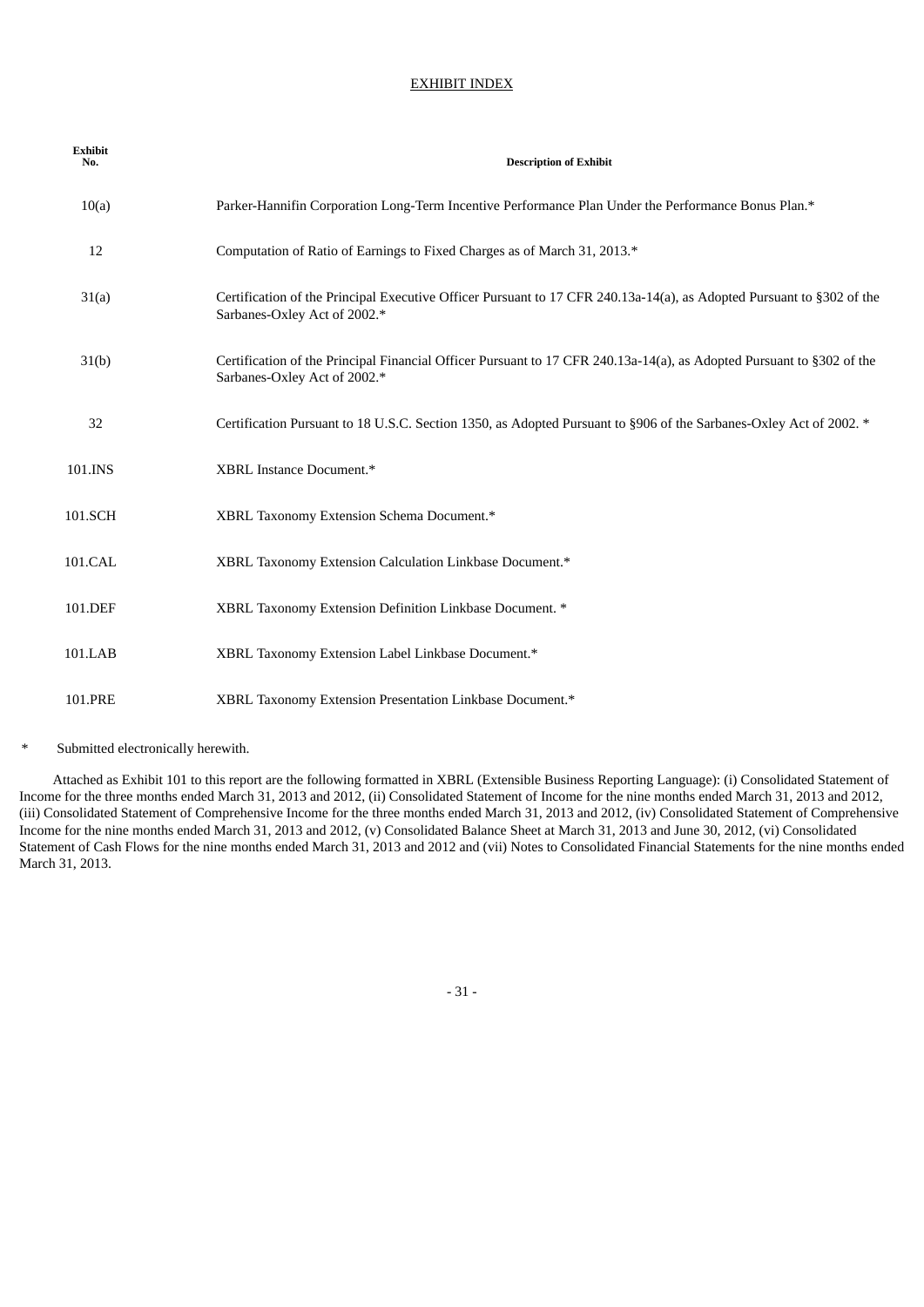## **Parker-Hannifin Corporation Long-Term Incentive Performance Plan Under the Performance Bonus Plan (as Amended and Restated)**

**1. Effective Date and Purpose.** Parker-Hannifin Corporation, an Ohio corporation (the "Company"), adopted this Parker-Hannifin Corporation Long-Term Incentive Performance Plan Under the Performance Bonus Plan (the "Plan") effective as of January 26, 2011, and the Plan is amended and restated as set forth herein, effective as of January 23, 2013. The purpose of the Plan is to attract and retain key executives for the Company and to provide such persons with incentives for superior performance in the form of an opportunity to earn an award that qualifies as a Long-Term Incentive Bonus (as defined in the Company's 2010 Performance Bonus Plan), while preserving the ability of the Company to deduct Long-Term Incentive Bonuses paid under this Plan as "performance-based compensation" within the meaning of Section 162(m)(4)(C) of the Code. This Plan and each Award Opportunity granted hereunder shall be subject to the terms and conditions set forth below and the terms and conditions of the Company's Performance Bonus Plan and Stock Incentive Plan. Capitalized terms not defined in this Plan shall have the meanings set forth in the Performance Bonus Plan or the Stock Incentive Plan, as applicable.

**2. Eligibility***.* The Committee shall designate the Participants, if any, for each Performance Period. An Eligible Officer who is designated as a Participant for a given Performance Period is not guaranteed of being selected as a Participant for any other Performance Period.

**3. Establishment of Award Opportunities.** Not later than the 90th day of each Performance Period and subject to the terms and conditions of Section 5 of the Performance Bonus Plan (including the limits on a Participant's maximum Long-Term Incentive Bonuses with respect to the Performance Period), the Committee shall establish the Maximum Shares and Target Shares for each Participant's Award Opportunity for the Performance Period. The Committee shall provide a Notice of Award to each Participant as soon as practical following the establishment of the Maximum Shares and Target Shares under the Participant's Award Opportunity for the Performance Period.

## **4. Determination of Amount Payable Under Award Opportunities.**

**A. Committee Certification of Management Objectives.** Subject to potential reduction as set forth in Section 4.B and further subject to the other terms and conditions of this Plan, the full number of Maximum Shares granted to a Participant with respect to a Performance Period shall be earned as of the last day of such Performance Period, provided that (i) following the end of the Performance Period, the Committee has certified that the Company has achieved either (a) average Return on Average Equity of 4% during the Performance Period, or (b) average Free Cash Flow Margin of 4% during the Performance Period; and (ii) the Participant has been continuously employed by the Company and its Affiliates through the last day of the Performance Period.

**B. Committee Discretion to Reduce Long-Term Incentive Awards.** Notwithstanding Section 4.A, the actual number of shares of Common Stock payable to a Participant with respect to a Performance Period may be reduced (including a reduction to zero) by the Committee in its sole and absolute discretion based on such factors as the Committee determines to be appropriate, including, without limitation, the Company's performance with respect to the performance measures (the "Peer Performance Measures") set out below, with the number of a Participant's Target Shares under an Award Opportunity allocated to each of the Peer Performance Measures in proportion to the percentages set out below. The Peer Performance Measures shall be determined for the Company at the conclusion of the Performance Period, in comparison to the performance of the members of the Company's Peer Group, determined for each member of the Peer Group based on its performance at the conclusion of the three fiscal year period of such company ending with or immediately prior to the conclusion of the Performance Period:

| <b>Peer Performance Measure:</b>   | Weight: |
|------------------------------------|---------|
| Revenue Growth                     | 20%     |
| Earnings Per Share Growth          | 40%     |
| Average Return on Invested Capital | 40%     |

It is the intention of the Committee that the Committee will exercise its discretion as it deems appropriate to reduce the number of shares of Common Stock that may be delivered to a Participant with respect to each Performance Period based upon the Company's percentile ranking among the members of the Peer Group with respect to each Peer Performance Measure in accordance with the following table; provided, however, that the Committee reserves the right to deviate from such approach and may exercise its discretion to reduce the number shares of Common Stock that may be delivered to a Participant with respect to each Performance Period, if any, based on such other factors as the Committee in its sole and absolute discretion determines to be appropriate:

| Company Percentile Ranking Among Peer Group: | $\%$<br> Earned: | of Allocable Target Shares |  |
|----------------------------------------------|------------------|----------------------------|--|
| 75th percentile or higher                    | 200%             |                            |  |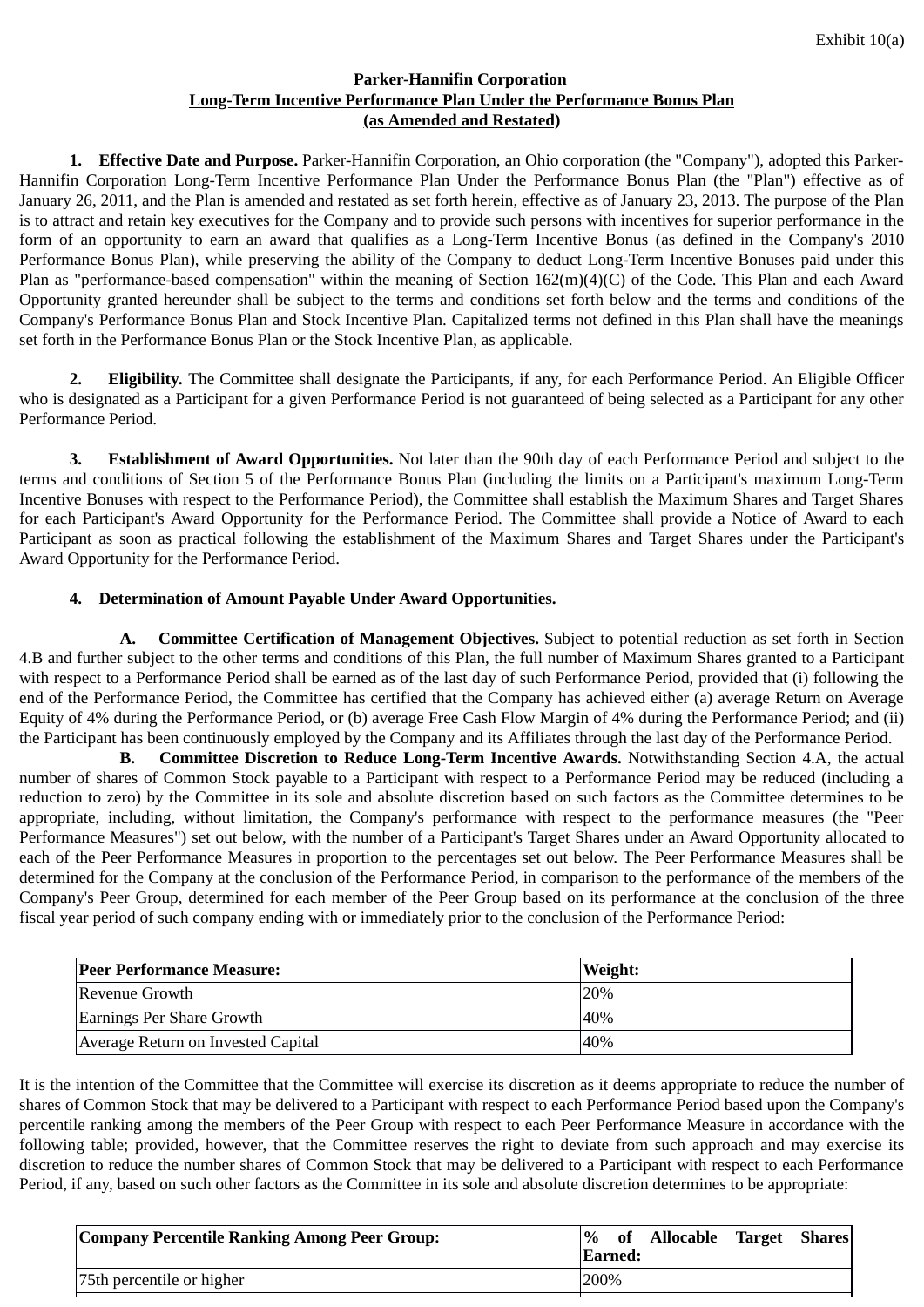| 50th percentile            | 100% (Target Shares) |
|----------------------------|----------------------|
| 35th percentile            | 50%                  |
| lower than 35th percentile | 0%                   |

To the extent that the Company's percentile ranking among the members of the Peer Group with respect to a Peer Performance Measure is between the 35th and the 50th percentile, or between the 50th and the 75th percentile, it is currently intended that the Committee will exercise its discretion to determine the appropriate percentage of the allocable Target Shares that are earned by straight-line interpolation between the percentages set out in the table above.

**5. Payment of Long-Term Incentive Bonuses.** Except as otherwise provided in this Plan, during the fourth month following the end of the applicable Performance Period and following the certification of the achievement of the management objectives in accordance with Section 4.A., the Company shall deliver to each Participant the shares of Common Stock, if any, that the Committee has determined (in accordance with Section 4) to be payable with respect to any Award Opportunity.

**6. Terminations.** Except as otherwise provided in this Section 6 or Section 7, a Participant must remain continuously employed by the Company and its Affiliates through the last day of a Performance Period in order to be entitled to receive payment of any Long-Term Incentive Bonus pursuant to this Plan for such Performance Period.

**A. Qualifying Retirement.** Notwithstanding the foregoing, in the event of a Participant's termination of employment during a Performance Period due to a Qualifying Retirement with respect to such Performance Period, the Participant will be entitled to receive the Award Opportunity, if any, that the Committee determines (in accordance with Section 4) to be payable for such Performance Period, as if the Participant had remained continuously employed through the end of the Performance Period. Any such Award Opportunity will be payable at the time provided in Section 5, following the certification of the achievement of the management objectives by the Committee in accordance with Section 4.A.

**B. Death, Disability, Termination Without Cause, Other Retirement.** Notwithstanding the foregoing, in the event of a Participant's termination of employment during a Performance Period due to death, Disability, termination of employment by the Company without Cause, or Other Retirement, the Participant will be entitled to receive a prorated Long-Term Incentive Bonus for that Performance Period equal to the product of the amount of the Award Opportunity, if any, determined to be payable by the Committee pursuant to Section 4 multiplied by a fraction, the numerator of which is the number of full quarters of continuous employment during the Performance Period and the denominator of which is 12. Any such prorated bonus will be payable at the time provided in Section 5, following the certification of the achievement of the management objectives by the Committee in accordance with Section 4.A.

**C. Other Terminations.** Except as otherwise provided pursuant to Section 7, in the event of a Participant's termination of employment during a Performance Period for any reason other than Qualifying Retirement, Other Retirement, death, Disability, or termination of employment by the Company without Cause, the Participant will forfeit his or her Award Opportunity for such Performance Period, without any further action or notice.

## **7. Change in Control.**

**A. In General.** In the event of a Change in Control (as defined in the Stock Incentive Plan) of the Company during a Performance Period, each Participant then holding an outstanding Award Opportunity granted under this Plan for such Performance Period shall receive payment of his or her Award Opportunity as follows: (a) within fifteen (15) days following the date of the Change in Control, each such Participant shall receive a number of shares of Common Stock equal to the number of Target Shares subject to such Award Opportunity; and (b) within forty-five (45) days after the date of such Change in Control, each such Participant shall receive a number of shares of Common Stock equal to the excess, if any, of (i) the number of shares of Common Stock that would be payable in accordance with Section 4 if the Company had achieved the management objectives described in Section 4.A for the Performance Period, the Committee had exercised its discretion to reduce the number of shares of Common Stock payable in accordance with Section 4.B based upon the Company's percentile ranking among the Peer Group with respect to the Peer Performance Measures as described therein, and the Company's percentile ranking among the Peer Group for each of those Peer Performance Measures during the Performance Period through the end of the fiscal quarter immediately preceding the date of the Change in Control continued throughout the Performance Period at the same level; over (ii) the number of Target Shares subject to such Award Opportunity.

**B. Anticipatory Termination.** Notwithstanding the foregoing, in the event a Change in Control is deemed to occur during the Performance Period under the Stock Incentive Plan as a result of a Participant's termination of employment prior to a Change in Control at the request of a third party who has indicated an intention or taken steps reasonably calculated to effect a Change in Control ("Anticipatory Termination"), such Participant shall receive payment of his or her Award Opportunity with respect to such Performance Period in accordance with the provisions of Section 6.A, applied as if such Participant had terminated employment due to a Qualifying Retirement on the date of such Anticipatory Termination; provided, however, that if a Change in Control occurs after such Anticipatory Termination and prior to payment of such Award Opportunity, such Participant shall receive payment of his or her Award Opportunity as follows: (a) within fifteen (15) days following such Change in Control, such Participant shall receive a number of shares of Common Stock equal to the number of Target Shares subject to such Award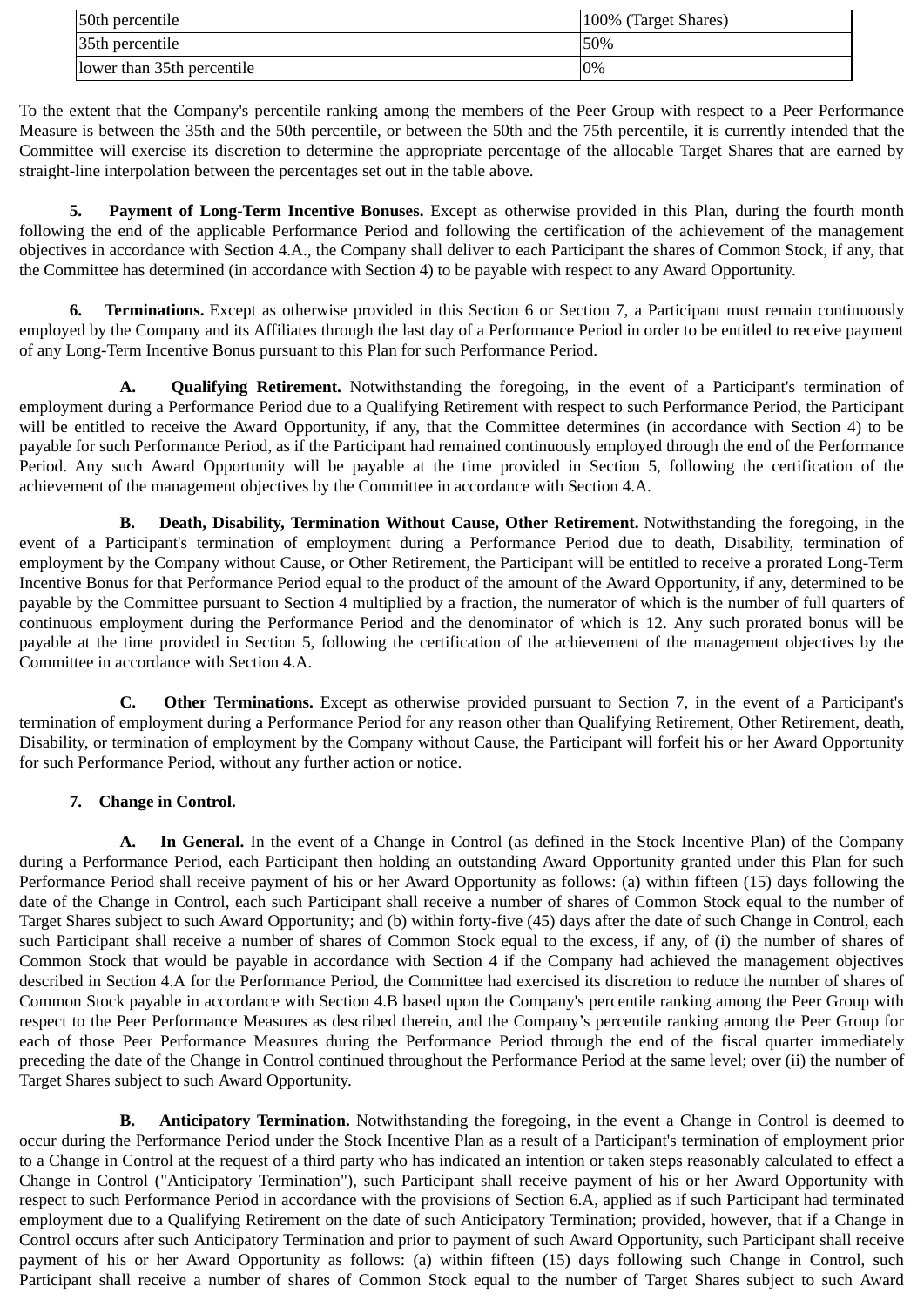Opportunity; and (b) within forty-five (45) days after the date of such Change in Control, such Participant shall receive a number of shares of Common Stock equal to the excess, if any, of (i) the greater of (x) the number of shares of Common Stock that would be payable in accordance with Section 4 if the Company had achieved the management objectives described in Section 4.A for the Performance Period, the Committee had exercised its discretion to reduce the number of shares of Common Stock payable in accordance with Section 4.B based upon the Company's percentile ranking among the Peer Group with respect to the Peer Performance Measures as described therein, and the Company's percentile ranking among the Peer Group for each of those Peer Performance Measures during the Performance Period through the end of the fiscal quarter immediately preceding the Anticipatory Termination had continued throughout the Performance Period at the same level, or (y) the number of shares of Common Stock that would have been payable in accordance with Section 4 if the Company had achieved the management objectives described in Section 4.A for the Performance Period, the Committee had exercised its discretion to reduce the number of shares of Common Stock in accordance with Section 4.B based upon the Company's percentile ranking among the Peer Group with respect to the Peer Performance Measures as described therein, and the Company's percentile ranking among the Peer Group for each of those Peer Performance Measures during the Performance Period through the end of the fiscal quarter immediately preceding the subsequent Change in Control had continued throughout the Performance Period at the same level; over (ii) the number of Target Shares subject to such Award Opportunity.

**8. Promotions and New Hires.** With respect to a Participant who is newly hired or is promoted by the Company during a Performance Period, the Committee shall grant an Award Opportunity, or adjust an Award Opportunity previously granted, to such Participant for such Performance Period pursuant to the provisions of this Section 8; provided, however, that no Award Opportunity shall be granted or adjusted in such a manner as to cause any Long-Term Incentive Bonus payable under this Plan to fail to qualify as "performance-based compensation" within the meaning of section 162(m)(4)(C) of the Code and Section 1.162-27 of the Treasury Regulations promulgated thereunder.

**A. Pro-Rated Award Opportunities for Newly-Eligible Executives.** A Participant who is granted an Award Opportunity more than 90 days after the beginning of the Performance Period, either because the Participant is a newly hired Eligible Officer or is promoted into an Eligible Officer position, will be granted an Award Opportunity under the Plan for such Performance Period based on the number of Maximum Shares and Target Shares established by the Committee during the first 90 days of the Performance Period for the Participant's grade level, with the number of Maximum Shares and Target Shares pro-rated based on the ratio of the number of full quarters remaining in the Performance Period on and after the date of hire or promotion (as applicable) to the total number of quarters in the Performance Period. For any salary grade created between the salary grades for which the Committee has established the number of Maximum Shares and Target Shares as described above, straight-line interpolation shall be used to determine the pro-rated number of Maximum Shares and Target Shares in accordance with this Section 8.A.

**B. Adjustments to Outstanding Award Opportunities.** If a Participant is promoted after the beginning of a Performance Period, the Participant's outstanding Award Opportunity granted for such Performance Period will be adjusted, effective as of the date of such promotion, based on the number of Maximum Shares and Target Shares established by the Committee during the first 90 days of the Performance Period for the Participant's grade level. The adjustments to each such Participant's Award Opportunity shall be pro-rated on a quarterly basis, with the number of Maximum Shares and Target Shares for the Participant's original position applicable for the number of full quarters preceding the effective date of the promotion and the number of Maximum Shares and Target Shares for the Participant's new position applicable for the remaining number of quarters in the Performance Period. For any salary grade created between the salary grades for which the Committee has established the number of Maximum Shares and Target Shares as described above, straight-line interpolation shall be used to determine the prorated number of Maximum Shares and Target Shares in accordance with this Section 8.B.

**C. Negative Discretion.** Notwithstanding any other provision of this Section 8, the Committee retains the discretion to reduce the amount of any Long-Term Incentive Bonus, including a reduction of such amount to zero. By way of illustration, and not in limitation of the foregoing, the Committee may, in its discretion, determine (i) not to grant a pro-rated Award Opportunity pursuant to Section 8.A above, (ii) not to adjust an outstanding Award Opportunity pursuant to Section 8.B above, (iii) to grant a pro-rated Award Opportunity in a smaller amount than would otherwise be provided by Section 8.A above, or (iv) to adjust an outstanding Award Opportunity to produce a smaller Long-Term Incentive Award than would otherwise be provided by Section 8.B above.

**9. Plan Administration.** The Committee shall be responsible for administration of the Plan. The Committee is authorized to interpret the Plan, to prescribe, amend and rescind regulations relating to the Plan, and to make all other determinations necessary or advisable for the administration of the Plan, but only to the extent not contrary to the express provisions of the Plan, the Performance Bonus Plan and the Stock Incentive Plan. Determinations, interpretations or other actions made or taken by the Committee pursuant to the provisions of the Plan shall be final, binding and conclusive for all purposes and upon all Participants, Eligible Officers, Beneficiaries and all other persons who have or claim an interest herein. The Committee may, in its discretion, but only to the extent permitted by 162(m) of the Code and applicable law, delegate to one or more directors or employees of the Company any of the Committee's authority under the Plan. The acts of any such delegates shall be treated under this Plan as acts of the Committee with respect to any matters so delegated, and any reference to the Committee in the Plan shall be deemed a reference to any such delegates with respect to any matters so delegated.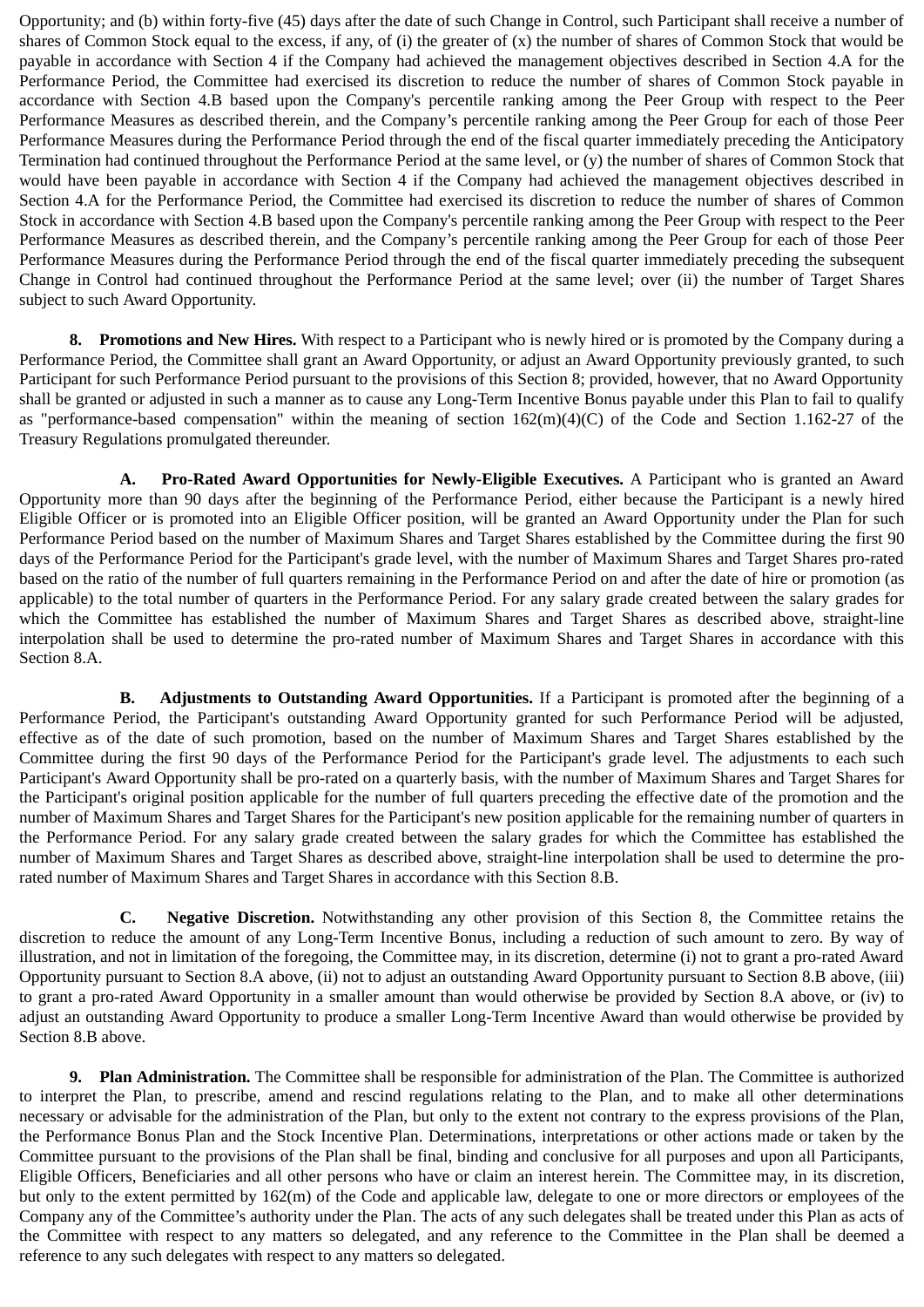**10. Tax Withholding.** Each Participant is responsible for any federal, state, local, foreign or other taxes with respect to any Long-Term Incentive Bonus payable under the Plan. To the extent the Company is required to withhold any federal, state, local, foreign or other taxes in connection with the delivery of Common Stock under this Plan, then the Company may, in its sole discretion, (a) retain a number of shares of Common Stock otherwise deliverable hereunder with a value equal to the required withholding (based on the Fair Market Value (as defined in the Stock Incentive Plan) of the Common Stock on the applicable date), (b) facilitate a sale of shares of Common Stock payable pursuant to the Award Opportunity to cover such tax withholding obligation, or (c) apply any other withholding method determined by the Company; provided that in no event shall the value of the shares of Common Stock retained exceed the minimum amount of taxes required to be withheld or such other amount that will not result in a negative accounting impact.

**11. Unfunded Plan.** Each Award Opportunity granted under this Plan represents only a contingent right to receive all or a portion of the number of Maximum Shares granted subject to the terms and conditions of the Notice of Award, the Plan, the Performance Bonus Plan and the Stock Incentive Plan. Nothing in this Plan shall be construed to create a trust or to establish or evidence any Participant's claim of any right to payment of a Long-Term Incentive Bonus other than as an unsecured general creditor with respect to any payment to which he or she may be entitled under this Plan.

**12. Rights of Employer.** Neither anything contained in this Plan nor any action taken under this Plan shall be construed as a contract of employment or as giving any Participant or Eligible Officer any right to continued employment with the Company or any Affiliate.

**13. Nontransferability.** Except as otherwise provided in this Plan, the benefits provided under the Plan may not be alienated, assigned, transferred, pledged or hypothecated by or to any person or entity, and these benefits shall be exempt from the claims of creditors of any Participant or other claimants and from all orders, decrees, levies, garnishment or executions against any Participant to the fullest extent allowed by law. Notwithstanding the foregoing, to the extent permitted by the Company, a Participant may designate a Beneficiary or Beneficiaries (both primary and contingent) to receive, in the event of the Participant's death, any shares of Common Stock remaining to be delivered with respect to the Participant under the Plan. The Participant shall have the right to revoke any such designation and to re-designate a Beneficiary or Beneficiaries in such manner as may be prescribed by the Company.

**14. Successors.** The rights and obligations of the Company under the Plan shall inure to the benefit of, and shall be binding upon, the successors and assigns of the Company.

**15. Governing Law.** The Plan and all Award Opportunities shall be construed in accordance with and governed by the laws of the State of Ohio, but without regard to its conflict of law provisions.

**16. Amendment or Termination.** The Committee reserves the right, at any time, without either the consent of, or any prior notification to, any Participant, Eligible Officer or other person, to amend, suspend or terminate the Plan or any Award Opportunity granted thereunder, in whole or in part, in any manner, and for any reason; provided that any such amendment shall be subject to approval by the shareholders of the Company to the extent required to satisfy the requirements of Section 162(m) of the Code and the Treasury Regulations promulgated thereunder, and provided further that any such amendment shall not, after the end of the 90-day period described in Section 3 of the Plan, cause the amount payable under an Award Opportunity to be increased as compared to the amount that would have been paid in accordance with the terms established as of the end of such period. Notwithstanding the foregoing, no amendment, suspension or termination of the Plan following a Change in Control (as defined in the Stock Incentive Plan) may adversely affect in a material way any Award Opportunity that was outstanding on the date of the Change in Control, without the consent of the affected Participant.

**17. Claw-back Policy.** Each Award Opportunity granted, and each Long-Term Incentive Bonus paid, pursuant to this Plan shall be subject to the terms and conditions of the Claw-back Policy.

**18. Section 409A of the Code.** It is the Company's intent that each Long-Term Incentive Bonus payable under this Plan shall be exempt from the requirements of Section 409A of the Code under the "short-term deferral" exception set out in Section 1.409A-1(b)(4) of the Treasury Regulations. The Plan shall be interpreted and administered in a manner consistent with such intent.

**19. Plan and Performance Bonus Plan Terms Control.** In the event of a conflict between the terms and conditions of any Notice of Award and the terms and conditions of the Plan, the terms and conditions of the Plan shall prevail. In the event of a conflict between the terms and conditions of any Notice of Award or of this Plan and the terms and conditions of the Performance Bonus Plan, the terms and conditions of the Performance Bonus Plan shall prevail to the extent necessary for Long-Term Incentive Bonuses paid under this Plan to qualify as "performance-based compensation" for purposes of Section 162(m) of the Code and Section 1.162-27 of the Treasury Regulations promulgated thereunder. In the event of a conflict between the terms and conditions of any Notice of Award and the terms and conditions of the Stock Incentive Plan, the terms and conditions of the Stock Incentive Plan shall prevail.

**20. Severability.** If any provision of the Plan is held invalid, void or unenforceable, the same shall not affect, in any respect whatsoever, the validity of any other provisions of the Plan.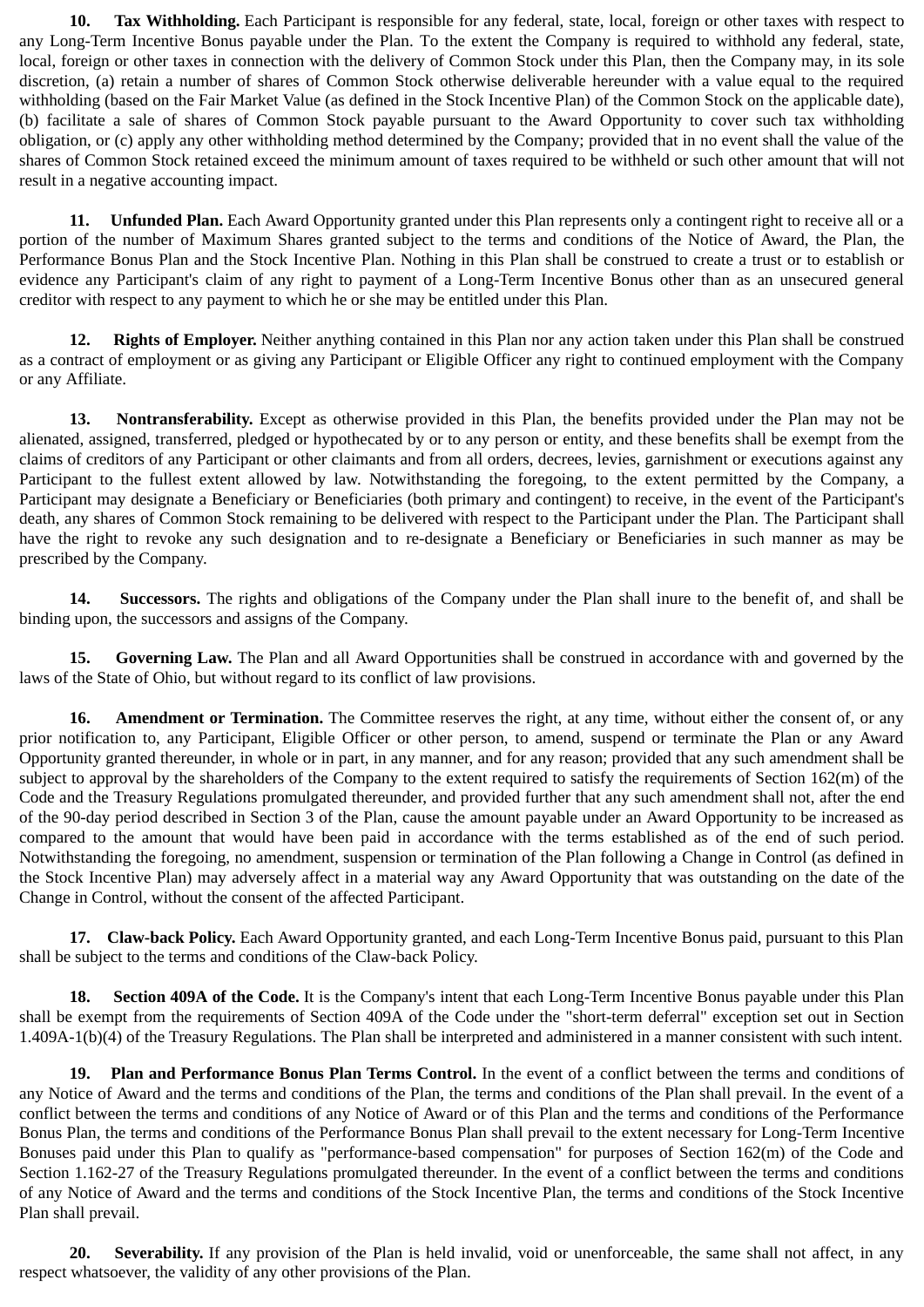**21. Waiver.** The waiver by the Company of any breach of any provision of the Plan by a Participant shall not operate or be construed as a waiver of any subsequent breach.

**22. Captions.** The captions of the sections of the Plan are for convenience only and shall not control or affect the meaning or construction of any of its provisions.

**23. Consent to Transfer Personal Data**. By acknowledging an Award Opportunity, each Participant will voluntarily acknowledge and consent to the collection, use, processing and transfer of personal data as described in this Section 23. Participants are not obliged to consent to such collection, use, processing and transfer of personal data. However, failure to provide the consent may affect the Participant's ability to participate in the Plan. The Company and its Affiliates hold certain personal information about each Participant, that may include name, home address and telephone number, fax number, email address, family size, marital status, sex, beneficiary information, emergency contacts, passport / visa information, age, language skills, drivers license information, date of birth, birth certificate, social security number or other employee identification number, nationality, C.V. (or resume), wage history, employment references, job title, employment or severance contract, current wage and benefit information, personal bank account number, tax related information, plan or benefit enrollment forms and elections, option or benefit statements, any shares of stock or directorships in the Company, details of all options or any other entitlements to shares of Common Stock awarded, canceled, purchased, vested, unvested or outstanding in your favor, for the purpose of managing and administering the Plan ("Data"). The Company and its Affiliates will transfer Data amongst themselves as necessary for the purpose of implementation, administration and management of each Participant's participation in the Plan, and may further transfer Data to any third parties assisting the Company and its Affiliates in the implementation, administration and management of the Plan. These recipients may be located throughout the world, including the United States. By acknowledging an Award Opportunity, each Participant will authorize such third parties to receive, possess, use, retain and transfer the Data, in electronic or other form, for the purposes of implementing, administering and managing the Participant's participation in the Plan, including any requisite transfer of such Data as may be required for the administration of the Plan and/or the subsequent holding of shares of stock on the Participant's behalf to a broker or other third party with whom the Participant may elect to deposit any shares of stock acquired pursuant to the Plan. A Participant may, at any time, review Data, require any necessary amendments to it or withdraw the consents herein in writing by contacting the Company; however, withdrawing such consent may affect the Participant's ability to participate in the Plan.

**24. Notification of Change in Personal Data**. If your address or contact information changes prior to the delivery of any shares of Common Stock pursuant to an Award Opportunity, the Company must be notified in order to administer the Plan and such Award Opportunity. Notification of such changes should be provided to the Company as follows:

- **A. U.S. and Canada Participants** (employees who are on the U.S. or Canadian payroll system):
- Active employees: Update your address and contact information directly through your Personal Profile section in the Employee Self-Service site.
- Retired, terminated or family member of deceased Participant: Contact the Benefits Service Center at 1-800- 992-5564.

**B. Rest of World Participants** (employees who are not on the U.S. or Canadian payroll system): Contact your country Human Resources Manager.

**25. Electronic Delivery**. By acknowledging an Award Opportunity, each Participant will consent and agree to electronic delivery of any documents that the Company may elect to deliver (including, but not limited to, prospectuses, prospectus supplements, grant or award notifications and agreements, account statements, annual and quarterly reports, and all other forms of communications) in connection with any Award Opportunity granted under the Plan. By acknowledging an Award Opportunity, each Participant will consent to any and all procedures the Company has established or may establish for an electronic signature system for delivery and acceptance of any such documents that the Company may elect to deliver, and each Participant will agree that his or her electronic signature is the same as, and shall have the same force and effect as, his or her manual signature. By acknowledging an Award Opportunity, each Participant will consent and agree that any such procedures and delivery may be effected by a third party engaged by the Company to provide administrative services related to the Plan.

**26. Prospectus Notification**. Copies of the Stock Incentive Plan, the plan summary and prospectus which describes the Stock Incentive Plan (the "Prospectus") and the most recent Annual Report and Proxy Statement issued by the Company (collectively, the "Prospectus Information") are available for review by Participants on the UBS One Source Web site. Each Participant shall have the right to receive a printed copy of the Prospectus Information, free of charge, upon request by either calling the third party Plan Administrator at 877-742-7471 or by sending a written request to Parker's Benefits Department.

**27. Definitions.** The following capitalized words as used in this Plan shall have the following meanings:

"Affiliate" means any corporation or other entity (including, but not limited to, partnerships, limited liability companies and joint ventures) controlled by the Company.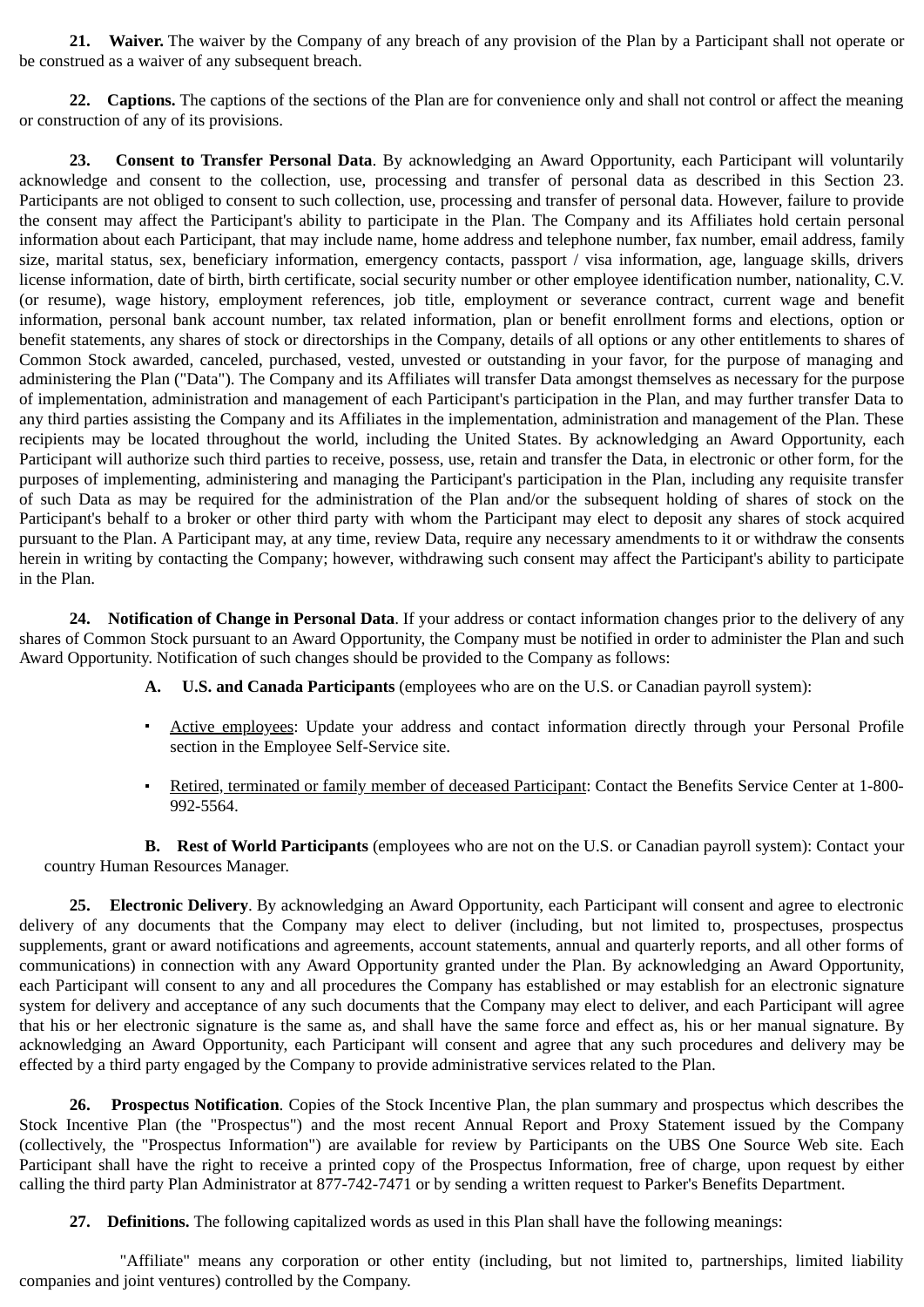"Award Opportunity" means an opportunity granted by the Committee to a Participant to earn a Long-Term Incentive Bonus under this Plan with respect to a Performance Period, payable in shares of Common Stock to be delivered under the Stock Incentive Plan, with such opportunity subject to the terms and conditions of this Plan, the Performance Bonus Plan and the Stock Incentive Plan.

"Beneficiary" means a person designated by a Participant in accordance with Section 13 of the Plan to receive, in the event of the Participant's death, any shares of Common Stock remaining to be delivered with respect to the Participant under the Plan.

"Board" means the Board of Directors of the Company.

"Cause" means any conduct or activity, whether or not related to the business of the Company, that is determined in individual cases by the Committee to be detrimental to the interests of the Company, including without limitation (a) the rendering of services to an organization, or engaging in a business, that is, in the judgment of the Committee, in competition with the Company; (b) the disclosure to anyone outside of the Company, or the use for any purpose other than the Company's business, of confidential information or material related to the Company, whether acquired by the Participant during or after employment with the Company; (c) fraud, embezzlement, theft-in-office or other illegal activity; or (d) a violation of the Company's Code of Conduct or other policies.

"Claw-back Policy" means the Parker-Hannifin Corporation Claw-back Policy, as amended from time to time, or any successor policy.

"Code" means the Internal Revenue Code of 1986, as amended.

"Committee" means the Human Resources and Compensation Committee of the Board, or such other committee appointed by the Board to administer the Performance Bonus Plan; provided, however, that in any event the Committee shall be comprised of not less than two directors of the Company, each of whom shall qualify as an "outside director" for purposes of Section 162(m) of the Code and Section 1.162-27(e)(3) of the Treasury Regulations promulgated thereunder.

"Common Stock" means the common stock of the Company.

"Company" has the meaning given such term in Section 1 of the Plan.

"Disability" has the meaning set forth in the Parker-Hannifin Corporation Executive Long-Term Disability Plan or such other long-term disability program of the Company or an Affiliate in which the Participant participates.

"Eligible Officer" means any employee of the Company or an Affiliate who is an executive officer of the Company, whether such person is so employed at the time the Plan is adopted or becomes so employed subsequent to the adoption of the Plan.

"Free Cash Flow Margin" means the Company's net cash flow provided by operating activities less capital expenditures for a calendar year in the Performance Period, expressed as a percentage of the Company's net sales for such calendar year. Free Cash Flow Margin shall be determined in accordance with generally accepted accounting principles as in effect on the first day of the applicable Performance Period. Discretionary pension contributions by the Company during the Performance Period are not included in the calculation of Free Cash Flow Margin. For this purpose, a discretionary pension contribution means a contribution by the Company or one of its subsidiaries to a qualified pension plan for employees of the Company or its subsidiaries where absent actions taken by the Company to affect its funding level in a particular year, no minimum required contribution would have been required under applicable laws and regulations.

"Maximum Shares" means, with respect to an Award Opportunity granted to a Participant for a Performance Period, the notional number of shares of Common Stock equal to 200% of the Participant's Target Shares for such Performance Period. Each Maximum Share shall represent the contingent right to receive one share of Common Stock and shall at all times be equal in value to one share of Common Stock. The number of Maximum Shares granted pursuant to each outstanding Award Opportunity is subject to adjustment in accordance with the terms of the Performance Bonus Plan.

"Notice of Award" means a written or electronic communication to a Participant with respect to a Performance Period, which provides notice of the Participant's Maximum Shares and Target Shares for such Performance Period, subject to the terms and conditions of the Plan, the Performance Bonus Plan and the Stock Incentive Plan.

"Other Retirement" means a termination of employment by a Participant during a Performance Period that constitutes "retirement" under the policy of the Company or an Affiliate applicable to the Participant at the time of such termination of employment, other than a Qualifying Retirement. For purposes of clarity, whether a Participant's termination of employment constitutes an Other Retirement will be determined separately with respect to each Performance Period for which such Participant has an outstanding Award Opportunity at the time of termination of employment.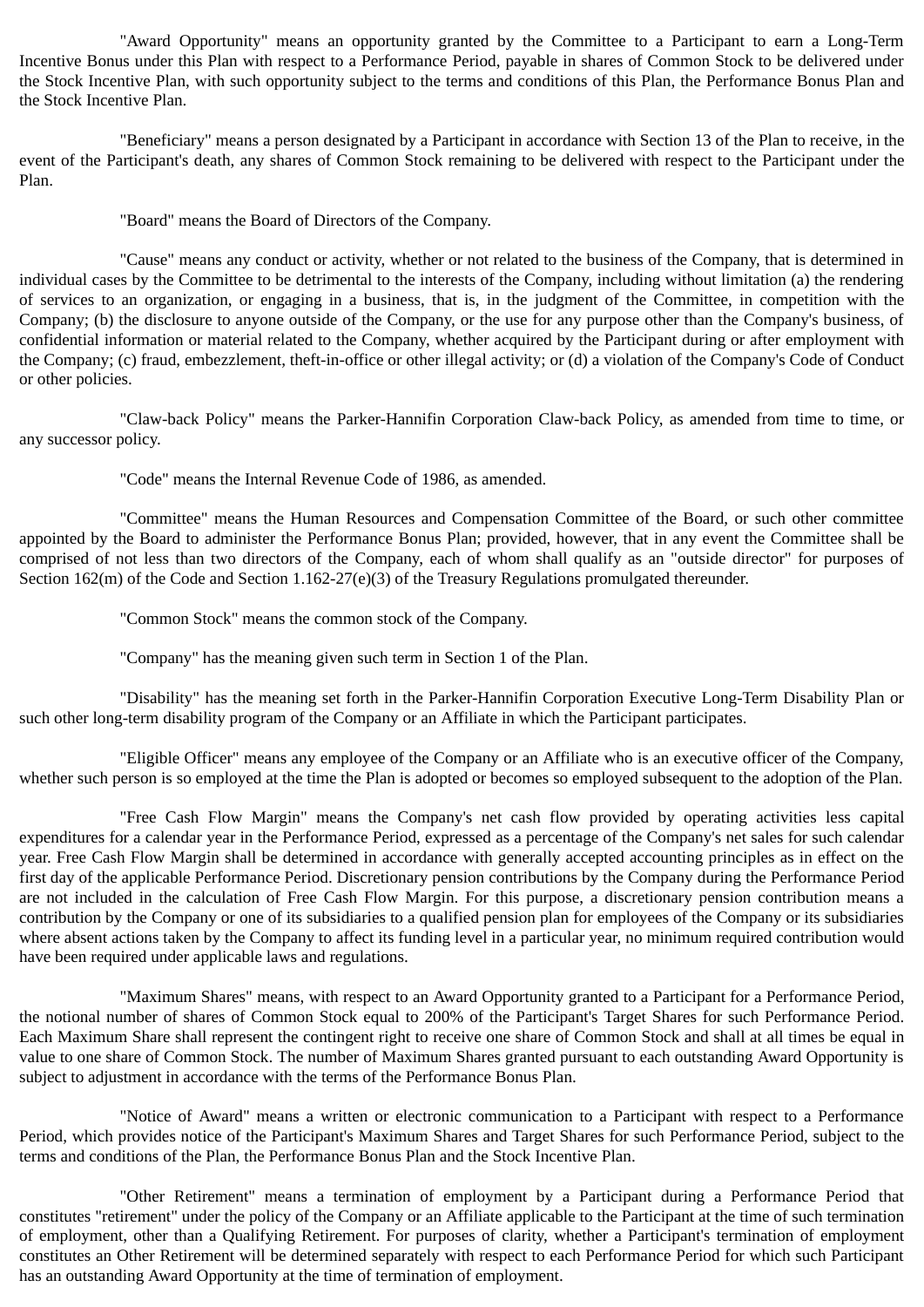"Participant" means an Eligible Officer who has been granted an Award Opportunity with respect to a Performance

Period.

"Peer Group" means the group of peer companies established as such by the Committee and set forth on Appendix A

hereto.

"Performance Bonus Plan" means the Parker-Hannifin Corporation 2010 Performance Bonus Plan, as amended from time to time, or any successor plan.

"Performance Period" means a period of three consecutive calendar years.

"Plan" means this Parker-Hannifin Corporation Long-Term Incentive Performance Plan Under the Performance Bonus Plan, as amended from time to time.

"Qualifying Retirement" means termination of employment by a Participant during a Performance Period (i) after attainment of age 65, or (ii) after attainment of age 60 with at least 10 years of service and after completion of at least 12 months of continuous employment during such Performance Period. For purposes of clarity, whether a Participant's termination of employment constitutes a Qualifying Retirement will be determined separately with respect to each Performance Period for which such Participant has an outstanding Award Opportunity at the time of termination of employment.

"Return on Average Equity" means the Company's net income for a calendar year in the Performance Period, divided by the average of shareholder's equity as of the first and last day of such calendar year. Return on Average Equity shall be determined in accordance with generally accepted accounting principles as in effect on the first day of the applicable Performance Period.

"Stock Incentive Plan" means the Amended and Restated Parker-Hannifin Corporation 2009 Omnibus Stock Incentive Plan, as amended from time to time, or any successor plan.

"Target Shares" means the notional number of shares of Common Stock specified as such in a Participant's Notice of Award for a Performance Period, which may be used by the Committee in the exercise of its discretion under Section 4.B of the Plan to reduce the amount otherwise payable pursuant to the Participant's Award Opportunity.

## **APPENDIX A**

### **Peer Group**

Caterpillar Inc. Cummins Inc. Danaher Corporation Deere & Company Dover Corporation Eaton Corporation Emerson Electric Co. Flowserve Corporation Honeywell International Inc. Illinois Tool Works Inc. ITT Industries, Inc. Ingersoll-Rand Company Limited Johnson Controls, Inc. Pall Corporation Rockwell Automation, Inc. SPX Corporation Textron Inc.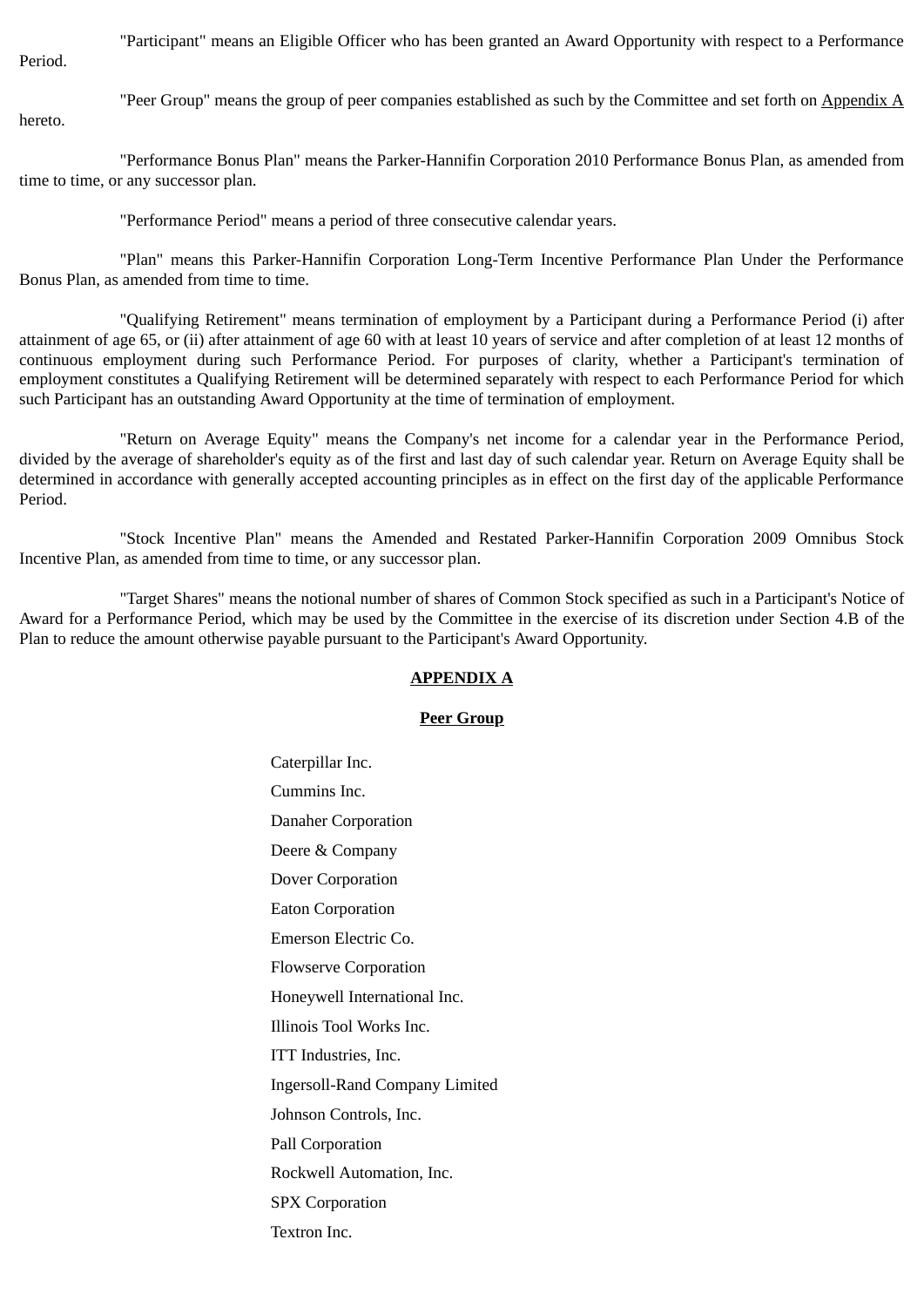642699.4

LT-002O 1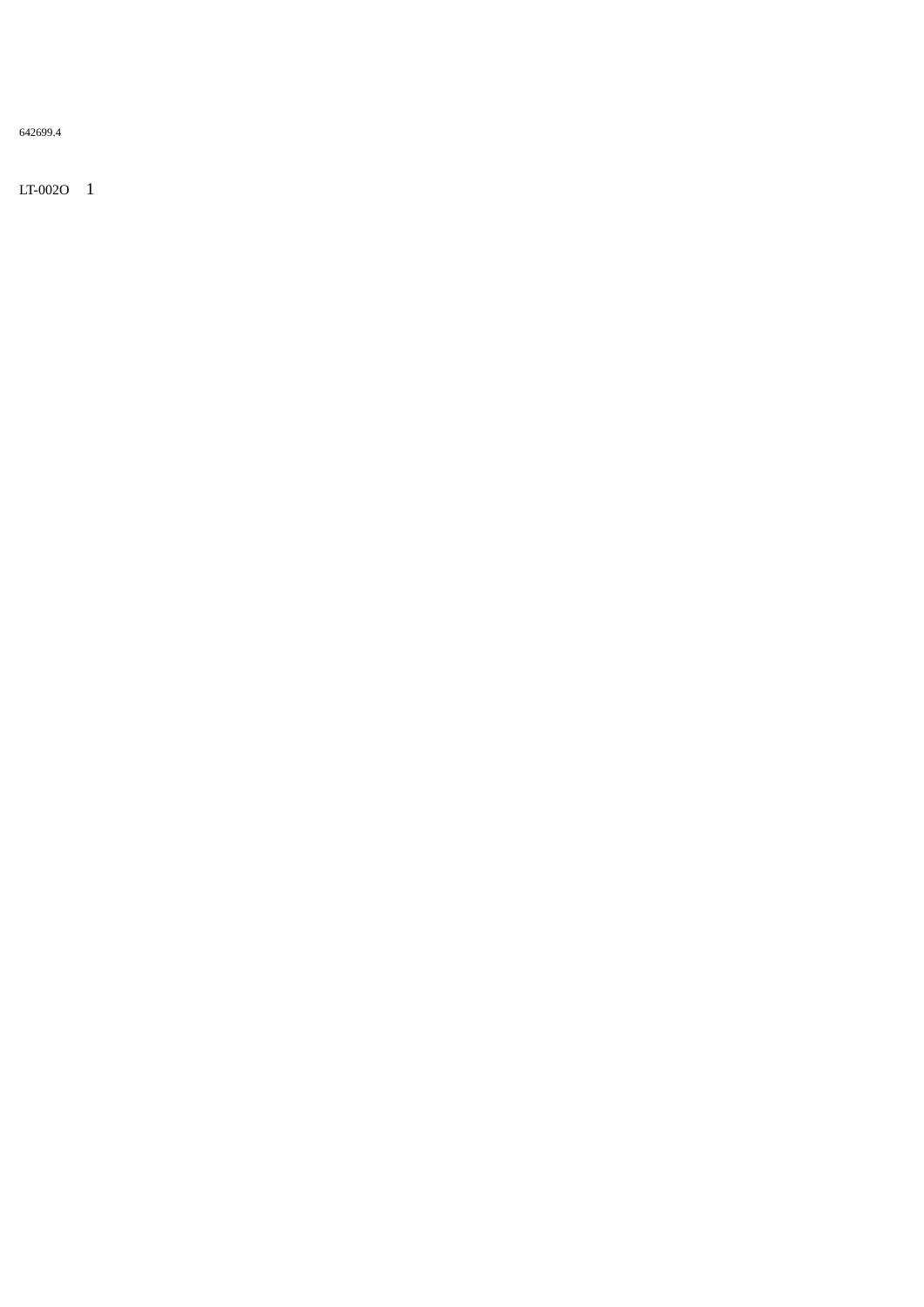## **Exhibit 12**

#### **Parker-Hannifin Corporation Computation of Ratio of Earnings to Fixed Charges (In thousands, except ratios)**

|                                                                                                       | <b>Nine Months Ended</b><br>March 31, |           |    |           |                                   |           |      |           |      |         |                |         |      |           |
|-------------------------------------------------------------------------------------------------------|---------------------------------------|-----------|----|-----------|-----------------------------------|-----------|------|-----------|------|---------|----------------|---------|------|-----------|
|                                                                                                       |                                       |           |    |           | <b>Fiscal Year Ended June 30,</b> |           |      |           |      |         |                |         |      |           |
|                                                                                                       |                                       | 2013      |    | 2012      |                                   | 2012      | 2011 |           | 2010 |         | 2009           |         | 2008 |           |
| <b>EARNINGS</b>                                                                                       |                                       |           |    |           |                                   |           |      |           |      |         |                |         |      |           |
| Income from continuing operations<br>before income taxes and<br>noncontrolling interests              | $\frac{1}{2}$                         | 937,238   | \$ | 1,151,359 | $\mathbb{S}^-$                    | 1,576,698 | \$   | 1,413,721 | \$.  | 754,817 | \$             | 683,083 | \$   | 1,334,571 |
| Adjustments:                                                                                          |                                       |           |    |           |                                   |           |      |           |      |         |                |         |      |           |
| Interest on indebtedness, exclusive<br>of interest on ESOP loan<br>guarantee                          |                                       | 68,571    |    | 67,129    |                                   | 89,888    |      | 97,009    |      | 101,173 |                | 109,911 |      | 96,572    |
| Amortization of deferred loan costs                                                                   |                                       | 2,204     |    | 2,174     |                                   | 2,902     |      | 2,695     |      | 2,426   |                | 2,143   |      | 1,793     |
| Portion of rents representative of<br>interest factor                                                 |                                       | 31,136    |    | 29,624    |                                   | 41,515    |      | 39,499    |      | 41,194  |                | 41,839  |      | 35,378    |
| Loss (income) of equity investees                                                                     |                                       | (139)     |    | 1,313     |                                   | 1,237     |      | 2,592     |      | 6,757   |                | (1,529) |      | 2,596     |
| Amortization of previously<br>capitalized interest                                                    |                                       | 146       |    | 147       |                                   | 196       |      | 226       |      | 259     |                | 262     |      | 278       |
| Income as adjusted                                                                                    | \$                                    | 1,039,156 | \$ | 1,251,746 | \$                                | 1,712,436 | \$   | 1,555,742 | \$   | 906,626 | \$             | 835,709 | \$   | 1,471,188 |
| <b>FIXED CHARGES</b>                                                                                  |                                       |           |    |           |                                   |           |      |           |      |         |                |         |      |           |
| Interest on indebtedness, exclusive<br>of interest capitalized and interest<br>on ESOP loan guarantee | \$                                    | 68,571    | \$ | 67,129    | \$                                | 89,888    | \$   | 97,009    | \$   | 101,173 | \$.            | 109,911 | \$   | 96,572    |
| Amortization of deferred loan costs                                                                   |                                       | 2,204     |    | 2,174     |                                   | 2,902     |      | 2,695     |      | 2,426   |                | 2,143   |      | 1,793     |
| Portion of rents representative of<br>interest factor                                                 |                                       | 31,136    |    | 29,624    |                                   | 41,515    |      | 39,499    |      | 41,194  |                | 41,839  |      | 35,378    |
| <b>Fixed charges</b>                                                                                  | $\boldsymbol{\mathsf{S}}$             | 101,911   | \$ | 98,927    | $\mathbb{S}$                      | 134,305   | \$   | 139,203   | \$   | 144,793 | $\mathfrak{S}$ | 153,893 | \$   | 133,743   |
|                                                                                                       |                                       |           |    |           |                                   |           |      |           |      |         |                |         |      |           |
| <b>RATIO OF EARNINGS TO FIXED</b><br><b>CHARGES</b>                                                   |                                       | 10.20x    |    | 12.65x    |                                   | 12.75x    |      | 11.18x    |      | 6.26x   |                | 5.43x   |      | 11.00x    |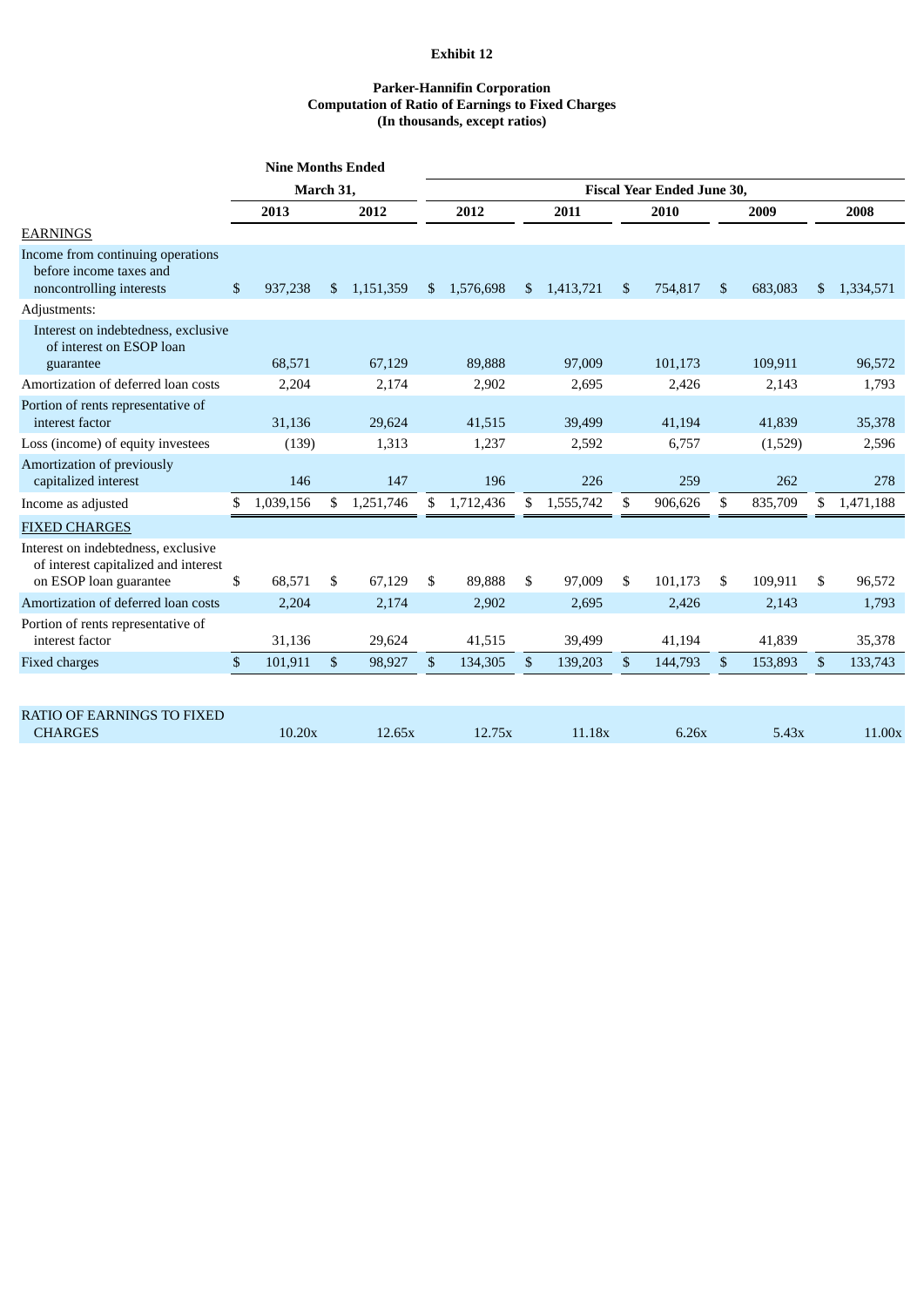#### **CERTIFICATIONS**

I, Donald E. Washkewicz, certify that:

- 1. I have reviewed this quarterly report on Form 10-Q of Parker-Hannifin Corporation;
- 2. Based on my knowledge, this report does not contain any untrue statement of a material fact or omit to state a material fact necessary to make the statements made, in light of the circumstances under which such statements were made, not misleading with respect to the period covered by this report;
- 3. Based on my knowledge, the financial statements, and other financial information included in this report, fairly present in all material respects the financial condition, results of operations and cash flows of the Registrant as of, and for, the periods presented in this report;
- 4. The Registrant's other certifying officer(s) and I are responsible for establishing and maintaining disclosure controls and procedures (as defined in Exchange Act Rules 13a-15(e) and 15d-15(e)) and internal control over financial reporting (as defined in Exchange Act Rules 13a-15(f) and 15d-15(f)) for the Registrant and have:
	- a) designed such disclosure controls and procedures, or caused such disclosure controls and procedures to be designed under our supervision, to ensure that material information relating to the Registrant, including its consolidated subsidiaries, is made known to us by others within those entities, particularly during the period in which this report is being prepared;
	- b) designed such internal control over financial reporting, or caused such internal control over financial reporting to be designed under our supervision, to provide reasonable assurance regarding the reliability of financial reporting and the preparation of financial statements for external purposes in accordance with generally accepted accounting principles;
	- c) evaluated the effectiveness of the Registrant's disclosure controls and procedures and presented in this report our conclusions about the effectiveness of the disclosure controls and procedures, as of the end of the period covered by this report based on such evaluation; and
	- d) disclosed in this report any change in the Registrant's internal control over financial reporting that occurred during the Registrant's most recent fiscal quarter (the Registrant's fourth fiscal quarter in the case of an annual report) that has materially affected, or is reasonably likely to materially affect, the Registrant's internal control over financial reporting; and
- 5. The Registrant's other certifying officer(s) and I have disclosed, based on our most recent evaluation of internal control over financial reporting, to the Registrant's auditors and the audit committee of the Registrant's board of directors (or persons performing the equivalent functions):
	- a) all significant deficiencies and material weaknesses in the design or operation of internal control over financial reporting which are reasonably likely to adversely affect the Registrant's ability to record, process, summarize and report financial information; and
	- b) any fraud, whether or not material, that involves management or other employees who have a significant role in the Registrant's internal control over financial reporting.

Date: May 7, 2013

/s/ Donald E. Washkewicz

Donald E. Washkewicz Chief Executive Officer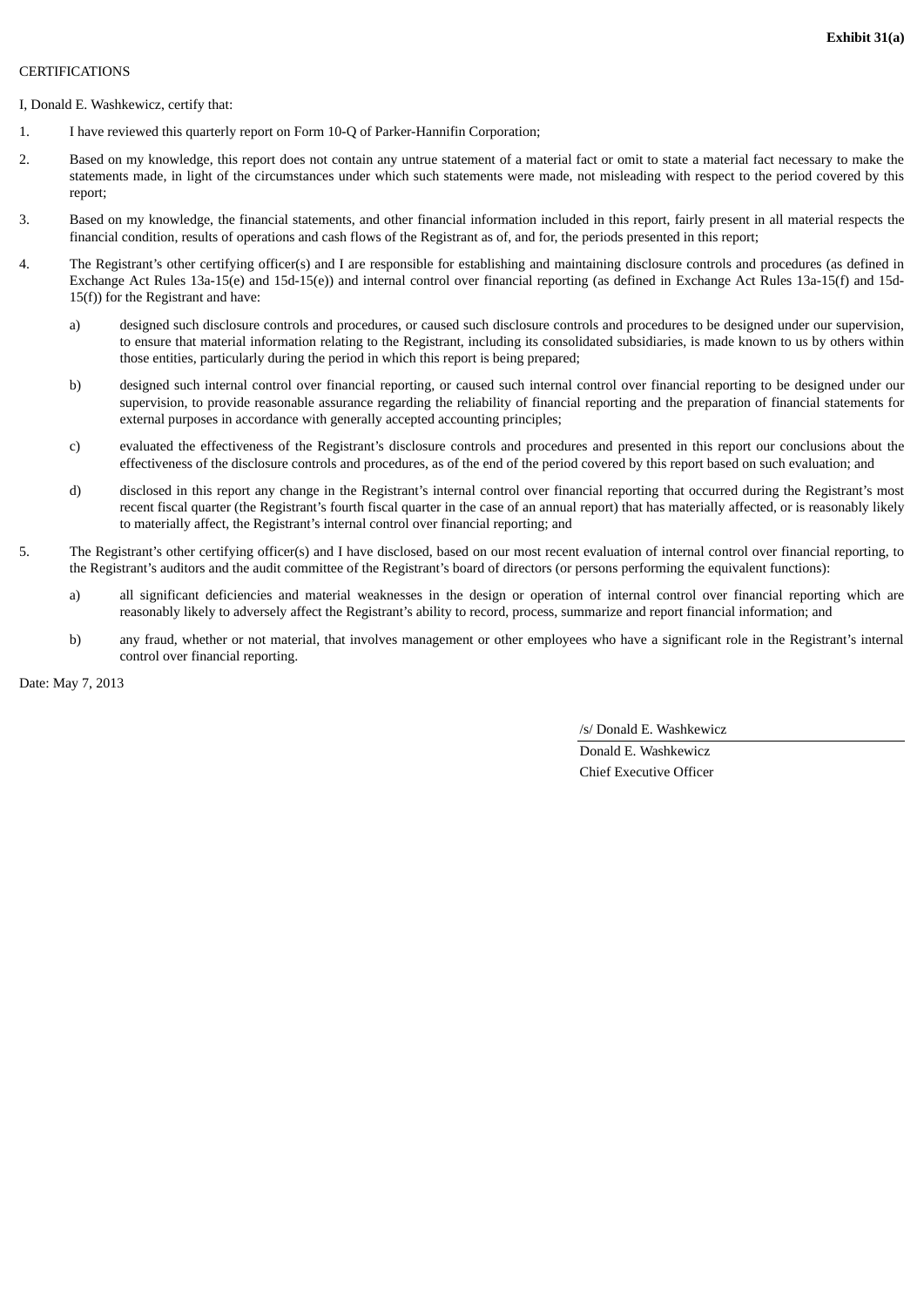#### **CERTIFICATIONS**

I, Jon P. Marten, certify that:

- 1. I have reviewed this quarterly report on Form 10-Q of Parker-Hannifin Corporation;
- 2. Based on my knowledge, this report does not contain any untrue statement of a material fact or omit to state a material fact necessary to make the statements made, in light of the circumstances under which such statements were made, not misleading with respect to the period covered by this report;
- 3. Based on my knowledge, the financial statements, and other financial information included in this report, fairly present in all material respects the financial condition, results of operations and cash flows of the Registrant as of, and for, the periods presented in this report;
- 4. The Registrant's other certifying officer(s) and I are responsible for establishing and maintaining disclosure controls and procedures (as defined in Exchange Act Rules 13a-15(e) and 15d-15(e)) and internal control over financial reporting (as defined in Exchange Act Rules 13a-15(f) and 15d-15(f)) for the Registrant and have:
	- a) designed such disclosure controls and procedures, or caused such disclosure controls and procedures to be designed under our supervision, to ensure that material information relating to the Registrant, including its consolidated subsidiaries, is made known to us by others within those entities, particularly during the period in which this report is being prepared;
	- b) designed such internal control over financial reporting, or caused such internal control over financial reporting to be designed under our supervision, to provide reasonable assurance regarding the reliability of financial reporting and the preparation of financial statements for external purposes in accordance with generally accepted accounting principles;
	- c) evaluated the effectiveness of the Registrant's disclosure controls and procedures and presented in this report our conclusions about the effectiveness of the disclosure controls and procedures, as of the end of the period covered by this report based on such evaluation; and
	- d) disclosed in this report any change in the Registrant's internal control over financial reporting that occurred during the Registrant's most recent fiscal quarter (the Registrant's fourth fiscal quarter in the case of an annual report) that has materially affected, or is reasonably likely to materially affect, the Registrant's internal control over financial reporting; and
- 5. The Registrant's other certifying officer(s) and I have disclosed, based on our most recent evaluation of internal control over financial reporting, to the Registrant's auditors and the audit committee of the Registrant's board of directors (or persons performing the equivalent functions):
	- a) all significant deficiencies and material weaknesses in the design or operation of internal control over financial reporting which are reasonably likely to adversely affect the Registrant's ability to record, process, summarize and report financial information; and
	- b) any fraud, whether or not material, that involves management or other employees who have a significant role in the Registrant's internal control over financial reporting.

Date: May 7, 2013

/s/ Jon P. Marten

Jon P. Marten Executive Vice President - Finance & Administration and Chief Financial Officer